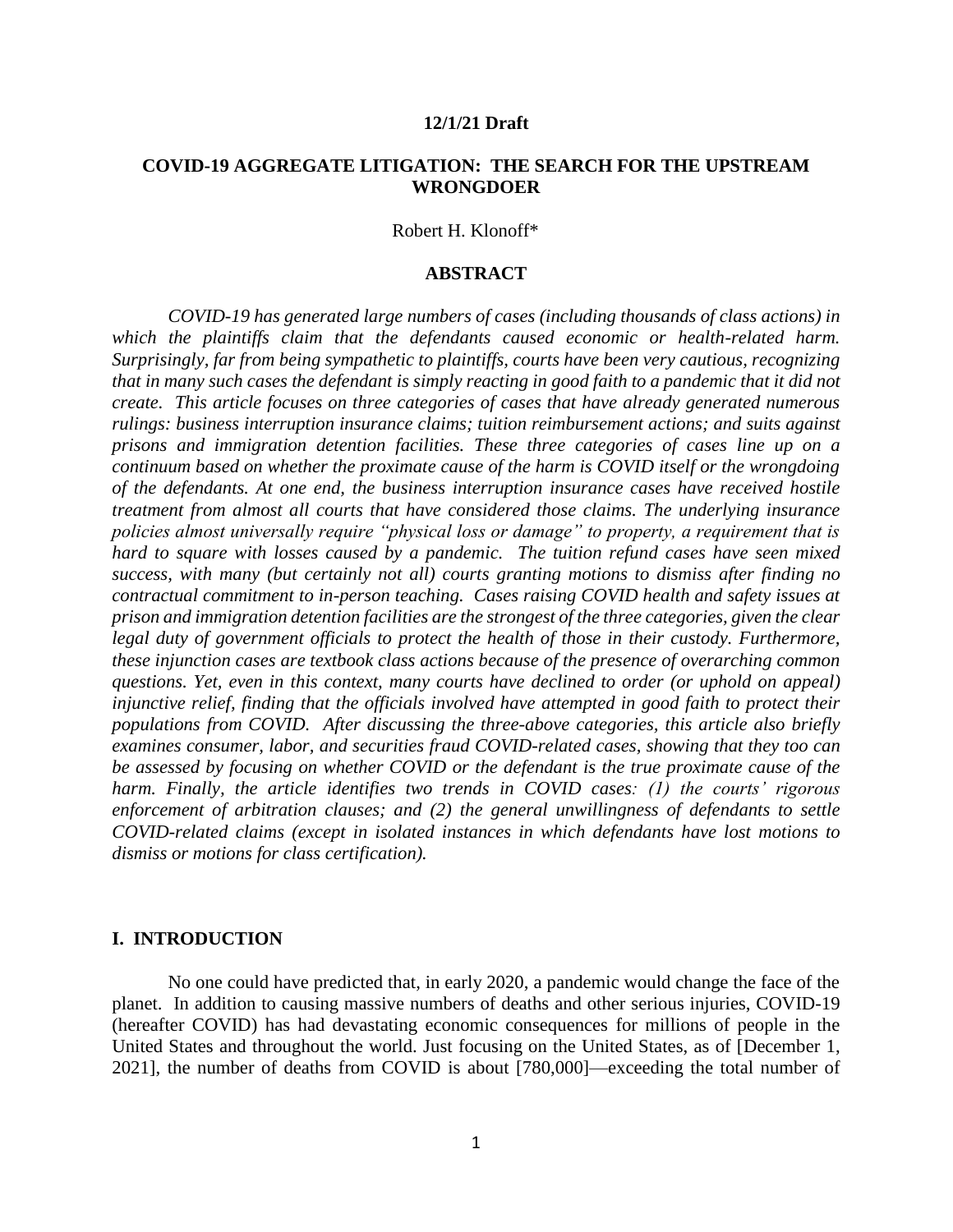American deaths from the 1918 Spanish flu pandemic.<sup>1</sup> Today, however, Americans are far more litigious; the Spanish flu pandemic led to very few lawsuits,  $2$  but COVID has resulted in thousands of lawsuits in the United States alone, including more than a thousand class actions.<sup>3</sup> These include, among other categories: business interruption insurance claims; claims against colleges and universities seeking tuition refunds for switching from in-person to on-line classes; claims seeking refunds for canceled travel plans, canceled entertainment events, and gym closures; class actions against prisons and immigration detention facilities for COVID health risks to confined populations; various labor and employment claims related to COVID; consumer-related claims, such as price gouging; and securities fraud suits against companies for false claims of a vaccine or cure or false statements relating to the financial impact of COVID. 4 One source has identified approximately 20 different categories of lawsuits alleging injuries from COVID.<sup>5</sup>

COVID-related litigation is so widespread that myriad websites have been established to track the ever-changing landscape of the litigation, often broken down by categories of cases.<sup>6</sup> But the raw data and broad categories used to organize such statistical information do not reflect the fact that COVID-related cases vary dramatically in strength. Some lawsuits allege—to use one scholar's terminology—wrongful "upstream conduct of the defendant,"<sup>7</sup> with COVID providing merely the context of the wrongdoing. Others, however, are primarily about the harm caused by COVID itself, and often involve defendants who themselves are trying to grapple in good faith with the pandemic.

<sup>\*</sup> Jordan D. Schnitzer Professor of Law, Lewis & Clark Law School; Dean of the Law School, 2007-2014. The author served as the academic member of the Federal Civil Rules Advisory Committee from 2011-2017. The author wishes to thank his research assistants, Cindy Lundt, David Ryan Mets, Emily Potucek, Arin Roberson, River Sterne, [OTHERS] for their excellent research and [ADD] for their insightful comments on an earlier draft of this article.

<sup>1</sup> *COVID Has Killed About as Many Americans as the 1918-19 Flu*, US NEWS (Sept. 20, 2021), https://www.usnews.com/news/health-news/articles/2021-09-20/covid-has-killed-about-as-many-americans-as-the-

<sup>1918-19-</sup>flu (last visited Nov. 14, 2021); *CDC COVID Data Tracker*, CENTER FOR DISEASE CONTROL AND PREVENTION, https://covid.cdc.gov/covid-data-tracker/#datatracker-home (last visited Nov. 14, 2021).

<sup>2</sup> Mark Jensen, *The 1918 Flu Pandemic And High Court Jurisprudence*, LAW360 (Mar. 27, 2020, 3:16 PM), https://www.law360.com/articles/1257426/the-1918-flu-pandemic-and-high-court-jurisprudence (last visited Nov. 14, 2021) (noting that only five lawsuits were filed involving the 1918 pandemic).

<sup>3</sup> Littler Mendelson, *COVID-19 Labor & Employment Litigation Tracker*, LITTLER - INSIGHT (Nov. 12, 2021), <https://www.littler.com/publication-press/publication/covid-19-labor-employment-litigation-tracker> (last visited Nov. 14, 2021) (4,257 lawsuits and 439 class actions filed against employers due to labor and employment violations related to coronavirus); *Class Action Litigation Related to COVID-19: Filed and Anticipated Cases in 2020*, PIERCE ATWOOD (Mar. 9,2021), https://www.pierceatwood.com/alerts/class-action-litigation-related-covid-19-filed-andanticipated-cases-2020 (last visited Nov. 14, 2021) (more than 1400 class actions filed in 2020).

<sup>4</sup> *See, e.g.,* PIERCE ATWOOD, *supra* note 3; HUNTON ANDREWS KURTH, *supra* note 4 (describing these and numerous other categories and listing scores of cases).

<sup>5</sup> HUNTON ANDREWS KURTH, *supra* note 4.

<sup>6</sup> *See, e.g*., *Id*.; LITTLER MENDELSON, *supra* note 3; Rachel Bailey, *An Updated Analysis of Litigation Caused By COVID-19*, Lex Machina (Oct. 6, 2020), https://lexmachina.com/blog/an-updated-analysis-of-litigation-caused-bycovid-19/ (last visited Nov. 14, 2021).

<sup>7</sup> Samuel Issacharoff, *Class Action Conflicts,* 30 U.C. DAVIS L. REV. 805, 831-32 (1997) (using the "upstream" and "downstream" terminology); *see also* PRINCIPLES OF THE LAW OF AGGREGATE LITIGATION, § 2.01 cmt. c (AM. LAW INST. 2010) (referring to "'upstream' matters focused on the generally applicable conduct of those opposing the claimants in the litigation").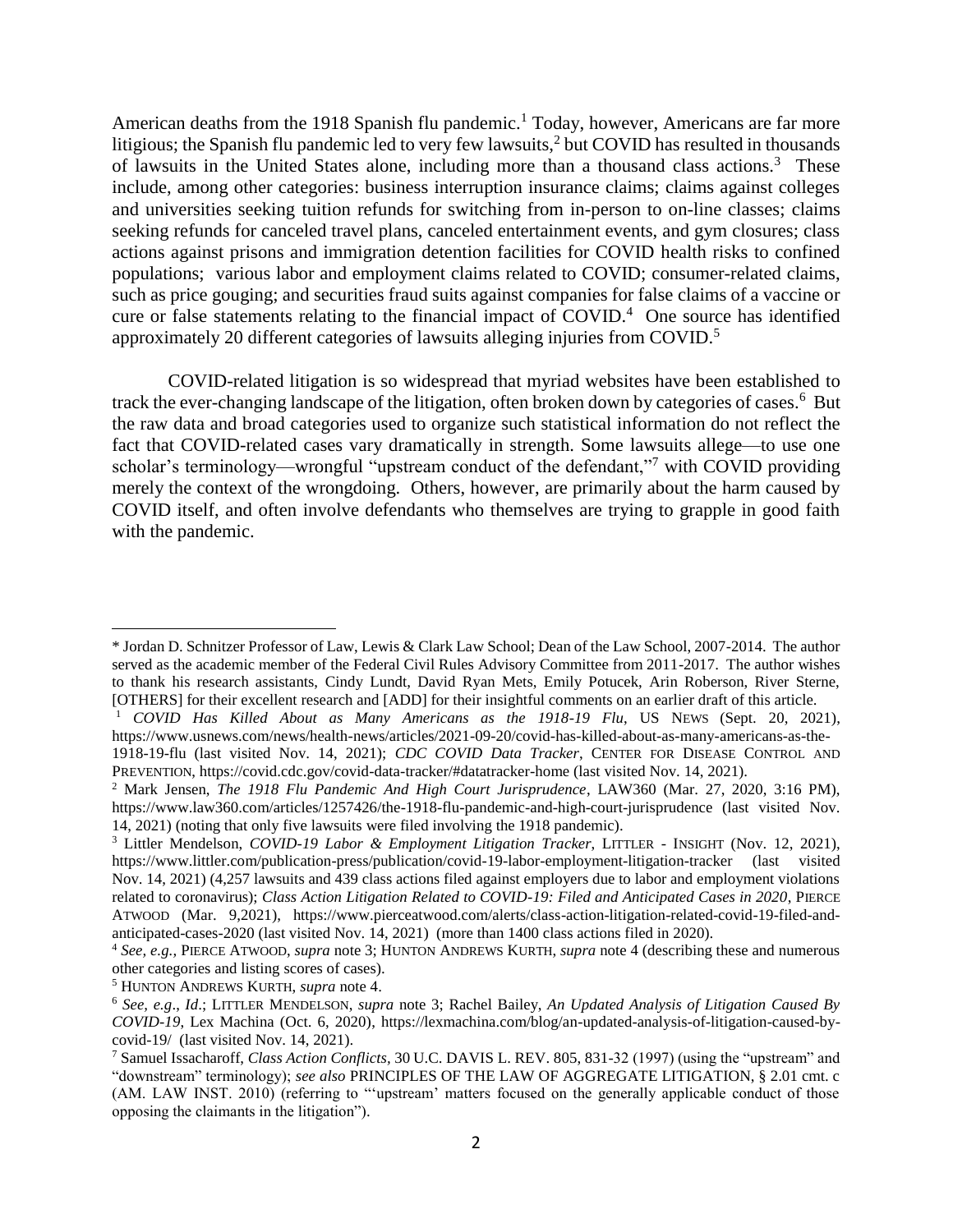COVID cases are, of course, a recent phenomenon. The first reported instance of COVID in the United States occurred in January  $2020$ ,<sup>8</sup> and the World Health Organization did not declare COVID to be a global pandemic until March 2020.<sup>9</sup> Thus, many of the COVID-related lawsuits have not advanced significantly, if at all. Nonetheless, there have been a surprising number of important rulings in some categories of cases. For instance, the Judicial Panel on Multidistrict Litigation (JPML) has addressed several requests for centralization in COVID-related cases, primarily in business interruption insurance cases. Numerous courts have ruled on class certification in the prison and immigration detention context, with a smattering of class certification rulings in other areas. And there have been numerous rulings on motions to dismiss or requests for preliminary or permanent injunctive relief.

At first blush, one might expect that the difficult circumstances faced by plaintiffs in COVID-related cases—including serious health and economic consequences—would lead courts to be highly sympathetic, rejecting motions to dismiss and freely certifying such cases as class actions. In fact, however, the response of the courts to COVID claims has been cautious and measured, with courts looking skeptically at lawsuits in which the real proximate cause is COVID itself rather than the defendant.

 It is beyond the scope of this essay to address the case law relating to all of the myriad categories of COVID cases. Rather, to exemplify the wide variety of COVID cases, I focus in Section II of this article on three categories of COVID-related cases that are frequently brought as putative class actions: (1) business interruption insurance cases; (2) college and university tuition refund cases; and (3) suits by prisoners and immigration detainees alleging the failure of authorities to protect them against COVID. I examine business insurance interruption cases and tuition reimbursement cases because of the sheer number of such cases<sup>10</sup> and because courts in those cases have already issued numerous rulings on motions to dismiss. I focus on the prison and immigration detention cases because: (1) as with the insurance and tuition cases, courts have already issued numerous rulings, and (2) courts in those cases focus on structural relief and thus provide a useful contrast to the first two categories, which focus on economic damages.

These three categories of cases line up on a continuum based on whether the proximate cause of the harm is COVID itself or the wrongdoing of the defendants. At one end, the business interruption insurance cases have consistently received hostile treatment from most courts because the contractual language of the policies cannot plausibly be read to cover a pandemic. The tuition refund cases have seen mixed success, with several (but not all) courts dismissing the cases on the

<sup>8</sup> *First Travel - related Case of 2019 Novel Coronavirus Detected in United States*, CENTER FOR DISEASE CONTROL AND PREVENTION (Jan. 21, 2020), https://www.cdc.gov/media/releases/2020/p0121-novel-coronavirus-travelcase.html (last visited Nov. 14, 2021).

<sup>9</sup> Domenico Cucinotta & Maurizio Vanelli, *WHO Declares COVID-19 a Pandemic*, ACTA BIOMED 2020; Vol. 91, N.1: 157 (Mar. 2020).

<sup>10</sup> *See, e.g.,* Julianna Thomas McCabe, *COVID-19 Class Actions Update*, CARLTON FIELDS (Dec, 15, 2020) <https://www.carltonfields.com/insights/expect-focus/2020/covid19-class-actions-update> (last visited Nov. 14, 2021) (noting business interruption insurance and tuition reimbursement represent 25 percent of all COVID-related class actions); [https://www.expertinstitute.com/resources/insights/universities-sued-for-covid-19-refunds-following](https://www.expertinstitute.com/resources/insights/universities-sued-for-covid-19-refunds-following-campus-closures/)[campus-closures/](https://www.expertinstitute.com/resources/insights/universities-sued-for-covid-19-refunds-following-campus-closures/) (last visited Nov. 29, 2021) (noting that more than 70 colleges and universities have been sued for tuition refunds relating to COVID).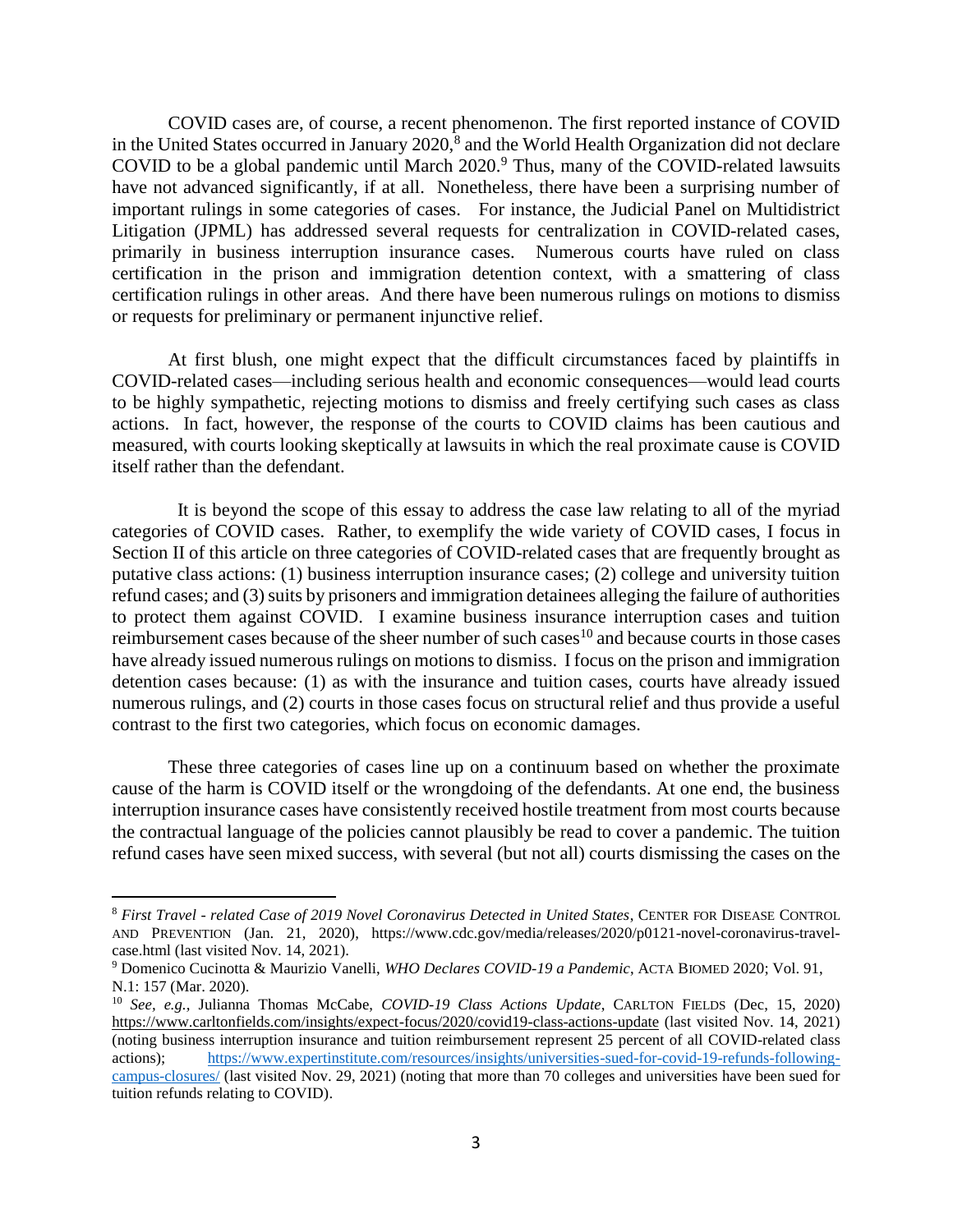pleadings after finding no contractual commitment to in-person teaching in the event of a pandemic. The prison and immigration detention cases are the strongest of the three categories, given the clear legal duty of institutions to protect the health of those in their custody. Yet, even in this context, numerous courts have declined to order injunctive relief, finding that the relevant officials have attempted in good faith to protect their populations from COVID.

Although the primary focus of this article is on the three above-discussed categories, Section III looks briefly at several other categories of COVID cases in which few judicial rulings have been issued to date—consumer, labor and employment, and securities fraud cases. Applying the lessons learned from the insurance, tuition, and prison/immigration cases, it is possible to predict how the cases in these other categories will fare. Finally, Section IV notes two other important trends in COVID litigation: (1) the courts' rigorous enforcement arbitration clauses and class action waivers in the COVID context, and (2) the general unwillingness thus far of most defendants to agree to classwide settlements (except in isolated instances in which defendants were unsuccessful in securing pretrial dismissal).

## **II. COVID LITIGATION IN THE THREE SELECTED CATEGORIES**

### **A. Business Interruption Insurance Cases**

Business interruption insurance cases represent approximately 25 percent of all COVIDrelated class actions.<sup>11</sup> The underlying insurance policies are designed to provide covered business entities with a source of income when such parties are forced to temporarily close after sustaining a covered loss.<sup>12</sup> Absent clear language showing that the insurer intended to cover business losses during a pandemic, there is a strong argument that the true wrongdoer is not the insurance company but COVID itself. Plaintiffs in those cases seek insurance coverage based on contract provisions that typically require "a direct physical loss or damage to *property*," something would not seem to contemplate losses from a pandemic.<sup>13</sup> Moreover, as discussed below, in some of the cases, policyholders have sued despite being insured under policies that expressly exclude losses caused by "any virus." Because the contracts appear to refute the notion that insurers intended to provide coverage for a pandemic, it is not surprising that many courts have dismissed these cases early on, without even reaching the issue of class certification. Of the few courts that have taken up class certification, only one has certified a class outside of the settlement context, and that certification was overruled on interlocutory appeal.<sup>14</sup> There have been several motions requesting the JPML to centralize business interruption insurance cases for efficiency purposes under 28 U.S.C. § 1407, but most such requests have been denied.

<sup>11</sup> McCabe, *supra* note 11.

<sup>12</sup> *See, e.g.,* Business Interruption Insurance, The Hartford, https://www.thehartford.com/business-insurance/businessinterruption-insurance (last visited Nov. 6, 2021) (providing a description of business interruption insurance on The Hartford website; the post notes that such insurance "can help replace income you lose if you can't open temporarily after a covered loss, like property damage").

<sup>13</sup> *See, e.g.,* Mudpie, Inc. v. Travelers Cas. Ins. Co. of Am*.*, 15 F.4th 885, 888 (9th Cir. 2021) (so holding).

<sup>&</sup>lt;sup>14</sup> Elegant Massage, LLC v. State Farm Mutual Auto Ins. Co., 506 F. Supp. 3d 360, 365 (E.D. Va. Dec. 9, 2020), *rev'd,* State Farm Mutual Automobile Insurance Co. v. Elegant Massage, LLC., 2021 WL 4202678, (4th Cir. Sept. 2, 2021).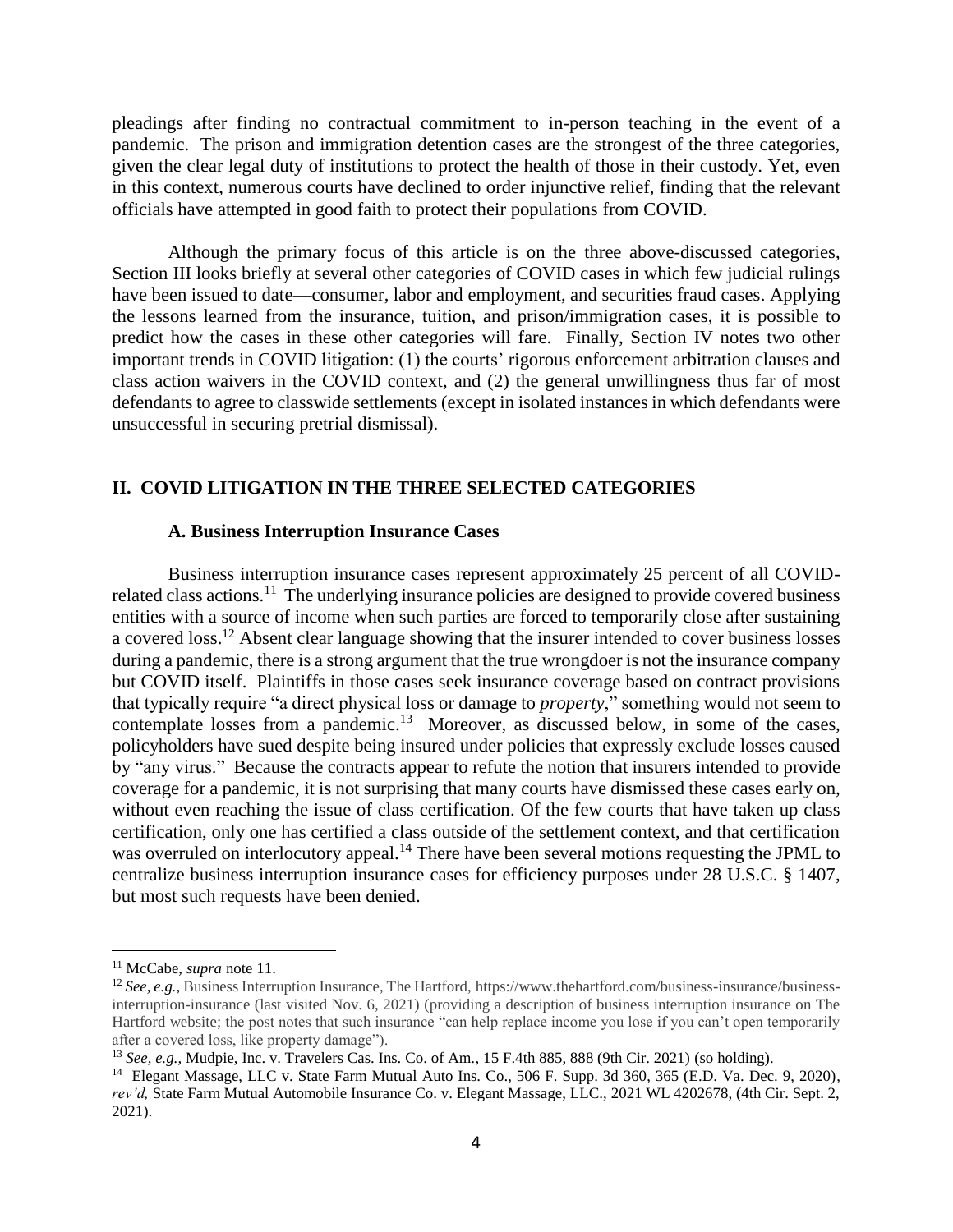This Subsection first considers merits rulings in business interruption insurance cases. It then discusses aggregation rulings, *i.e.,* centralization rulings by the JPML and the one ruling (reversed on appeal) granting class certification.

### **1. Rulings on Motions to Dismiss**

By far the largest number of COVID-related class actions resolved on the merits are business interruption insurance cases. As noted, defendants have prevailed in virtually every case that has reached the motion to dismiss stage. Moreover, every federal circuit to address the issue (the Sixth, Eighth, Ninth, and Eleventh Circuits) has sided with the defendants. Notwithstanding the tragic economic losses suffered by many of the named plaintiffs and putative class members, the courts have almost universally refused to depart from what they deem to be the clear language of the insurance policies.

For instance, in *Mudpie, Inc. v. Travelers Casualty Insurance Company of America,*<sup>15</sup> the Ninth Circuit unanimously affirmed the district court's dismissal of business interruption insurance claims brought by plaintiff, the owner of a children's store, for itself and a putative class of all retailers in California that purchased business interruption insurance coverage from Travelers Casualty Insurance Company (Travelers). The court had no difficulty rejecting plaintiff's argument that the policy language covering "'direct physical loss of or damage to' property" could not be stretched to cover losses stemming from COVID.<sup>16</sup> The court cited and quoted numerous decisions supporting its conclusion, including an Eighth Circuit decision in a non-class case, *Oral Surgeons, P.C. v. Cincinnati Insurance Company.*<sup>17</sup> In addition, the *Mudpie* court relied on language in the Travelers policies providing that the company would not " 'pay for loss or damage caused by or resulting from any virus, bacterium or other microorganism that induces or is capable of inducing physical distress, illness or disease.'"<sup>18</sup> According to the court, "Mudpie does not plausibly allege that 'the efficient cause,' *i.e.,* the one that set others in motion, was anything other than the spread of the [COVID-19] virus throughout California, or that the virus was merely a remote cause of its losses." Put another way, the court viewed COVID itself as the proximate cause of the alleged losses.

In two unpublished opinions handed down the same day as *Mudpie,* the Ninth Circuit similarly rejected business interruption insurance claims.<sup>19</sup> In one of those cases, the court looked at the governing laws of the ten states at issue, finding nothing in any of those laws that would salvage the claims.<sup>20</sup>

Similarly, in *In re Zurich American Insurance Company*,<sup>21</sup> the Sixth Circuit held, in the context of more than a dozen restaurant operators seeking coverage for lost income, that "'a pandemic-triggered government order, barring in-person dining at a restaurant' does not qualify

<sup>15</sup> *Mudpie*, 15 F.4th at 885.

<sup>16</sup> *Id.* at 890.

<sup>17</sup> *Id.* discussing *Oral Surgeons*, 2 F.4th 1141 (8th Cir. 2021), and other cases.

<sup>18</sup> *Id.* at 891.

<sup>19</sup> Chattanooga Pro. Baseball LLC v. Nat'l Casualty Co.*,* No. 20-17422, 2021 WL 4493920 (9th Cir. Oct. 1, 2021); Selane Prod., Inc. v. Continental Casualty Co*.*, No. 21-55123 (9th Cir. 2021).

<sup>20</sup> *Chattanooga,* No. 20-17422, 2021 WL 4493920.

<sup>21</sup> *In re* Zurich Am. Ins. Co*.*, No. 21-0302, 2021 WL 4473398 (6th Cir. Sept. 29, 2021).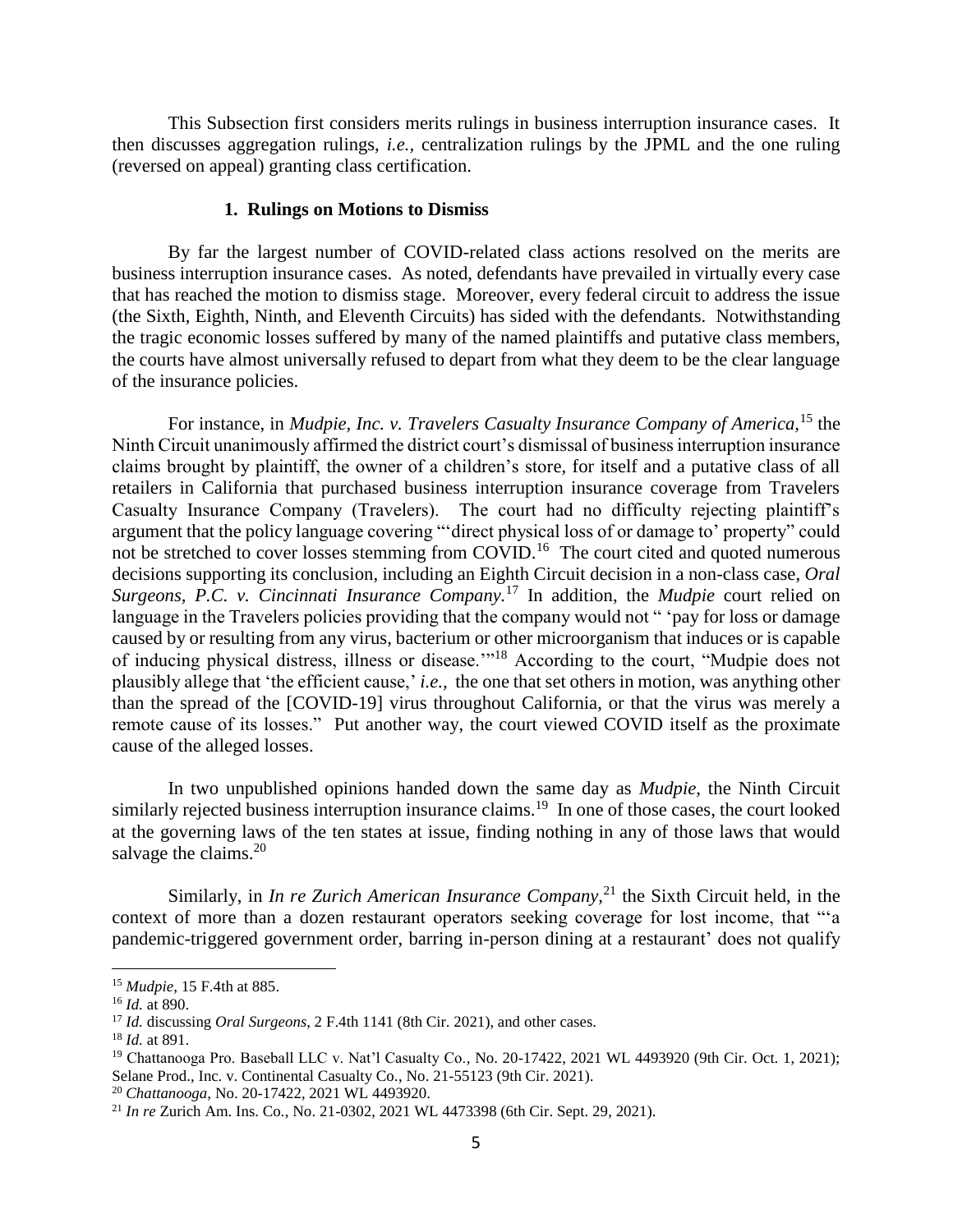as 'a direct physical loss of or damage to the property' under Ohio law."<sup>22</sup> The court reaffirmed its prior holding, rendered only a few days earlier, in a case involving a single restaurant.<sup>23</sup> In the earlier case, the court explained the fatal flaw the with plaintiff's argument:

> Whether one sticks with the terms themselves (a "direct physical loss of" property) or a thesaurus-rich paraphrase of them (an "immediate" "tangible" "deprivation" of property), the conclusion is the same. The policy does not cover this loss. The restaurant has not been tangibly destroyed, whether in part or in full. And the owner has not been tangibly or concretely deprived of any of it. It still owns the restaurant and everything inside the space. And it can still put every square foot of the premises to use, even if not for in-person dining use. Think of the different potential sources of the restaurant's lost income—the virus and the State's shut-down orders—and whether either one created a "direct physical loss of or damage to" property. The novel coronavirus did not physically affect the property in the way, say, fire or water damage would. No one argues that the virus physically and directly altered the property.<sup>24</sup>

Likewise, in *Gilreath Family & Cosmetic Dentistry, Inc.,*<sup>25</sup> the Eleventh Circuit rejected a putative class claim that it was entitled to business interruption insurance coverage for loss of business to its dentistry operations stemming from COVID. In finding that there was no "direct physical loss or damage" as required by the policy, the court noted derisively that plaintiff "has alleged nothing that could qualify, *to a layman or anyone else*, as physical loss or damage."<sup>26</sup>

Although courts in these cases understand the serious losses suffered by plaintiffs, they also understand their duty to apply the plain language of the insurance policies, and not to simply look for a deep pocket. As one court explained in a suit brought as an individual action:

> The Court understands and is sympathetic to Plaintiff's circumstances. Plaintiff, like countless others, has suffered enormous loss as a result of the COVID-19 pandemic, threatening not just Plaintiff's livelihood, but the continued vibrance and success of our local communities. Notwithstanding this reality, however, the Court is not free to rewrite the terms of the Policy and is obligated to enforce the terms thereof as written. $27$

<sup>22</sup> *Id.* at 1 (citations omitted).

<sup>&</sup>lt;sup>23</sup> Santo's Italian Café v. Acuity Ins. Co.,  $_F.4th$  (6th Cir. Sept. 22, 2021).

<sup>&</sup>lt;sup>24</sup> *Id.* at \_\_. *Accord Bridal Expressions LLC v. Owners Ins. Co.*, \_\_F.4th \_\_ (6th Cir. Nov. 30, 2021) (rejecting business interruption insurance loss claim by a bridal shop on behalf of a putative class, stating that ""[w]hat was true for the restaurant in *Santo's Italian Café* [*supra* note 23] is true for the bridal shop today"; the court rejected plaintiff's effort to plead around the earlier precedent by alleging that COVID was in fact present on the property).

<sup>&</sup>lt;sup>25</sup> Gilreath Fam. & Cosm. Dentistry, Inc. v. Cincinnati Ins. Co., No. 21-11046, 2021 WL 3870697 (11th Cir. Aug. 31, 2021).

<sup>26</sup> *Id.* at 2 (emphasis added).

<sup>27</sup> J.G. Optical, Inc. v. Travelers Cos., Inc*.*, No. CV205744ESMAH, 2021 WL 4260843 (D.N.J. Sept. 20, 2021).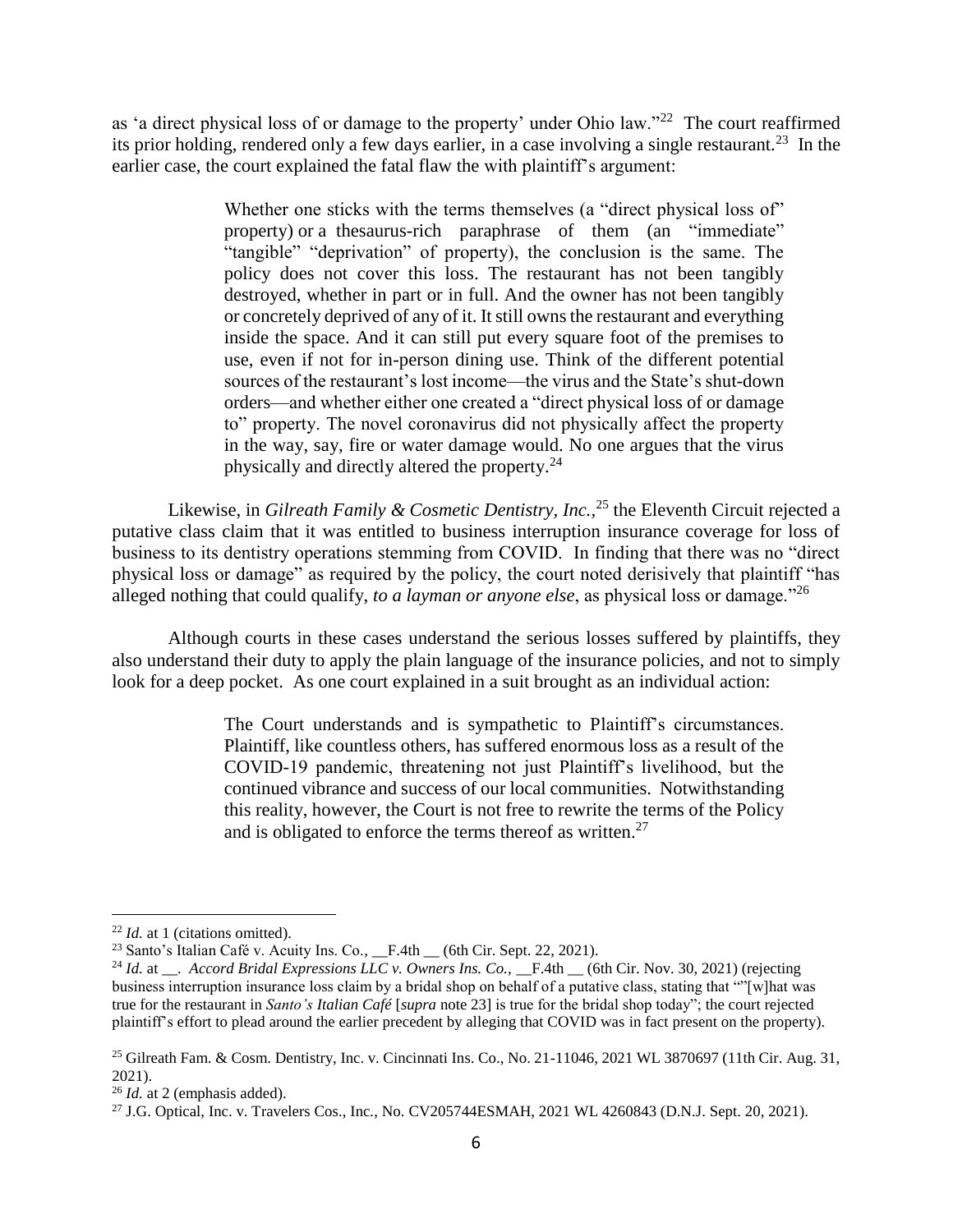At bottom, this overwhelming case law rejecting business interruption insurance claims is premised on the notion that the applicable policies—by their terms—were never intended to cover a pandemic such as COVID, and thus the insurers did not breach their contracts by denying coverage. The true upstream wrongdoer in these cases was COVID itself, not the insurance companies that properly refused to cover the claims.

To be sure, a few courts have allowed such claims to survive a motion to dismiss, reasoning that (1) the language requiring "direct physical loss" is ambiguous and could encompass the COVID-related claims, (2) the virus exclusion does not apply when the real cause of the harm is a government shutdown order, or (3) a showing of actual contamination of the premises could satisfy the "direct physical loss" requirement.<sup>28</sup> But those decisions are outliers, and are unlikely to be widely followed (even in district courts outside the Sixth, Eighth, Ninth, and Eleventh Circuits) given the strong, well-reasoned federal appellate authority rejecting such claims.<sup>29</sup>

### **2. Rulings on Aggregation**

### **a. Judicial Panel on Multidistrict Litigation**

Although the JPML has not considered many COVID cases overall, it has considered seven requests for centralization in business interruption insurance cases and has denied five (roughly 70 percent) of them.<sup>30</sup> This percentage contrasts significantly with the JPML's overall recent statistics of granting a majority of motions for centralization.<sup>31</sup> Indeed, despite the obvious efficiency of granting MDL treatment when cases are spread throughout the country,  $32$  in the business interruption insurance cases, the JPML has rejected centralization except in situations in which the scope of the cases was geographically narrow.

<sup>28</sup> *See, e.g., Elegant Massage,* , 506 F. Supp. at 360 (finding the phrase "direct physical loss" to be ambiguous and to potentially cover COVID-related claims, and further ruling that the virus exception did not apply because a government shutdown was the direct cause of the loss); Lindenwood Female Coll. v. Zurich Am. Ins. Co*.,* No. 4:20CV1503 HEA, 2021 WL 5050065 (E.D. Mo. Nov. 1, 2021) (agreeing that no physical loss of or damage to property occurred but denying finding ambiguity because of an amendment removing contamination from the policy's definition of non-coverage); Blue Springs Dental Care, LLC. v. Owners Ins. Co*.*, 488 F. Supp. 3d 867, 869 (W.D. Mo. Sept. 21, 2020) (finding that plaintiff plausibly alleged that they were deprived of the use of their dental offices by the COVIDvirus "physically attach[ing] itself" to their clinics (citing Studio 417, Inc. v. Cincinnati Insurance Co*.*, 478 F. Supp. 3d 794, 796 (W.D. Mo. Aug. 12, 2020)); KC Hopps Ltd. V. Cincinnati Ins. Co., No. 20-cv-00437, 2021 WL 4302834, \*5–8 (W.D. Mo. Sept. 21, 2021) (distinguishing *Oral Surgeons* on the grounds that laintiff's allegations include physical presence of COVID on premises analogous to contaminants such as harmful fungi or bacteria covered under the policy; jury later found in favor of the insurance company.),

<sup>29</sup> *See, e.g.,* Zwillo V, Corp. v. Lexington insurance Co. 504 F. Supp. 3d 1034 (W.D. Mo. Dec. 2, 2020) (refusing to follow two earlier cases in the same federal district, *Blue Springs, Studio 417*, and *KC Hopp*, both cited in footnote 30, noting that "this Court respectfully disagrees with those cases[,]" 504 F. Supp. 3d at 1043).

<sup>30</sup> This contrasts with the JPML's overall record, which has been to grant a majority of requests for centralization. *See* U.S. JUD. PANEL ON MULTIDIST. LITIG., Calendar Year Statistics: January through December 2020 (Dec. 31, 2020), https://www.jpml.uscourts.gov/sites/jpml/files/JPML\_Calendar\_Year\_Statistics%202020.pdf (JPML granted 26/45 requests in 2020 and 21/40 requests in 2012; in only three years between 2011 and 2020 did the JPML deny more requests than it granted) (last visited Nov. 14, 2021.

<sup>31</sup> *See* U.S. JUD. PANEL ON MULTIDIST. LITIG., *supra* note 32.

<sup>32</sup> *, e.g.,* In re: Volkswagen "Clean Diesel" Marketing, Sales Practices, and Products Liability Litigation, 148 F. Supp. 3d 1367 (J.P.M.L. 2015) (centralizing, in the Northern District of California, 63 actions from district courts throughout the country and noting that potentially related actions had been filed in more than 60 different districts).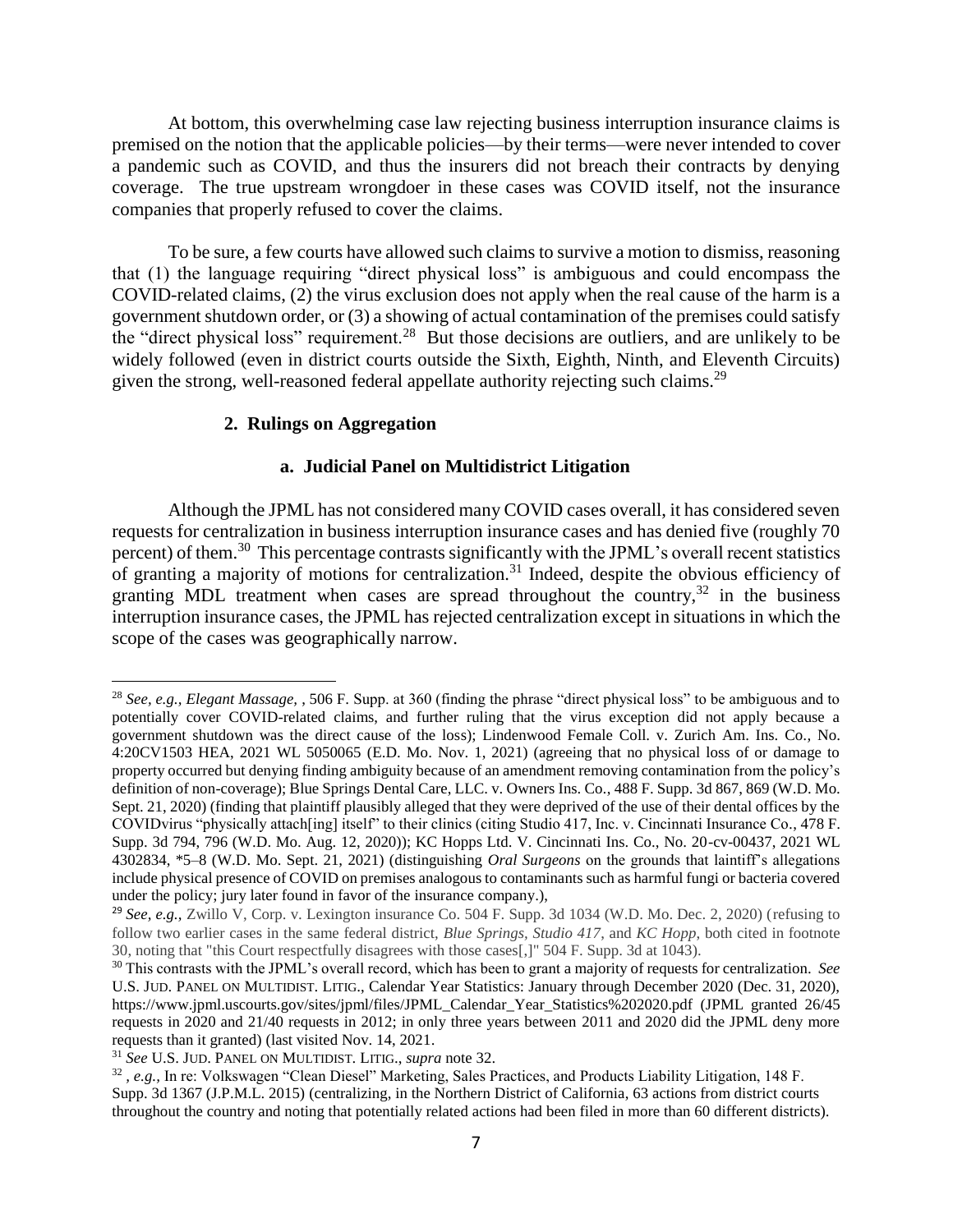The first case the JPML considered was *In re COVID-19 Business Interruption Protection Insurance Litigation*<sup>33</sup> In that case, the JPML was asked to centralize 15 federal cases pending in federal courts around the country asserting declaratory judgment and breach of contract claims against providers of commercial property insurance. The JPML also received notice of 263 related actions. In total, the claims spanned 48 federal districts, and involved collectively more than 100 insurers. Plaintiffs and the putative classes all claimed that the policies at issue provided coverage for business losses caused by the COVID pandemic. The JPML denied centralization, noting that "[t]here is no common defendant in [the] actions," and that the individual cases involved either a single insurer or insurer-group, "*i.e.*, related insurers operating under the same umbrella or sharing ownership interests."<sup>34</sup> The JPML further noted that "[m]anaging such a litigation would be an ambitious undertaking for any jurist, and implementing a pretrial structure that yields efficiencies will take time."<sup>35</sup> The time-consuming nature of an MDL was especially concerning to the JPML because "[m]any plaintiffs [were] on the brink of bankruptcy as a result of business loss due to the COVID-19 pandemic and the government closure orders."<sup>36</sup> Thus, the JPML believed that individual litigation would be the most expeditious approach, an odd conclusion given that it was *the plaintiffs* who were requesting centralization. The JPML further declined to create insurerspecific MDLs, but held out such a possibility for future cases.<sup>37</sup>

In four other instances, the JPML also denied centralization of groups of cases alleging wrongful denial of business interruption claims, reasoning that separate handling of the cases by multiple judges would achieve more rapid resolution.<sup>38</sup> Importantly, all of those cases involved only a single insurer. To be sure, in two groups of cases, the JPML did agree to centralize business interruption insurance cases, but both cases involved a relatively small geographical scope.<sup>39</sup>

The JPML never discussed the merits of the cases. Thus, it is difficult to determine whether the JPML's reluctance to centralize these cases in all but the most limited circumstances reflected the Panel's own skepticism about the merits. In any case, the JPML was doubtful that, in most situations, centralization would be the most efficient way to proceed.

#### **b. Class Certification Rulings**

Because of the overwhelming success defendants have had in getting the cases dismissed outright prior to a ruling on class certification, there are virtually no class certification opinions in

<sup>33</sup> *In re* COVID-19 Bus. Interruption Prot. Ins. Litig., 482 F. Supp. 3d 1360 (J.P.M.L. 2020).

<sup>34</sup> *Id.* at 1362.

<sup>35</sup> *Id.* at 1363.

<sup>36</sup> *Id.*

<sup>37</sup> *See In re* Checking Acct. Overdraft Litig*.*, 626 F. Supp. 2d 1333 (J.P.M.L. 2009); *In re* AndroGel Prod. Liab. Litig., 24 F. Supp. 3d 1378 (J.P.M.L. 2014); *In re* Auto Body Shop Antitrust Litig., 37 F. Supp. 3d 1388 (J.P.M.L. 2014). <sup>38</sup> *See, e.g., In re* Certain Underwriters at Lloyds of London COVID-19 Business Interruption Protection Insurance

Litigation*,* 492 F. Supp. 3d 1355 (J.P. M.L. 2020*); In re* Cincinnati Ins. Co. COVID-19 Bus. Interruption Prot. Ins. Litig*.*, 492 F. Supp. 3d 1347 (J.P.M.L. 2020); *In re* Hartford COVID-19 Bus. Interruption Prot. Ins. Litig*.*, 493 F. Supp. 3d 1358 (J.P.M.L. 2020); *In re* Travelers COVID-19 Bus. Interruption Prot. Ins. Litig*.,* 492 F. Supp. 3d 1341 (J.P.M.L. 2020).

<sup>39</sup> *In re* Society Ins. Company COVID-19 Bus. Interruption Prot. Ins. Litig., 521 F. Supp. 3d 729 (N.D. Ill. 2021) (involving only six midwestern states); *In re* Erie COVID-19 Bus. Interruption Prot. Ins. Litig., 482 F. Supp. 3d 1360 (J.P.M.L. 2020) (reviewing 13 actions in five districts and 12 related actions in eight districts).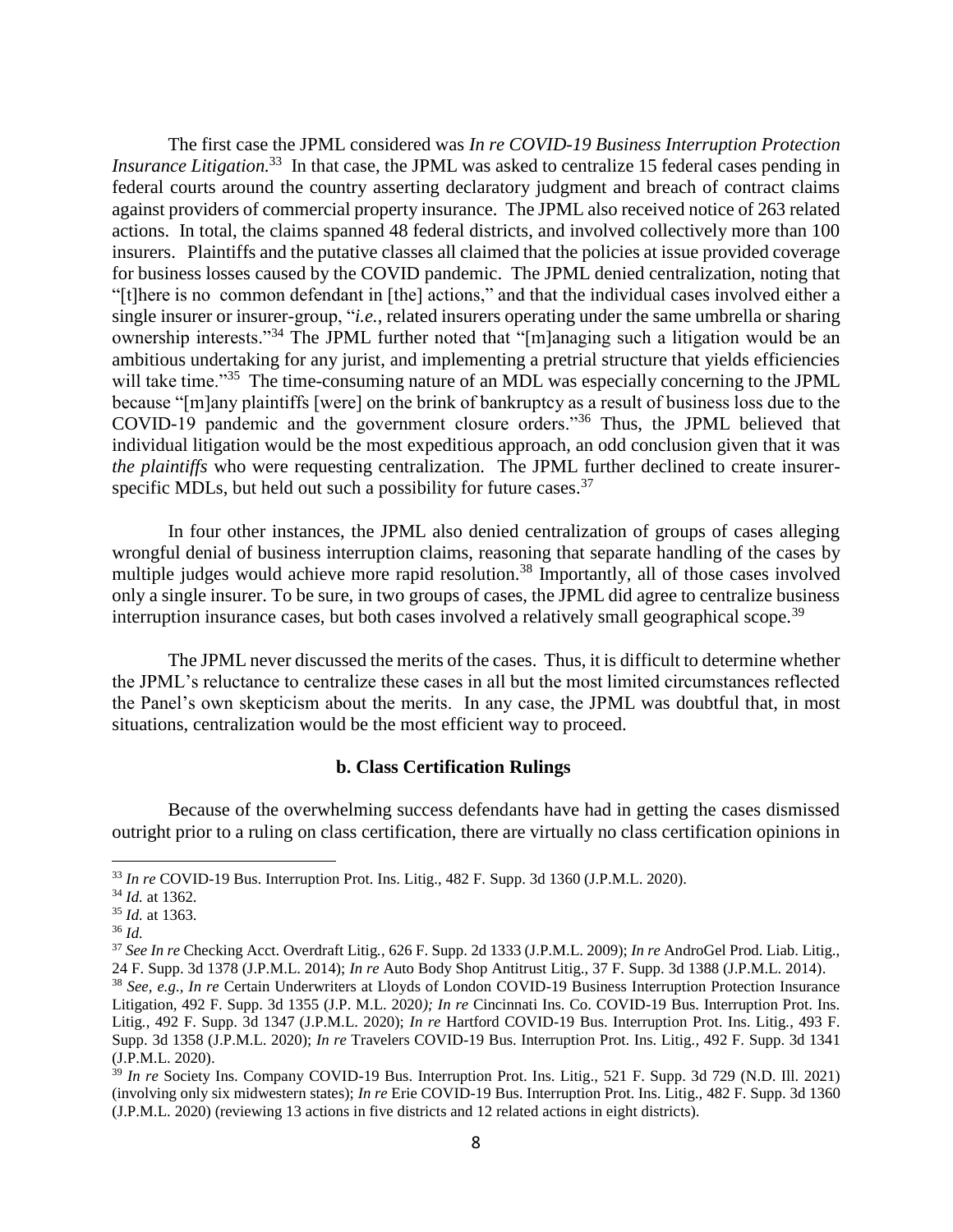this area. There is, however, an interesting ruling by the Fourth Circuit in *State Farm Mutual Auto Insurance Company v. Elegant Massage, LLC.*<sup>40</sup> In that case, the district court, after becoming one of the rare courts to deny a motion to dismiss a business interruption insurance case stemming from COVID, went on to certify a Rule 23(b)(3) class action *sua sponte*. 41 Even if the court, contrary to the great weight of authority, thought that the business interruption insurance cases were plausible on the merits, its approach of certifying a class before even receiving plaintiffs' motion for class certification was indefensible. Not surprisingly, on State Farm's application for interlocutory review under Rule 23(f), the Fourth Circuit summarily reversed the grant of class certification. Although the court "express[ed] no opinion as to whether a Rule 23(b)(3) class is appropriate in [the] case," it ruled that the district court may only exercise its discretion whether to grant class certification "once it is asked to do so, and its discretion is bounded by the requirements of Rule  $23.^{342}$  Although the Fourth Circuit did not address the district court's ruling denying State Farm's motion to dismiss, the Circuit was clearly unhappy with the district court's approach to aggregating the claims, and it offered no language suggesting that class certification might ultimately be viable or appropriate.

### **B. Tuition Refund Cases**

Somewhere in the middle of the spectrum are numerous class actions that have been filed by students against colleges and universities seeking refund of tuition payments and fees on the grounds that the schools conducted courses online instead of in-person, starting in the spring of 2020. Moving to remote teaching was not unique conduct by a few colleges and universities. More than 4,000 colleges and universities went to online teaching because of the virus, and more than 25 million students have been impacted.<sup>43</sup> There can be no serious dispute that the schools were motivated by compelling health considerations, and in many instances by direct government shutdown orders. Indeed, in colleges across the country, the transition to online learning occurred in the middle of the spring semester of 2020, when the risks of COVID became clear. Were it not for COVID, there can be little doubt that every school targeted in the tuition reimbursement lawsuits would have provided the same in-person instruction they were providing prior to the pandemic. In reality, the colleges and universities were confronting a pandemic they did not cause, and were trying to provide education to students in the face of serious health risks and government shutdowns. Online instruction was a solution necessitated by COVID, not by any wrongdoing or greed on the part of the schools.<sup>44</sup> To my knowledge, no evidence has been produced in any of the cases that any college or university chose this route twith the intent o profit at the expense of its students. Indeed, most schools returned to live teaching in the fall of 2021, even though the virus

<sup>40</sup> State Farm Mut. Auto. Ins. Co. v. Elegant Massage, LLC, No. 21-255, 2021 WL 4202678 (4th Cir. Sept. 2, 2021). <sup>41</sup> *Id*.

<sup>42</sup> *Id.*

<sup>43</sup> Anjelica Cappellino, *More Than 70 Universities Sued for Refunds Following COVID-19 Campus Closures*, Expert Institute (Sep. 9, 2021), https://www.expertinstitute.com/resources/insights/universities-sued-for-covid-19-refundsfollowing-campus-closures/ (last visited Nov. 14, 2021).

<sup>44</sup> *See, e.g.,* Dougherty v. Drew Univ., No. 21-00249, 2021 WL 1422935, \*6 (D.N.J. Apr. 14, 2021) ("Because the University's decision 'to go to online instruction in March 2020] was supported by public health concerns and compliance with the law, it was fair and not arbitrary. The experience of other institutions, commercial, education, and judicial, suggest that Drew University was not some sort of unreasonable outlier here …. I note the lack of any allegation that the University possessed other, better options. For this reason, too, I lack a basis to fault the University's decision to pursue virtual learning.").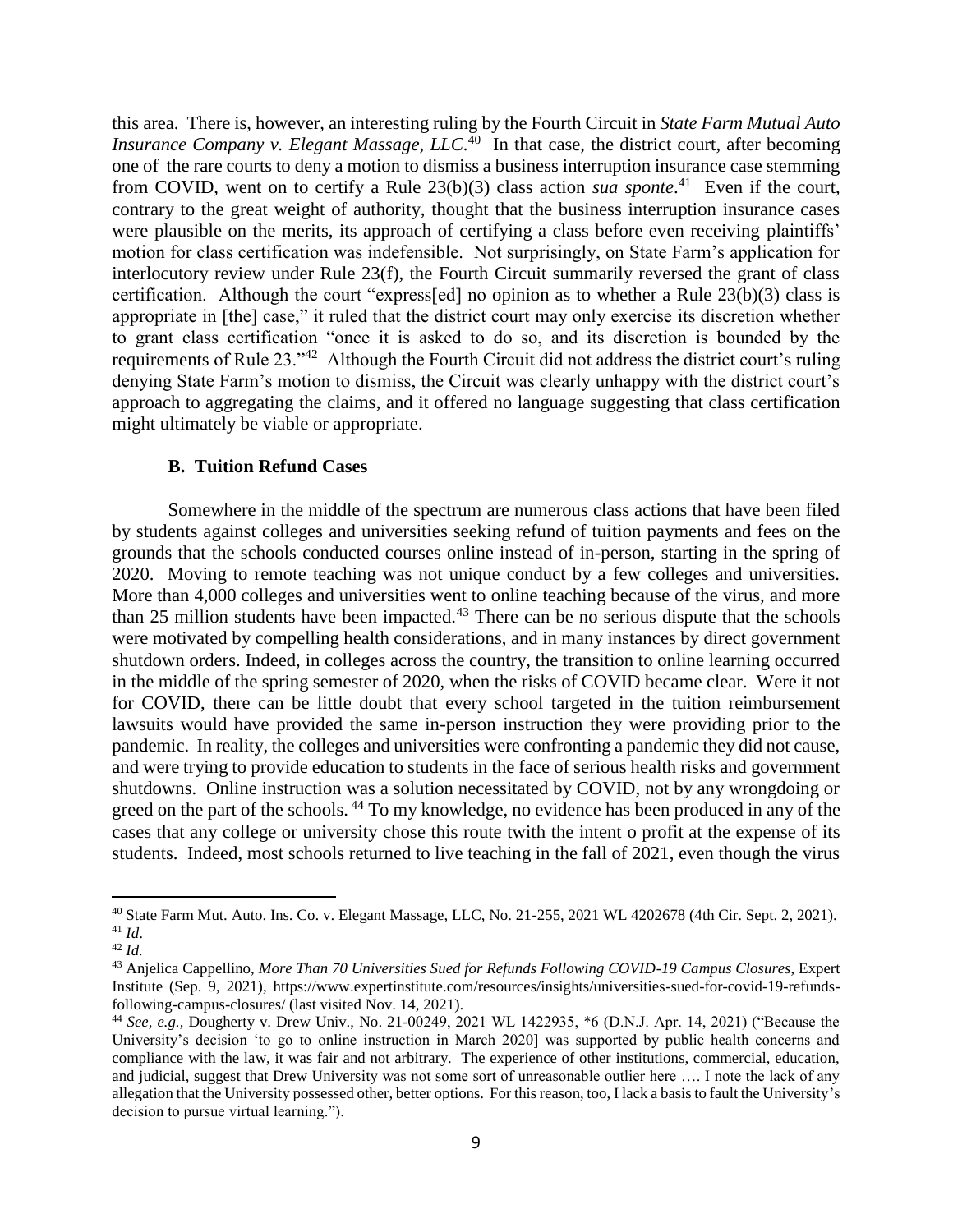continued to rage with the Delta variant.<sup>45</sup> Schools looking for an excuse to continue online teaching for economic reasons could have cited continuing COVID risks (including the Delta variant) and the need to protect students, but they have not done so.

Thus, these cases are not intuitively attractive. As one court noted: "[S]uing a university for adjusting to the COVID-19 pandemic to safeguard the health of its students and faculty is not the most desirable case."<sup>46</sup> Unlike the business interruption insurance cases, however, plaintiffs can allege a commitment to in-person teaching based not only on the language of a contract per se but also on a host of other marketing and course materials. If the schools provided an unwavering commitment—by contract or through course or marketing materials—to provide in-person teaching, regardless of the circumstances, then such cases might have at least arguable merit. (Plaintiffs in business interruption insurance cases, by contrast, are almost invariably relegated to the plain language of the governing insurance policy because of integration clauses.) But, as discussed below, in many of the tuition refund cases, plaintiffs cannot point to any language whereby schools guaranteed in-person teaching.<sup>47</sup> Plaintiffs' claims for tuition reimbursement are especially difficult for the fall of 2020 (as opposed to the spring of 2020) if plaintiffs paid their tuition knowing that classes would continue to be entirely online. (Of course, even in the cases in which courts have denied motions to dismiss, surviving summary judgment and trial is a whole different matter, given the implausibility that any school would guarantee in-person teaching regardless of what is going on in the world.) In short, while not as challenging for plaintiffs as the business interruption insurance cases, the tuition reimbursement cases are nonetheless difficult for plaintiffs, given the apparent absence of any wrongdoing on the part of the schools.

Thus far, there have been no rulings by the Judicial Panel on Multidistrict Litigation regarding centralization of such claims. There have, however, been numerous decisions on motions to dismiss, as well as a handful of decisions on class certification.

### **1. Rulings on Motions to Dismiss**

Numerous courts have granted motions to dismiss in tuition reimbursement cases. Not surprisingly, those courts have found no language in either specific contracts or in marketing or course material promising in-person instruction. Indeed, in some instances, the contracts explicitly reserved to the schools the authority to modify programs and curriculums without subjecting themselves to lawsuits.

For example, in *Zagoria v. New York University,*<sup>48</sup> plaintiff sued New York University (NYU) on behalf of a putative class of students, raising claims of breach of contract, unjust enrichment, and money had and received. Plaintiff sought a refund of all tuition and fees paid as a result of NYU's decision to go to remote teaching in the spring of 2020 for all courses. In

<sup>45</sup> Anne Donnen, *Will Campuses Return to Normal in Fall 2021?*, Best Colleges (Apr. 27, 2021) https://www.bestcolleges.com/blog/college-campuses-covid-19-guidelines-fall/ (noting that schools were "racing" to return to in-person teaching) (last visited Nov. 14, 2021).

<sup>46</sup> Rosado v. Barry University, 499 F. Supp. 3d 1152, 1154 (S.D. Fla. Sept. 7, 2021).

<sup>&</sup>lt;sup>47</sup> Plaintiffs' arguments are better with respect to services not provided, such as closing dorm rooms and cafeterias after students paid for those benefits for the entire semester, but the prospective recoveries are much more limited than for tuition reimbursement.

<sup>48</sup> Zagoria v. New York Univ., No. 20CIV3610GBDSLC, 2021 WL 1026511 (S.D.N.Y. Mar. 17, 2021).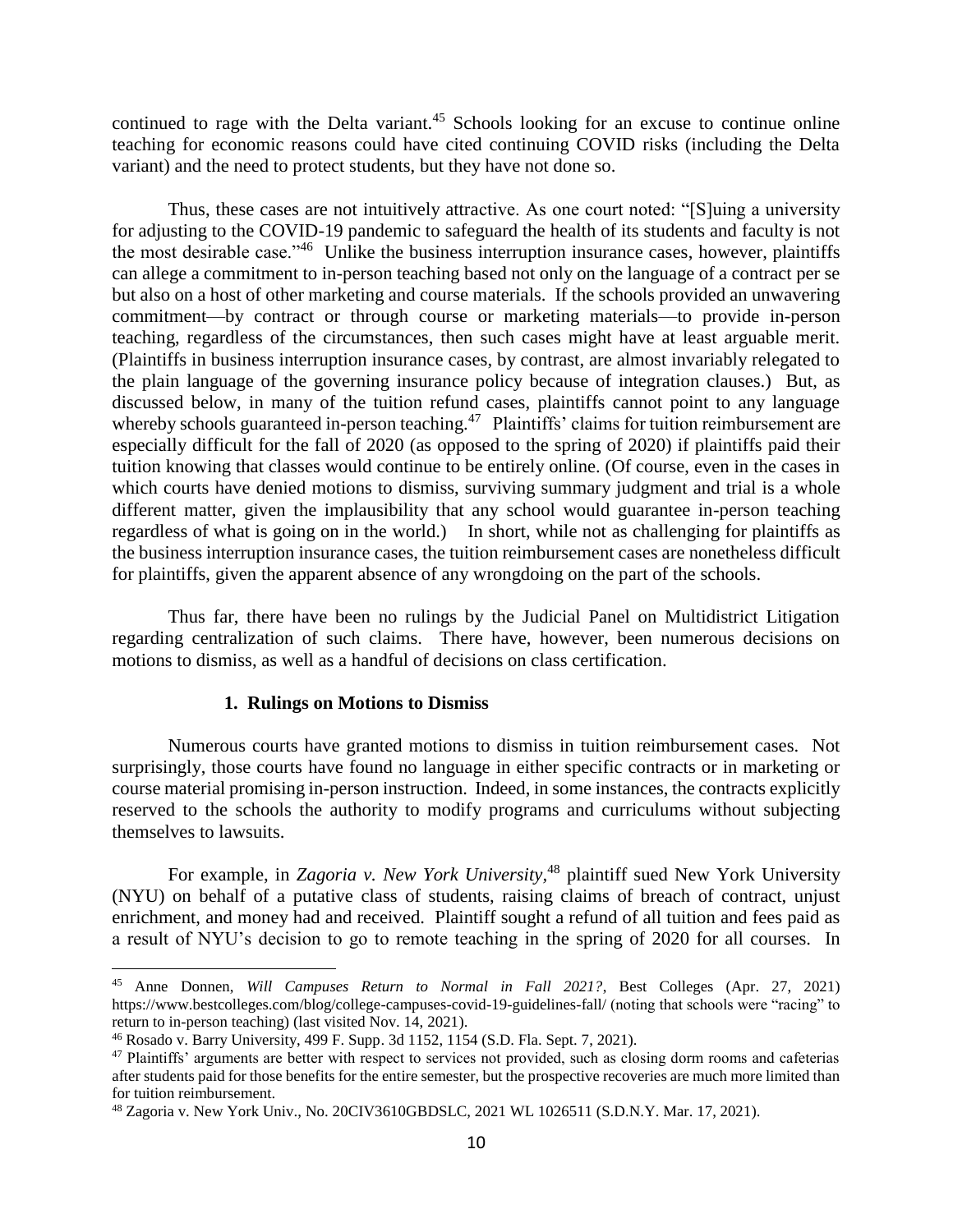dismissing the breach of contract claim, the district court reasoned that there was no contractual provision guaranteeing in-person instruction, and it found nothing in NYU's marketing and recruitment materials supporting such a guarantee. Moreover, the court found that plaintiff's argument was undermined by his "voluntary election to enroll in online courses during the 2020 Summer session with the knowledge that those courses would be conducted remotely."<sup>49</sup> The court also dismissed the unjust enrichment claim, noting that unjust enrichment claims cannot be brought when there is a valid, enforceable contract. "Here, it is undisputed that the parties have a valid contract that governs the relationship between NYU and its students."<sup>50</sup> That same reasoning also compelled dismissal of the money had and received claim, which also does not apply when there is a contract covering the subject matter. As the court explained, "Plaintiff's relationship with NYU is contractual in nature, and the terms of the contract are well established."<sup>51</sup>

Similarly, in *Michel v. Yale University*,<sup>52</sup> the court dismissed breach of contract, unjust enrichment, and Connecticut Unfair Trade Practices Act claims brought by a Yale student on behalf of a putative class seeking tuition refunds because the university shifted from in-person to online instruction in the spring of 2020. The court noted that Yale was not alone in transitioning to online instruction: "[C]olleges and universities across the country closed their doors in the middle of the Spring 2020 semester and migrated course instruction from in-person classrooms to virtual ones," and "[m]any of these institutions … chose not to refund any portion of students' tuition or fees."<sup>53</sup> In rejecting the breach of contract claim, the court noted "Yale's right [under the school's undergraduate regulations] to temporarily suspend—at its 'discretion and judgment'—its operations in response to emergencies."<sup>54</sup> As a result, "the exercise of that authority cannot constitute a breach" of contract.<sup>55</sup> Moreover, the regulation "expressly commits the decision of whether to issue a refund to the University's discretion.<sup>"56</sup> And in refusing to find Yale's decision not to refund tuition wrongful, the court said that it "cannot infer that Yale acted with 'dishonest purpose or moral obliquity' simply because it exercised its discretion in a manner that appears to be economically imbalanced to [plaintiff]."<sup>57</sup> Put another way, the court failed to see how Yale's conduct was wrongful. The court also rejected plaintiff's unjust enrichment and Connecticut Unfair Trade Practices claims, the former because it incorporates plaintiff's flawed breach of contract claim, and the latter because plaintiff failed to allege any deceptive practice.

Several other courts have similarly dismissed suits seeking tuition refunds for remote teaching as a result of COVID.<sup>58</sup> In some cases, courts have relied on "reservation of rights"

<sup>49</sup> *Id.* at 5.

<sup>50</sup> *Id.*

<sup>51</sup> *Id.* at 6.

<sup>52</sup> Michel v. Yale Univ., No. 3:20-CV-01080 (JCH), 2021 WL 2827358 (D. Conn. July 7, 2021).

<sup>53</sup> *Id.* at 3.

<sup>54</sup> *Id.* at 7. <sup>55</sup> *Id.*

<sup>56</sup> *Id.* at 8. <sup>57</sup> *Id.* 

<sup>58</sup> *See, e.g.,* Barkhordar v. President & Fellows of Harvard Coll., No. 1:20-CV-10968-IT, 2021 WL 2535512 (D. Mass. June 21, 2021) ("[E]ven assuming … that Harvard could reasonably expect that students would understand from general promotional material that they had contracted for in-person instruction and on-campus access during normal times, Spring 2020 was not a normal time."); Hassan v. Fordham Univ., 515 F. Supp. 3d 77 (S.D.N.Y. 2021); Gociman v. Loyola Univ. of Chicago*,* No. 20 C 3116, 2021 WL 243573 (N.D. Ill. Jan. 25, 2021); Ovoque v. DePaul Univ.*,* 20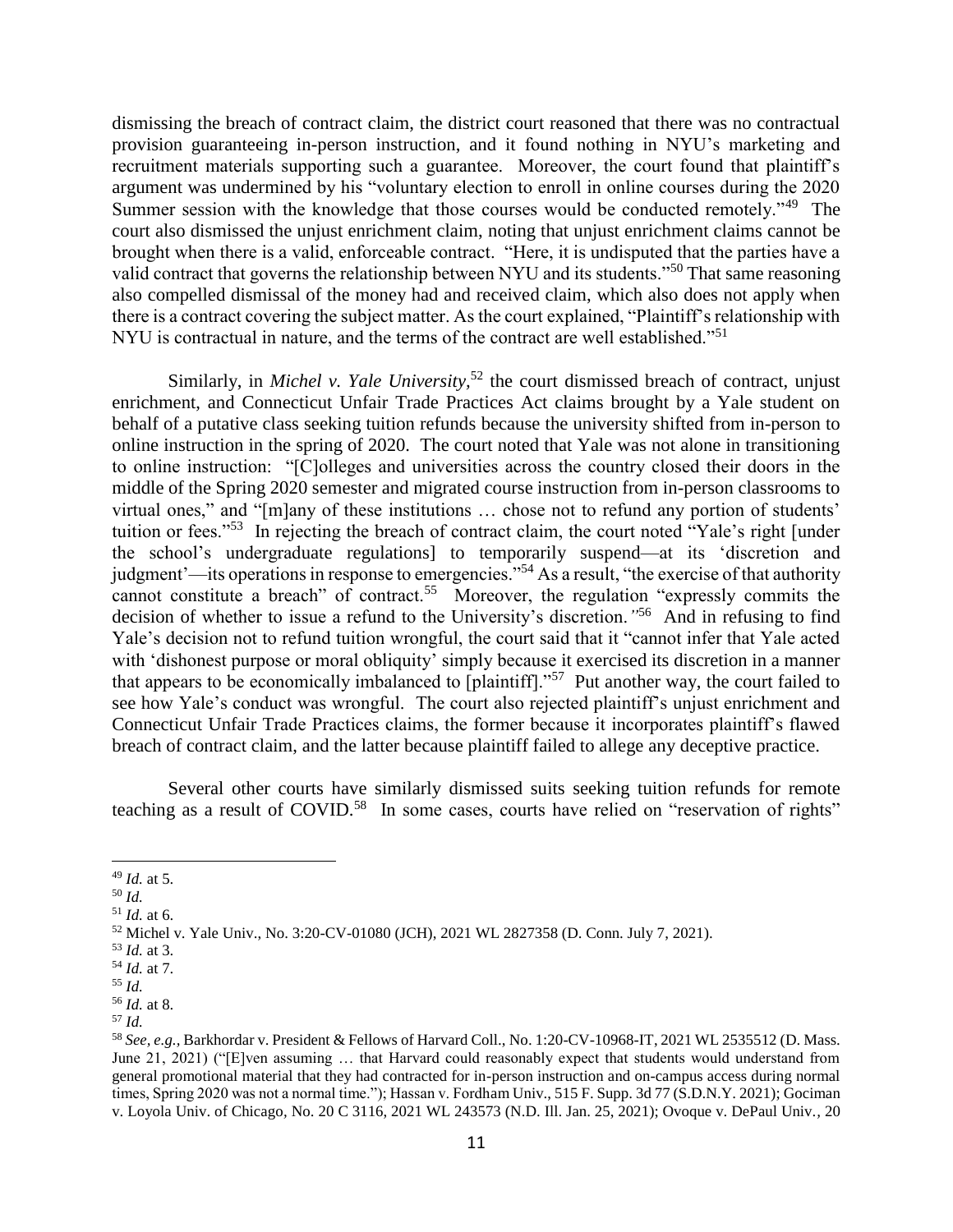clauses that allow colleges and universities to make changes or academic programs in the sole discretion of the school.<sup>59</sup> Like the above cases, plaintiffs could not identify binding commitments guaranteeing in-person instruction, either in individual contracts or in catalogues or other promotional materials.

The decisions are not unanimous, however. Several courts have refused to dismiss breach of contract and unjust enrichment claims, finding it premature to hold that students' expectations of in-person instruction were unreasonable and unsupported.<sup>60</sup> They have done so by focusing on (1) the fact that the school in question normally has both online and in-person instruction and charges less for the former; and/or (2) various statements in the school's marketing and course materials implying that instruction will be in person. These courts emphasize, however, that plaintiffs will need to come forward with evidence in support of their claims or risk an adverse summary judgment ruling.

For instance, in *Metzner v. Quinnipiac University*, <sup>61</sup> the court denied a motion to dismiss, emphasizing that "Quinnipiac charges students significantly less for online degree programs" and that in its marketing and course materials, the school touted its "'state-of-the-art facilities,' 'outdoor spaces,' 'classroom and immersive experiential learning,' and 'the beauty of New England."<sup>62</sup> The court cautioned, however, that "discovery may ultimately defeat Plaintiffs' ability to demonstrate the existence of an express or implied contract" based on marketing and course materials.<sup>63</sup>

Similarly, in *Ford v. Rensselaer Polytechnic Institute*,<sup>64</sup> the court denied a motion to dismiss in a tuition refund suit, relying heavily on the fact that "defendant's publications describe a (mandatory) on-campus learning experience that is integral to attending its school."<sup>65</sup> The court also noted that the school "made some bold claims—or plausibly, promises—about its in-person programming and hammered repeatedly on the benefits of those programs in an assortment of circulars and even in its catalog."<sup>66</sup> In ordering that the case proceed to discovery, the court

C 3431, 2021 WL 679231 (N.D. Ill. Feb. 21, 2021); Burt v. Bd. of Trustees of Univ. of Rhode Island, 523 F. Supp. 3d 214 (D.R.I. Mar. 4, 2021).

<sup>59</sup> *See, e.g.,* Dougherty v. Drew Univ., No. CV2100249KMESK, 2021 WL 1422935 (D.N.J. Apr. 14, 2021) (finding that "[t]he transition to virtual education and accompanying campus closure represent a change in the University's academic program that falls within [the] reservation's scope").

 $60$  Plaintiffs, however, have been almost uniformly unsuccessful in alleging conversion; even courts allowing contract or unjust enrichment claims to go forward reason that a conversion claim cannot succeed because it requires proof of dominion over personal property, which cannot be satisfied given that the failure to provide in-person education is not property and the tuition payments are not an isolated fund . *See, e.g.,* Amable v. New Sch., No. 20-CV-3811 (KMK), 2021 WL 3173739 (S.D.N.Y. July 27, 2021)*;* Hassan v. Fordham Univ.*,* 515 F. Supp. 3d 77 (S.D.N.Y. 2021); Ford v. Rensselaer Polytechnic Inst., 507 F. Supp. 3d 406 (N.D.N.Y. 2020). Similarly, claims based on "educational malpractice" have failed because of the great deference afforded to colleges and universities in determining the precise educational methods to utilize. Metzner v. Quinnipiac Univ., 528 F. Supp. 3d 15 (D. Conn. 2021); Hassan v. Fordham Univ.*,* 515 F. Supp. 3d 77; Gociman v. Loyola Univ. of Chicago*,* No. 20 C 3116, 2021 WL 243573 (N.D. Ill. Jan. 25, 2021).

<sup>61</sup> Metzner v. Quinnipiac Univ., 528 F. Supp. 3d 15 (D. Conn. 2021).

<sup>62</sup> *Id.* at 33.

<sup>63</sup> *Id.* at 34.

<sup>64</sup> Ford v. Rensselaer Polytechnic Inst., 507 F. Supp. 3d 406 (N.D.N.Y. 2020).

<sup>65</sup> *Id.* at 414.

<sup>66</sup> *Id.* at 416.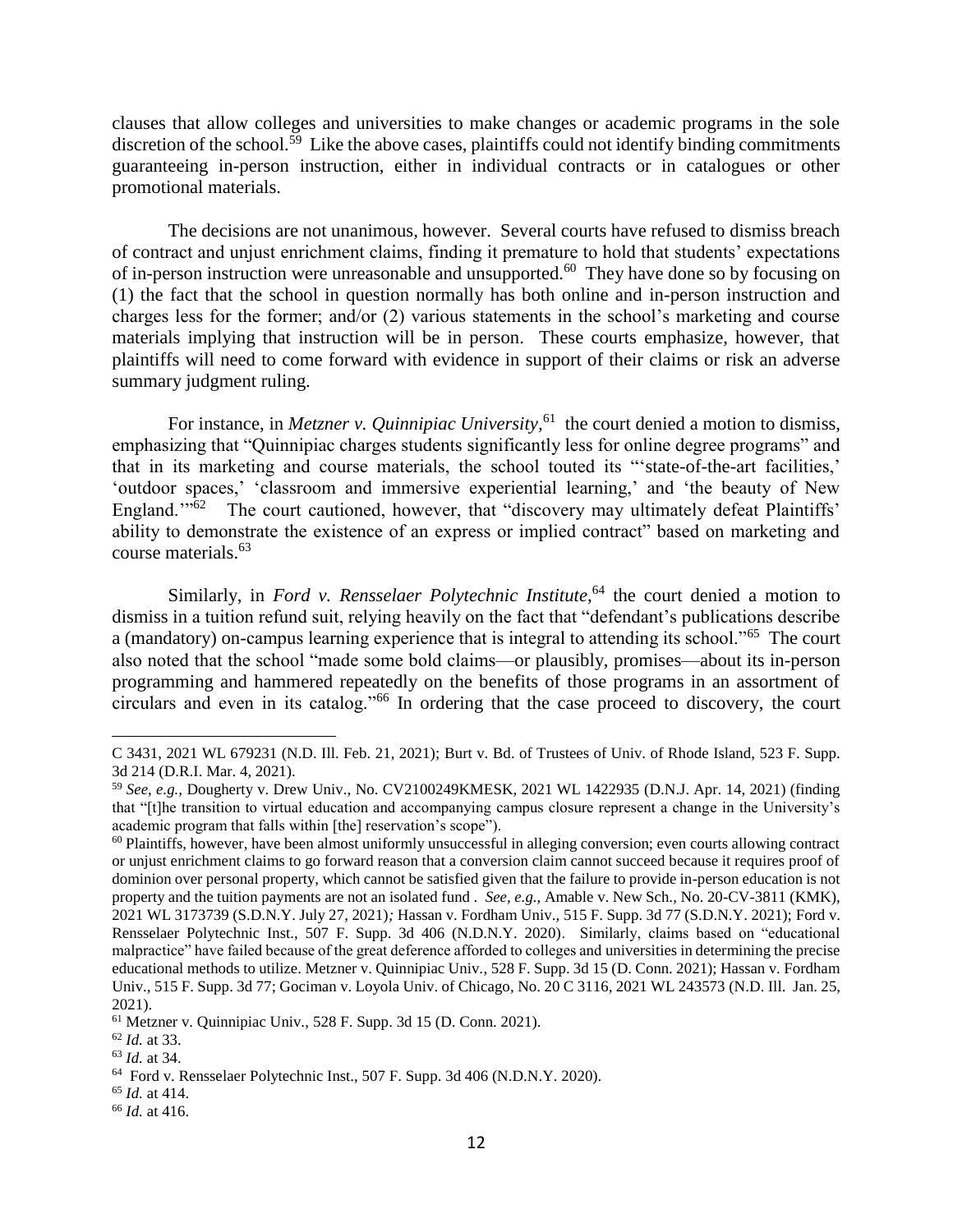recognized that the school's "shutdown was necessitated by acts of nature and government well beyond its control," and that "it may have been in an impossible position."<sup>67</sup> Yet, despite its recognition that defendant was trying to deal with a difficult situation, the court noted that "plaintiffs did not ask for their lives to be disrupted on a mass scale either."<sup>68</sup> Other cases with similar reasoning can be found.<sup>69</sup> In addition, some courts have denied motions to dismiss with respect to fees, while dismissing the more potentially lucrative claims for tuition reimbursement.<sup>70</sup>

Taken as a whole, these cases pose a major uphill battle for plaintiffs. Even those courts that refuse to grant motions to dismiss caution that plaintiffs have a long road to recovery. And absent clear evidence that the colleges and universities are reneging on actual promises to provide in-person instruction, it is difficult to imagine many of these cases surviving summary judgment and trial.

## **2. Class Certification Rulings**

There have been few class certification rulings thus far in the tuition reimbursement context, and they provide no basis, standing alone, for any generalizations. One court granted class certification  $1$  and another denied class certification because of definitional issues.<sup>72</sup> A third rejected a defendant's aggressive efforts to circumvent a full-blown class certification proceeding by moving to strike class allegations on the pleadings.<sup>73</sup>

In *Cross v. University of Toledo,*<sup>74</sup> an Ohio state court case, the court granted certification of three classes—a tuition class, a room and board class, and a fee class—all relating to the spring 2020 semester. The classes included all individuals who were charged or paid for the costs or fees at issue, and the court raised no concern about the inclusion of non-students who actually paid the costs on a student's behalf. The court found that the requirements of Ohio's class action rule (which is similar to the Federal Rule) were all met. The court concluded that the question of whether reimbursement of costs and fees was appropriate was the same for the class as a whole, and that "a class action would achieve economies of time, expense and effort, as well as promote a uniformity of decisions relative to similarly situated persons."<sup>75</sup>

In *Little v. Grand Canyon University,*<sup>76</sup> the court denied class certification but did so solely because of concerns about the class definition, not about whether common issues were present. The class was defined to "include[] persons who could not have been harmed by Defendant's allegedly unlawful conduct," such as "employees, parents, friends, relatives, or anyone else who

<sup>67</sup> *Id.* at 422.

<sup>68</sup> *Id.*

<sup>69</sup> *See, e.g., In re* Boston Univ. COVID-19 Refund Litig*.,* 511 F. Supp. 3d 20 (D. Mass. Jan. 7, 2021); Omori v. Brandeis Univ.*,* No. CV 20-11021-NMG, 2021 WL 66443 (D. Mass. Jan. 7, 2021) (relying on the fact that the school charged less for online programs).

<sup>70</sup> *See, e.g.,* Dougherty v. Drew Univ., No. CV2100249KMESK, 2021 WL 1422935 (noting that, unlike tuition claims, claims for fees do not "go to the core of the university's pedagogical mission").

<sup>71</sup> Cross v. Univ. of Toledo, [2021 Ohio Misc. LEXIS 43](https://plus.lexis.com/api/document/collection/cases/id/62M1-MXD1-JX8W-M40P-00000-00?cite=2021%20Ohio%20Misc.%20LEXIS%2043&context=1530671) [\(](https://plus.lexis.com/api/document/collection/cases/id/62M1-MXD1-JX8W-M40P-00000-00?cite=2021%20Ohio%20Misc.%20LEXIS%2043&context=1530671)Ohio Ct. Claims April 26, 2021)*[.](https://plus.lexis.com/api/document/collection/cases/id/62M1-MXD1-JX8W-M40P-00000-00?cite=2021%20Ohio%20Misc.%20LEXIS%2043&context=1530671)*

<sup>72</sup> Little v. Grand Canyon Univ., No. CV-20-00795-PHX-SMB, 2021 WL 4263715 (D. Ariz. Sept. 20, 2021).

<sup>73</sup> Gibson v. Lynn Univ., Inc, No. 20-CIV-81173-RAR, 2021 WL 1109126 (S.D. Fl. Mar. 23, 2021).

<sup>74</sup> *Cross*, [2021 Ohio Misc. LEXIS 43.](https://plus.lexis.com/api/document/collection/cases/id/62M1-MXD1-JX8W-M40P-00000-00?cite=2021%20Ohio%20Misc.%20LEXIS%2043&context=1530671)

<sup>75</sup> *Id.* at 12.

<sup>76</sup> *Little v. Grand Canyon Univ*., No. CV-20-00795-PHX-SMB, 2021 WL 4263715.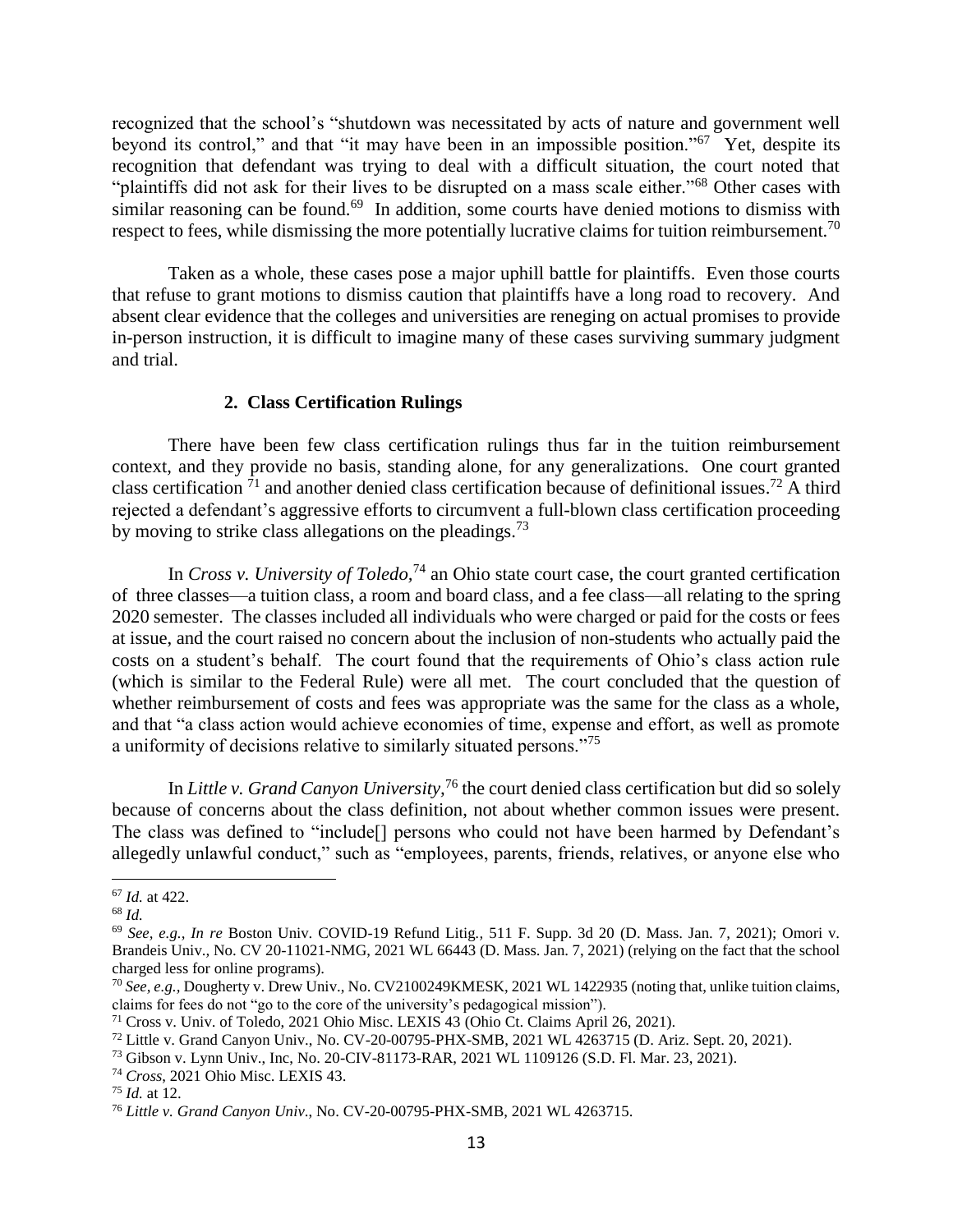potentially paid for tuition on behalf of a student, even though "[s]uch third parties, unlike students, have not entered into contracts with [Grand Canyon University]."<sup>77</sup> Such parties, the court held, would lack standing to sue because they were not parties to the contract. As a result, the class was "overbroad in that the definition includes numerous individuals who lack standing to sue."<sup>78</sup> Plaintiff did not propose alternative definitions, and the court "decline[d] to craft new definitions on its own without proposed alternative definitions from Plaintiff."<sup>79</sup>

In *Gibson v. Lynn University, Inc.*, <sup>80</sup> the court rejected defendant's motion to strike the class action allegations. The court noted that it was rare to reject a class action without considering a motion brought by plaintiff, and it "disagree[d] [with defendant] that it would be impossible for Plaintiff's proposed class to satisfy the commonality and predominance requirements."<sup>81</sup> The court noted that "it appears that questions concerning what the operative contractual terms are between Lynn and its students may be capable of class-wide proof," and the court was not "convinced that Plaintiff's contractual claims would necessarily require delving into the individual state of mind of each student."<sup>82</sup> The court was "also unpersuaded that the potential for individualized damages issues makes class certification impossible in this case."<sup>83</sup> While plaintiff's burden was minimal because of the defendant's aggressive strategy of trying to circumvent a full-blow class certification proceeding, the court certainly suggests that there were non-frivolous arguments supporting class certification.

Courts that have dismissed tuition reimbursement claims under Rule 12(b)(6) have no occasion to address class certification. Moreover, although the class certification decisions to date yield few insights, my prediction is that courts that allow such cases to go forward beyond a motion to dismiss will opt to certify class actions as well. Class certification would seem to follow as a matter of course, because presumably the contracts, marketing, and course materials are the same (or very similar) for all or most class members. Indeed, the ruling in *Gibson v. Lynn University*  denying defendant's motion to strike class allegations followed the court's ruling, four months earlier, denying defendant's motion to dismiss. Although there might be some individualized issues if class members in a particular case are relying on specific promises or representations made only to them, the cases typically rely on widely disseminated marketing and course materials, or on a two-tiered pricing system for online and in-person classes, and those facts are almost certainly the same for the class as a whole. Thus, courts that are persuaded to deny motions to dismiss in tuition refund cases are also highly likely to grant class certification.

#### **C. Prison and Immigration Detention Cases**

It is the duty of the "government to provide conditions of reasonable health and safety to people in its custody."<sup>84</sup> Based on that duty, convicted prisoners, pretrial detainees, and detained

<sup>77</sup> *Id.* at 2.

<sup>78</sup> *Id.* 

<sup>79</sup> *Id.* at 3.

<sup>80</sup> *Gibson v. Lynn Univ., Inc.,* No. 20-CIV-81173-RAR*,* 2021 WL 1109126.

<sup>81</sup> *Id.* at 4.

<sup>82</sup> *Id.* at 5.

<sup>83</sup> *Id.* 

<sup>84</sup> Roman v. Wolf*,* 977 F.3d 935, 943 (9th Cir. 2020), *citing* DeShaney v. Winnebago Cnty. Dep't of Soc. Servs.*,* 489 U.S. 189, 199–200 (1989). *Accord, e.g.,* Helling v. McKinney*,* 509 U.S. 25, 35 (1993) (holding that prisoner exposure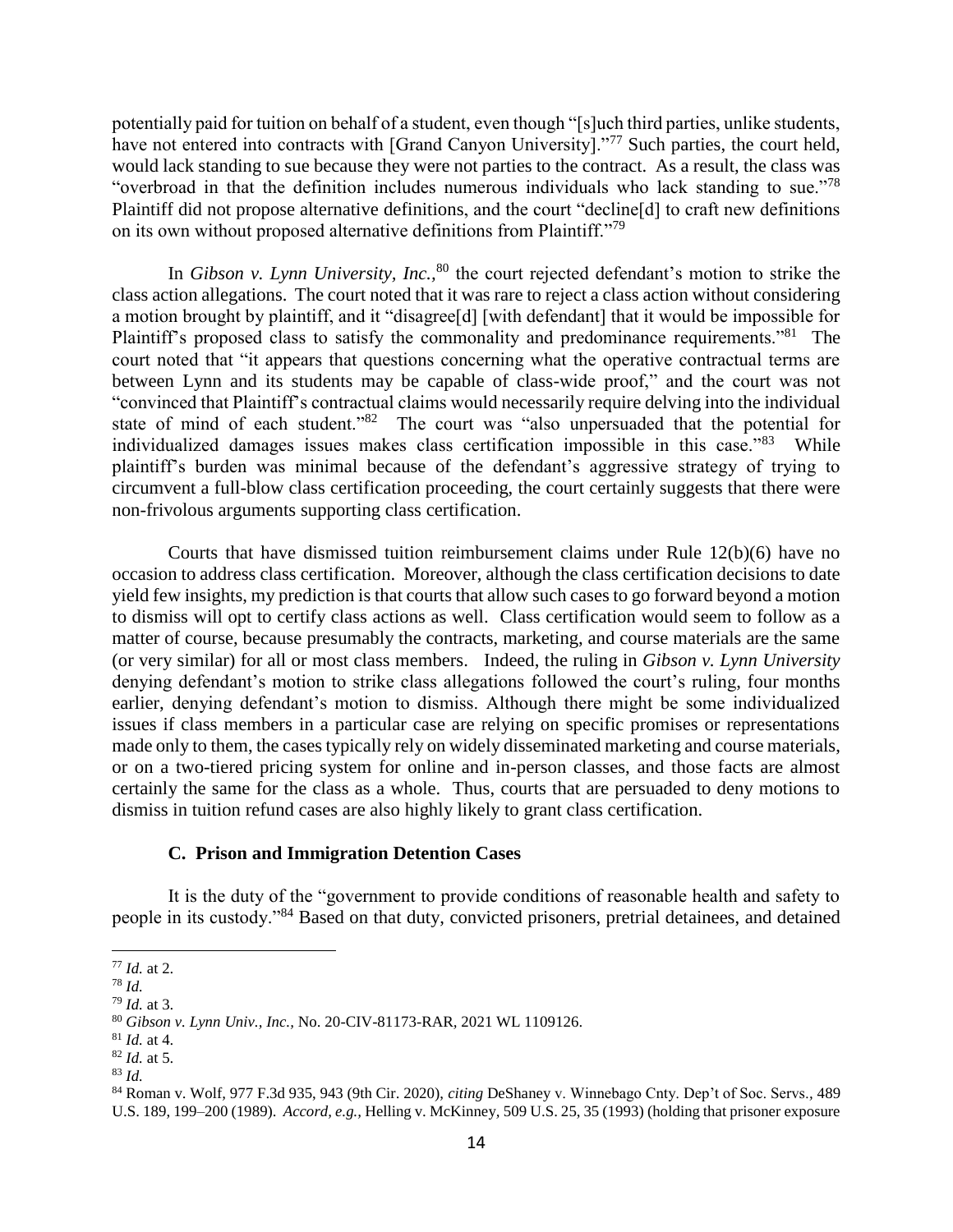immigrants have all filed putative class action lawsuits alleging that officials have failed to protect them from COVID. For convicted prisoners, the Eighth Amendment's cruel and unusual punishment clause applies to health risk claims. There are two elements to such a claim: an objective component and a subjective component. Under the objective component, a prisoner must show "an objectively intolerable risk of harm."<sup>85</sup> The subjective component requires a showing that the prison official acted with "deliberate indifference."<sup>86</sup> For federal pretrial detainees raising health risk claims, the Fifth Amendment Due Process Clause applies, and for state pretrial detainees, the Fourteenth Amendment Due Process Clause applies, but in all three scenarios the same two-part objective/subjective test is controlling.<sup>87</sup> Moreover, Fifth Amendment Due Process health risk claims by immigration detainees are also governed "under the same rubric as Eighth Amendment claims brought by prisoners."<sup>88</sup> Thus, it is not surprising that the rulings in the prison context and those in the immigrant detention context employ virtually identical reasoning.

With respect to the objective prong, courts agree "that infectious diseases generally and COVID-19 specifically can pose a risk of serious and fatal harm" to detained populations.<sup>89</sup> Where courts are sharply divided is whether the plaintiffs have made a sufficient showing of the subjective element—deliberate indifference—to warrant preliminary or permanent injunctive relief. To show deliberate indifference, plaintiffs must show that the official "knows of and disregards an excessive risk to inmate health or safety," and this showing requires proof of a "state of mind more blameworthy than negligence."<sup>90</sup> In short, the critical focus is on the wrongdoing of the defendant. In many of the COVID prison and immigration detention cases, courts have addressed class certification before deciding the injunction issues,  $91$  or they have addressed class certification and preliminary injunctive relief in a single order. $92$ 

This Subsection first considers class certification issues in prisoner and immigrant detention cases. It then examines the judicial decisions regarding the appropriateness of injunctive relief.

### **1. Class Certification**

The court's task at class certification is informed by well-established authority. A case alleging mistreatment or unsafe conditions in a prison or immigration detention facility is a

to second-hand smoke can form the basis of an Eighth Amendment claim against prison officials); Farmer v. Brennan*,*  511 U.S. 825, 832 (1994) (government is constitutionally required to "provide humane conditions of confinement," including "tak[ing] reasonable measures to guarantee the safety of the inmates") (citation omitted).

<sup>85</sup> Farmer v. Brennan*,* 511 U.S. 825, 834 (1994).

<sup>86</sup> *Id.*; *Helling,* 509 U.S. at 29-30.

<sup>87</sup> *See, e.g.,* Cuoco v. Moritsuga, 222 F.3d 99, 106 (2d Cir. 2000*);* Fernandez-Rodriguez v. Licon-Vitale*,* 470 F. Supp. 3d 323 (S.D.N.Y. 2020).

<sup>88</sup> Villegas v. Metropolitan Gov't, 709 F.3d 563 (6th Cir. 2013).

<sup>89</sup> Smith v. De Wine*,* 476 F. Supp. 3d 635 (S.D. Ohio 2020).

<sup>90</sup> Farmers*,* 511 U.S. at 835, 837–38.

<sup>91</sup> *See, e.g., Busby v. Bonner,* 466 F. Supp.3d 821 (W.D. Tenn. 2020) (prison case); *Malam v. Adducci,* 475

F.Supp.3d 721 (E.D. Mich. 2020) (immigration detention case).

<sup>92</sup> *See* Torres v. Milusnic, 472 F. Supp. 3d 713 (C.D.Cal 2020) (granting class certification and preliminary injunction); Maney v. Brown, 516 F. Supp. 3d 1161 (D.Or. 2021) (ordering a preliminary injunction to give vaccines while granting class certification); Money v. Pritzker, 453 F. Supp. 3d 1103 (N.D.Ill. 2020) (failed commonality of class certification and injunction denied for failure to show deliberate indifference).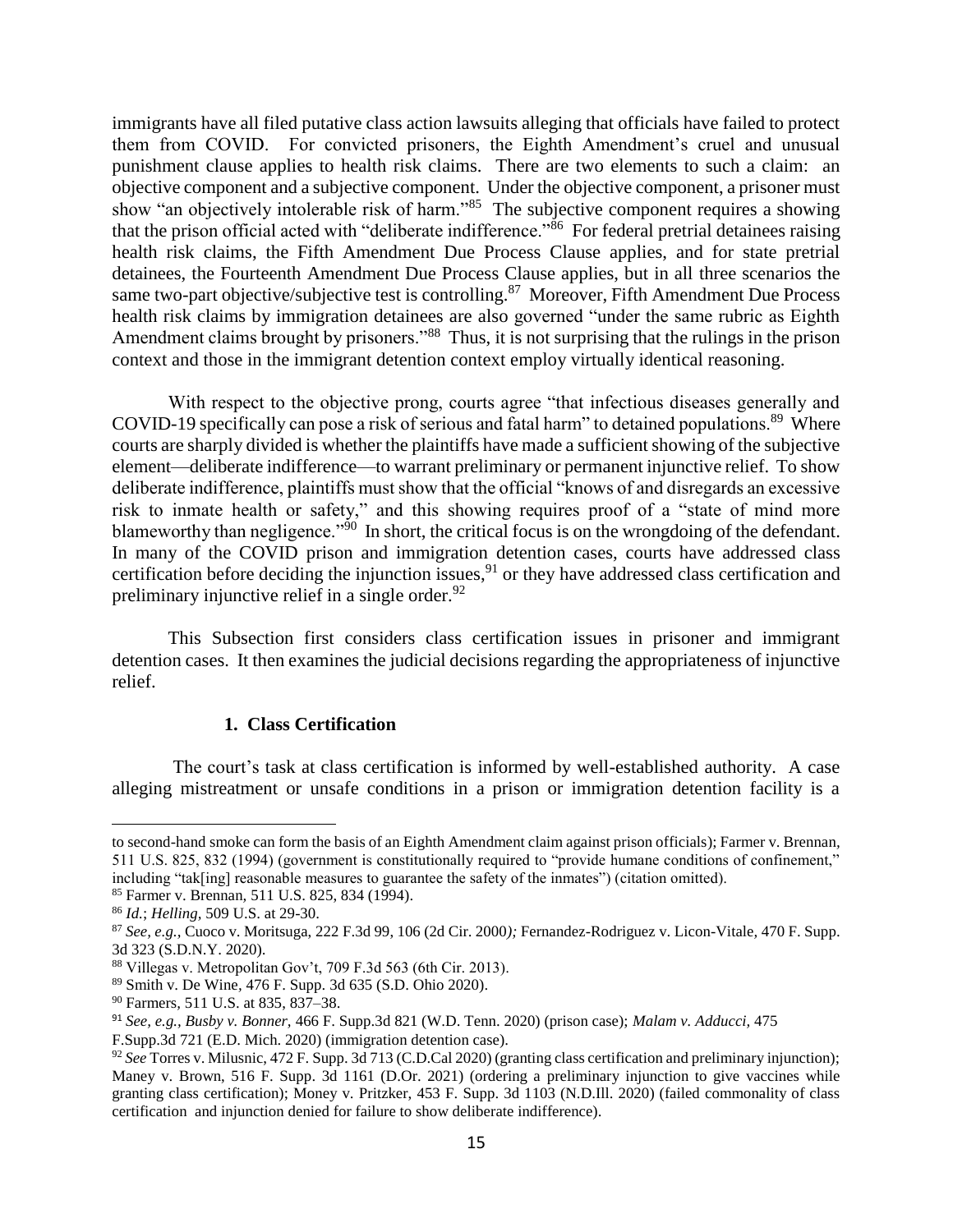"textbook example of a claim that belongs as a class action."<sup>93</sup> Because class members seek solely injunctive relief, the applicable class is an injunctive class under Rule 23(b)(2), rather than the more exacting Rule 23(b)(3) class, which applies in suits for damages. Although federal courts have become increasingly hostile to class actions in the past two decades,  $94$  that hostility is not evident in the COVID prisoner or immigration cases. Those cases involve situations in which the alleged wrongdoing of the defendants is front and center, given that their job is to protect a vulnerable population.

Courts that have addressed the issue have overwhelmingly granted class certification in COVID-related prison cases. As the court noted in *Ahlman v. Barnes,*<sup>95</sup> "[f]ederal judges *around the country* have provisionally certified similar classes of detainees bringing claims arising from the COVID-19 pandemic."<sup>96</sup> In some cases, the defendants offered only weak, pro-forma objections.<sup>97</sup>

The four Rule 23(a) requirements are normally satisfied with little difficulty. First, numerosity under Rule 23(a)(1) is a given in these cases, which typically involve hundreds or thousands of class members.<sup>98</sup> Second, commonality under Rule  $23(a)(2)$  is easily established, even after the Supreme Court's opinion in *Wal-Mart Stores, Inc. v. Dukes*,<sup>99</sup> which raised the bar for plaintiffs in showing commonality.<sup>100</sup> For instance, in *Valentine v. Collier*,<sup>101</sup>the court noted that "all class members are subject to the policies … that leave them at high risk of contracting COVID-19,"<sup>102</sup> and that "[s]ome form of coordinated emergency relief was necessary to keep Plaintiffs and other inmates safe."<sup>103</sup> In *Criswell v. Boudreaux*, <sup>104</sup> the court found commonality satisfied because "all members of the Proposed Class 'are subject to the same practices and lack of policies' related to social distancing, testing, and legal visits," and because an overarching issue

<sup>99</sup> Wal-Mart Stores, Inc. v. Dukes, 564 U.S. 338 (2011).

<sup>93</sup> *See Ed Besson, Top 15 High Court Class Action Rulings Of the Past 15 Years, LAW360* (June 29, 2015), *https://www.*law360.com/articles/671772 (interview with Professor Samuel Issacharoff, in which he also describes *Brown v. Plata,* 563 U.S. 493 (2011), a class action that successfully demonstrated prison overcrowding, as "[t]he most significant class action case from [the Supreme Court]").

<sup>94</sup> *See* Robert Klonoff, *The Decline of Class Actions,* 90 Wash. U. L. Rev. 729 (2013).

<sup>95</sup> Ahlman v. Barnes, 445 F. Supp. 3d 671 (C.D. Cal. 2020).

<sup>96</sup> *Id.* at 684 (citing cases) (emphasis added). *Accord, e.g.,* Criswell v. Boudreaux, 2021 U.S. Dist. LEXIS 56141 (E.D. Cal. Mar. 24, 2021) ("[S]everal district courts have provisionally certified classes of detained and incarcerated individuals seeking preliminary injunctive relief related to their conditions of confinement and detention during the COVID-19 pandemic.").

<sup>97</sup> *See, e.g.,* Malam v. Adducci, 475 F. Supp. 3d 721 (E.D. Mich. 2020) (granting class certification where defendant conceded a number of the requirements); Criswell v. Boudreaux, 2020 WL 5235675, 15 (E.D. Cal. 2020) ("Defendant does not meaningfully oppose plaintiffs' argument" for certifying a Rule 23(b)(2) class).

<sup>98</sup> *See, e.g.,* Maney v. Brown*,* 516 F. Supp. 3d 1161, 1173 (D. Or. 2021) (finding numerosity based on a class of 10,400 members). Moreover, ""where the relief sought is 'only injunctive or declaratory,' the numerosity requirement is somewhat relaxed, and 'even speculative or conclusory allegations regarding numerosity' are sufficient to permit certification." Fraihat v. U.S. Immig. and Customs Enf't, 445 F. Supp. 3d 709, 736–37 (C.D. Cal.2020) (citing Sueoka v. United States, 101 F. App'x 649, 653 (9th Cir. 2004)), *rev'd on other grounds,* Fraihat v. U.S. Imigr. and Customs Enf't, 16 F.4th 613 (9th Cir. 2021).

<sup>100</sup> See Klonoff, *supra* note 94, at 774–76.

<sup>101</sup> 2020 WL 3419999 (S.D. Tex. 2020).

<sup>102</sup> *Id.* at 9.

<sup>103</sup> *Id.* at 6.

<sup>104</sup> Criswell v. Boudreaux, 2020 WL 5235675 (E.D. Cal. 2020).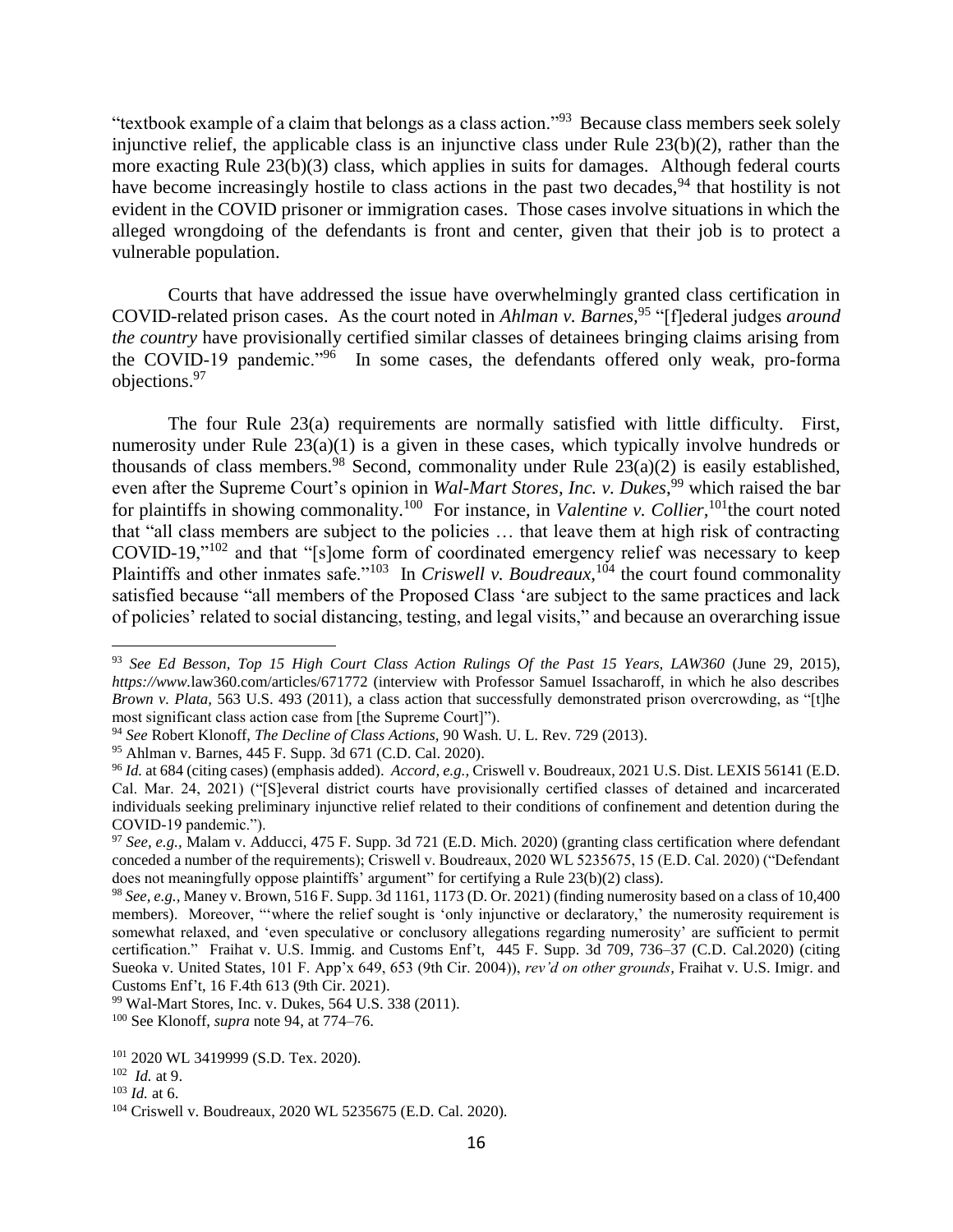existed regarding "whether defendant's failure to reduce overcrowding and to provide testing exposes class members to a heightened risk of serious illness and death in violation of the Eighth and Fourteenth Amendments."<sup>105</sup>

Third, typicality under Rule  $23(a)(3)$  is readily satisfied because the class representatives are carefully selected by class counsel from the larger prison population, and they normally raise no unique or atypical issues or claims.<sup>106</sup>

Fourth, adequacy of representation under Rule  $23(a)(4)$  is readily satisfied. The class representatives in the prison cases have presented no concerns in terms of their willingness and ability to advocate for the class, and they have not had disabling conflicts of interest.<sup>107</sup> Similarly, class counsel have easily passed the adequacy threshold, with courts highlighting the class action experience of class counsel.<sup>108</sup>

The requirements for Rule  $23(b)(2)$  have also been easily satisfied in prison cases. Courts have recognized that the prison cases seek broad injunctive and declaratory relief, precisely what Rule 23(b)(2) is designed to accomplish. As one court succinctly noted, "Defendants' actions and inaction apply to the class generally[.] $"109$ 

Courts in immigration detention cases have similarly had no difficulty finding that the requirements of Rule 23(a) and Rule  $23(b)(2)$  have been met.<sup>110</sup> They have found numerosity, typicality, and adequacy of representation satisfied with little analysis.<sup>111</sup> Likewise, courts have had no difficulty identifying important common questions. For instance, in *Fraihat v. U.S. Immigration & Customs Enforcement*,<sup>112</sup> the court explained that "the common question driving this case is whether Defendants' system-wide response—or lack of one—to COVID-19 violates Plaintiffs' rights."<sup>113</sup> It noted that "[o]ne shared factual question is ... what, if any, nationwide measures ICE has taken in response to COVID-19 to protect the health of vulnerable immigration detainees and whether those measures are legally sufficient. The existence, scope, and adequacy of those measures are central to all of Plaintiffs' claims."<sup>114</sup>

 $\overline{a}$ 

<sup>114</sup> *Id.*

<sup>105</sup> *Id.* at 13.

<sup>106</sup> *See, e.g., id.* at 14; Maney v. Brown, 516 F. Supp. 3d 1161, 1176 (D. Or. 2021) ("Both representatives are currently [adult in custody] and are subject to substantial risk of exposure to COVID-19, and challenge the same process regarding Defendants' failure to prioritize vaccine doses to [adults in custody]"); Busby v. Bonner, 466 F.Supp.3d 821, 833 (W.D.Tenn. 2020) (also finding typicality satisfied).

<sup>107</sup> *See, e.g., Maney,* 516 F. Supp. 3d at 1776*; Busby*, 466 F. Supp. 3d at 833; Torres v. Milusnic, 472 F. Supp. 3d 713, 745 (C.D. Cal 2020).

<sup>108</sup> *See Maney,* 516 F. Supp. 3d at 1776; *Busby*, 466 F. Supp. 3d at 833; *Torres*, 472 F. Supp. 3d at 745.

<sup>109</sup> *Maney*, 516 F. Supp. 3d at 1777.

<sup>110</sup> *See, e.g.,* Malam v. Adducci, 475 F. Supp. 3d 721 (E.D.Mich. 2020) (granting noncitizen detainees in ICE custody class certification); Savino v. Souza, 453 F. Supp. 3d 441, 450 (D. Mass. 2020) (same); Coreas v. Bounds, 2020 WL 5593338, 14 (D. Md. 2020) (same).

<sup>111</sup> *See, e.g.,* Fraihat. U.S. Immigr. and Customs Enf't, 445 F. Supp. 3d 709 (C.D. Cal.2020), *rev'd on other grounds*, Fraihat v. U.S. Immigr. and Customs Enf't, 16 F.4th 613 (9th Cir. 2021).; Gayle v. Meade*,* 2020 WL 3041326, at 1 (S.D. Fla. 2020).

<sup>112</sup> *Fraihat*, 445 F. Supp. 3d 709, *rev'd on other grounds*, 16 F.4th at 651 (vacating preliminary injunction and all order premised on it as "considerably more" than the inherent risks of COVID must be shown). <sup>113</sup> *Id.* at 737*.*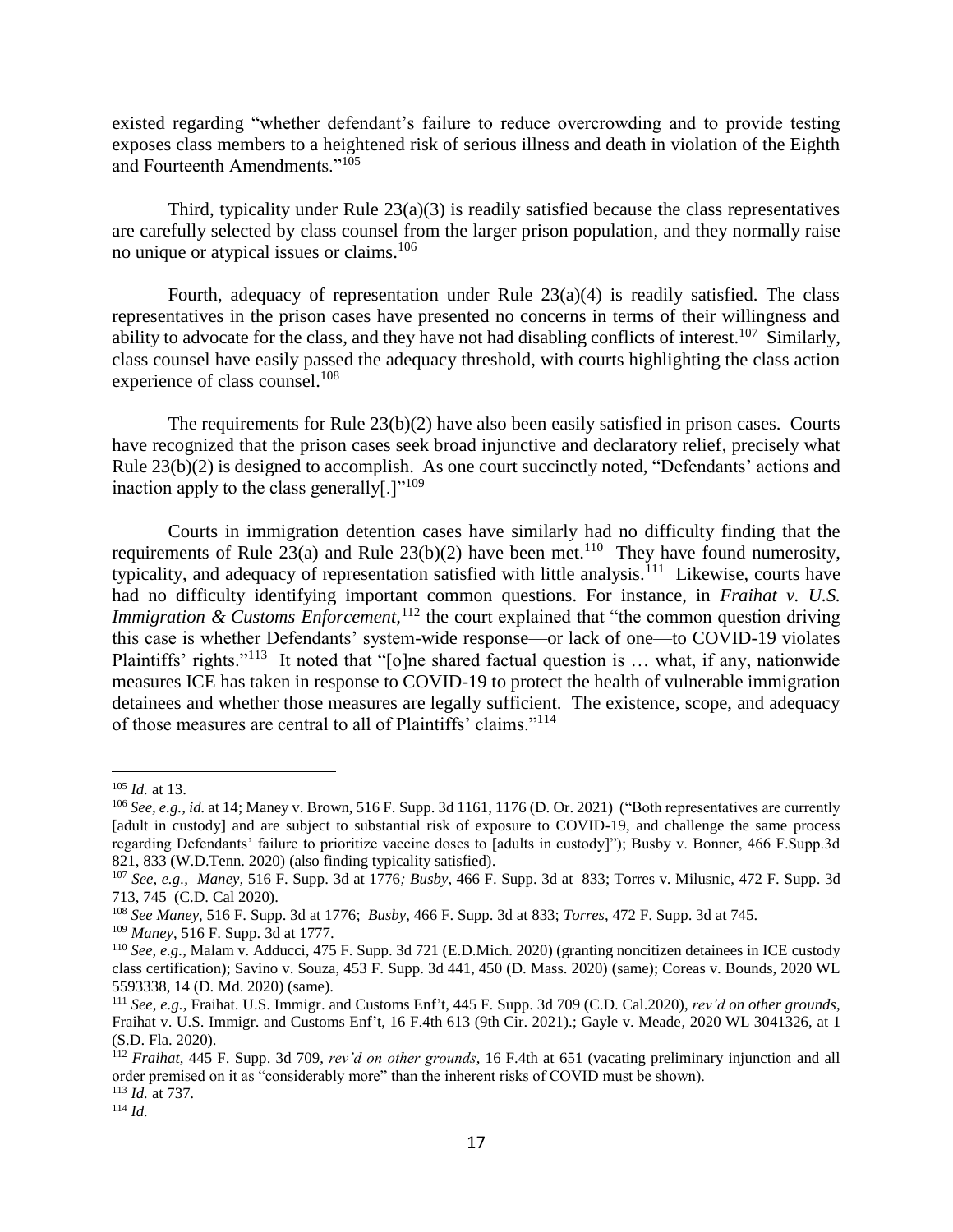In the rare cases in which the Rule 23 issues have squarely reached the appellate courts, those courts have upheld class certification, sometimes in very conclusory rulings.<sup>115</sup> For instance, in *Roman v. Wolf*,<sup>116</sup> the Ninth Circuit concluded in a single paragraph that the district court did not err in certifying a class of all Adelanto detainees. According to the Ninth Circuit, "[t]he alleged due process violations exposed *all* Adelanto detainees to an unnecessary risk of harm, not only those who are uniquely vulnerable to COVID-19 or who are not subject to mandatory detention."<sup>117</sup> Citing *Brown v. Plata*,<sup>118</sup> as well as Ninth Circuit authority, the court referenced strong precedent upholding the suitability of class certification under Rule 23(b)(2) for constitutional attacks relating to inmate health and safety, such as "prison overcrowding."<sup>119</sup>

To be sure, there are isolated cases denying class certification in prison and immigration detention COVID cases. For instance, in *Money v. Pritzker*,<sup>120</sup> the court found that commonality was lacking because any decision on whether vulnerable inmates should be transferred or released "would require 'individualized safety assessments' and 'approve[d] home sites."<sup>121</sup> In *C.G.B. v. Wolf*,<sup>122</sup> the court denied class certification in a suit by a putative class of transgender people seeking immediate release from immigration detention facilities because of the risk of COVID, reasoning that class members differed in age and medical conditions and were dispersed at numerous detention facilities. And in *Thakker v. Doll*,<sup>123</sup> the court declined to certify a class of immigration detainees across central Pennsylvania because the class representatives and class members "are housed at different facilities," are "subject to different infection control procedures," and "allege a wide variety of medical conditions that give rise to vastly differing COVID-19 risk profiles."<sup>124</sup>

## **2. Merits Rulings**<sup>125</sup>

<sup>&</sup>lt;sup>115</sup> The only exceptions are cases in which the appellate court has overturned an injunction; in that situation, the court has sometimes vacated the corresponding class certification order. *See, e.g., Faour Abdallah Fraihat v. U.S. Immigration and Customs Enforcement*, 977 F.3d 935, \_\_ (9th Cir. 2021) (vacating class certification order not because of failure to satisfy Rule 23 but because class certification was premised on the granting of a classwide preliminary injunction).

<sup>116</sup> Roman v. Wolf, 977 F.3d 935 (9th Cir. 2020).

<sup>117</sup> *Id. at 944* (emphasis in original).

<sup>118</sup> Brown v. Plata, 563 U.S. 493, 502 (2011).

<sup>119</sup> *Roman,* 977 F.3d at 941.

<sup>120</sup>Money v. Pritzker, 453 F. Supp. 3d 1103 (N.D. Ill. 2021).

<sup>&</sup>lt;sup>121</sup> *Id.* at 1127 (citation omitted).

<sup>122</sup> C.G.B. v. Wolf, 464 F. Supp. 3d 174 (D.D.C. 2020).

<sup>123</sup> Thakker v. Doll, 336 F.R.D. 408 (M.D. Pa. 2020).

<sup>124</sup> *Id.* at 416. *See also, e.g.,* Wragg v. Ortiz*,* 462 F. Supp. 3d 476 (D.N.J. 2020) (denying class certification because "the Court would be required to engage in an intensive, multi-step individualized inquiry as to whether each prisoner met the criteria for conditional release").

 $125$  In this context, unlike the business interruption and insurance and tuition refund cases, the prison and immigration detention cases usually proceed directly to preliminary injunctive relief, without prior motions to dismiss. It would be virtually impossible for a prison or immigration detention facility to successfully argue that a COVID-related complaint should be dismissed on the pleadings, given the extensive allegations that normally accompany such complaints and the clear legal duty of the institutions to protect their populations.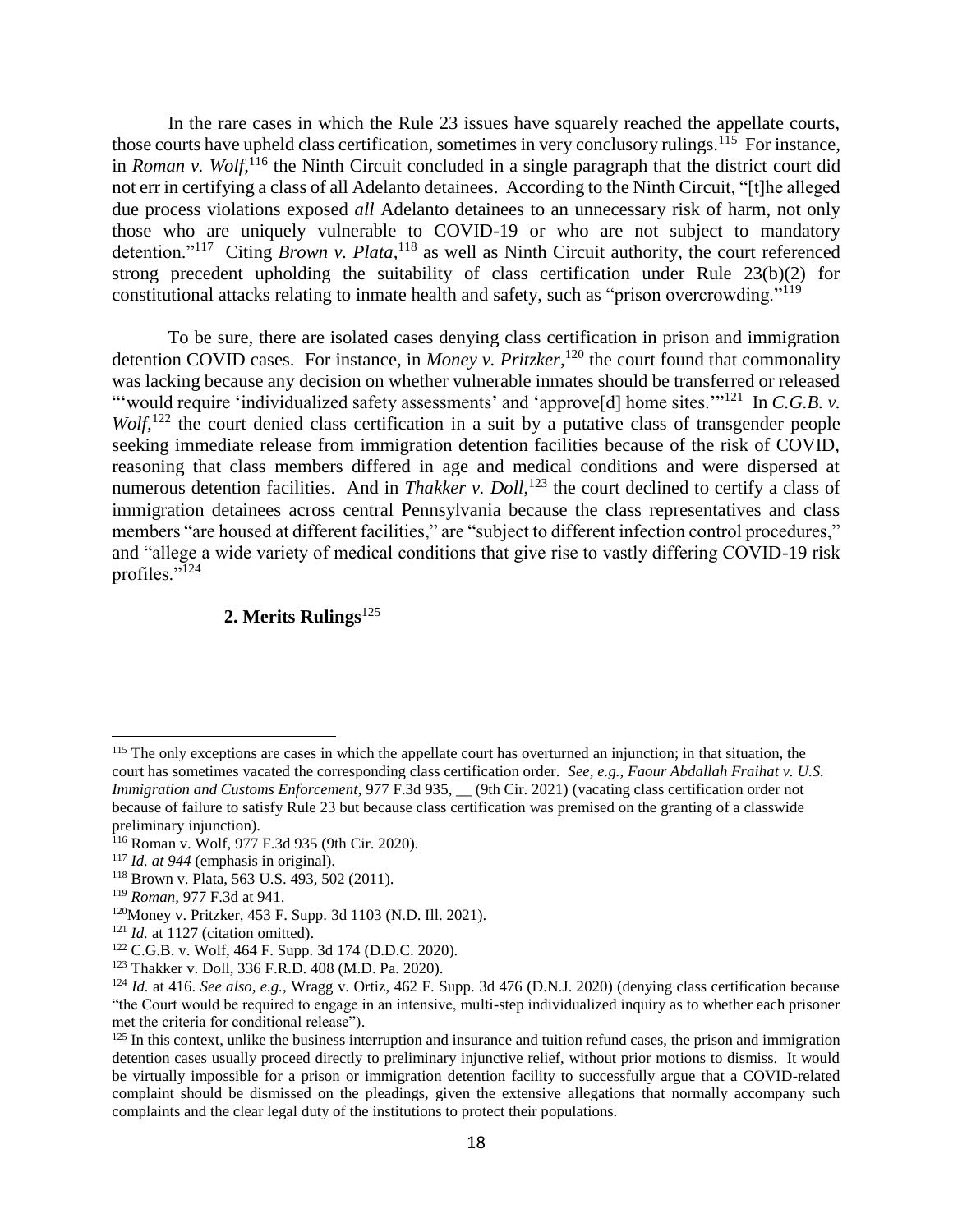As noted,<sup>126</sup> prisons and immigration detention facilities are responsible for protecting the health and safety of their populations.<sup>127</sup> Here, COVID is the situation that poses the risk, but in that sense, the duty of the prison or immigration detention facility is no different than it would be to protect their populations from dangerous chemicals or second-hand smoke, both of which are well established situations requiring protection of inmates.<sup>128</sup> Put another way, based on the evidence, prison and immigration officials can clearly be upstream wrongdoers, with COVID merely serving as the context of the wrongdoing. Not surprisingly, therefore, plaintiffs have been successful in securing injunctive relief if they can show that the government officials were deliberately indifferent to maintaining a safe environment. Yet, as discussed below, even in prison and immigrant detention cases, plaintiffs have frequently failed to secure injunctive relief because some courts—including a number of appellate courts—have determined that the officials acted in good faith by taking specific steps to address the dangers imposed by COVID.

As noted,<sup>129</sup> in both prison and immigration detention cases, the courts have almost all found the objective component of relief to be satisfied because "an inmate can face a substantial risk of serious harm in prison from COVID-19 if a [facility] does not take adequate measures to counter the spread of the virus."<sup>130</sup> Moreover, numerous courts have found the subjective "deliberate disregard" test to be satisfied as well and have ordered robust relief. For example, in *Torres v. Milusnic,*<sup>131</sup> the court—after certifying a class of prisoners at Lompoc federal prison age 50 or over or those suffering from specified underlying conditions—determined that preliminary injunctive relief was warranted. The court found that the Lompoc federal prison "fail[ed] to take reasonable measures to promptly review and grant requests for compassionate relief or move for compassionate relief on behalf of Lompoc inmates to reduce the inmate population at Lompoc" and that this failure to act "demonstrate<sup>[d the prison's]</sup> deliberate indifference to inmates' risk of severe illness or death from COVID-19."<sup>132</sup> The court ordered broad preliminary injunctive relief, including requiring the facility to determine prisoner eligibility for home confinement and adopting criteria for compassionate release. Similarly, in *Martinez-Brooks v. Aster,*<sup>133</sup> the court held that Danbury federal prison "acted with deliberate indifference to the risk posed by COVID" by "fail[ing] to transfer medically vulnerable prisoners from … Danbury to home confinement 'in any meaningful numbers. ..."<sup>134</sup>

<sup>126</sup> *See \_\_, supra.*

<sup>127</sup> DeShaney v. Winnebago Cnty. Dep't of Soc. Servs., 489 U.S. 189, 199–200 (1989).

<sup>128</sup> *See, e.g.,* Helling v. McKinney, 509 U.S. 25, 35 (1993) (holding that prisoner exposure to second-hand smoke can form the basis of an Eighth Amendment claim against prison officials*)*; Thomas v. Bryant, 614 F.3d 1288, 1317 ("repeated use of chemical agents on Thomas and McKinney violated the Eighth Amendment").

<sup>129</sup> *See \_\_, supra.*

<sup>130</sup> Chunn v. Edge*,* 465 F. Supp. 3d 168, 200 (E.D.N.Y. 2020); *accord, e.g.,* Fernandez-Rodriguez v. Licon-Vitale*,*  470 F. Supp. 3d 323, 351 (S.D.N.Y. 2020) ("Many courts have found that prisons exposed to the novel coronavirus present conditions that meet the objective prong of the constitutional analysis.") (citing cases); Smith v. DeWine*,* 476 F. Supp. 3d 635, 662 (S.D. Ohio 2020) ("This Court agrees with the other district courts across the country who have found COVID-19 to be an objectively intolerable risk of harm to prisoners when it enters a prison.") (citing authority). <sup>131</sup> Torres v. Milusnic, 472 F. Supp. 3d 713 (D. Or. 2020) (magistrate ruling), *aff'd by the district court*, Torres v. Milusnic, 2021 WL 3829699 (D. Or. 2021).

<sup>132</sup> *Id.* at 740.

<sup>133</sup> Martinez-Brooks v. Aster, 459 F. Supp. 3d 411 (D. Conn. May 12, 2020).

<sup>134</sup> *Id.* at 441. *Accord, e.g.,* Torres v. Milusnic, 472 F. Supp. 3d 713 (C.D.Cal 2020); Cameron v. Bouchard, 462 F.Supp.3d 746, 778–79 (E.D. Mich. 2020) (given the "medically-vulnerable population's unique, specific, and lifethreatening susceptibility to COVID-19—paired with the communal nature of jail facilities, the Court finds that home confinement or early release is the only reasonable response").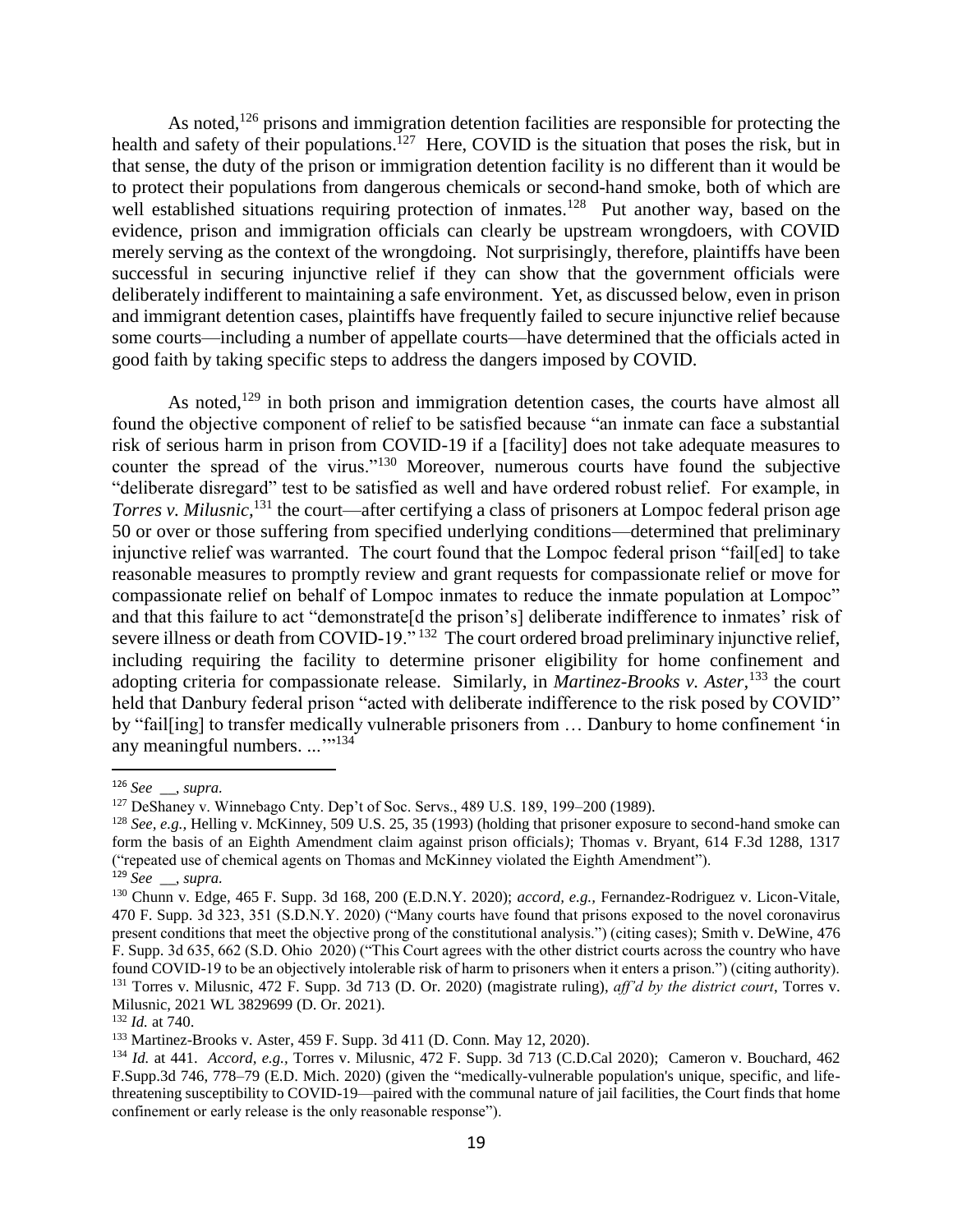As with the prison cases, numerous district courts have granted wide-ranging injunctive relief in immigration detention cases. For instance, in *Gayle v. Meade,*<sup>135</sup> the district court's preliminary injunction included numerous requirements: "providing [the class representatives] and the class members with unrestricted access to hand soap, hand sanitizer, and disposable hand towels"; "[p]roviding cleaning supplies for each housing area," including "CDC-recommended disinfectants in sufficient quantities to facilitate frequent cleaning," "provid[ing] new gloves and masks for each inmate" when "they are cleaning or performing janitorial services"; "provid[ing] all inmates and staff members with masks" and with education on their proper use; increasing the frequency of "cleaning and disinfecting of all common areas and surfaces"; "[l]imiting transportation of detainees to only instances regarding immediately necessary medical appointments and release from custody"; and providing education and posting signage regarding ways to protect against COVID.<sup>136</sup>

In some instances, federal appellate courts have largely upheld the preliminary injunction rulings of the district courts. For example, *Roman v. Wolf*<sup>137</sup> was brought as a putative class action on behalf of 1,370 detainees at the Adelanto Immigration and Customs Enforcement Process Center (Adelanto) alleging that they were placed at grave risk of contracting COVID. After certifying a class, the district court issued a preliminary injunction requiring numerous safety measures to address COVID-related risks, including sanitation measures and social distancing. The Ninth Circuit held that the district court did not abuse its discretion in ordering preliminary injunctive relief, given the district court's detailed factual findings (including lack of quarantining, unsanitary conditions, and lack of social distancing) that the government did not challenge as clearly erroneous. The appellate court found that Adelanto's "inadequate response reflected a reckless disregard for detainee safety."<sup>138</sup>

Similarly, in *Zepeda Rivas v. Jennings*,<sup>139</sup> immigration detainees filed a class action challenging conditions at Messa Verde Detention Facility and Yuba County Jail. The district court granted preliminary injunctive relief, concluding that plaintiffs showed a likelihood of success as of the time the court's temporary restraining order was entered. On appeal, the Ninth Circuit affirmed. It cited the district court's finding that "COVID-19 posed grave health risks," making the facilities "a 'tinderbox' of COVID-19 transmission," and it highlighted the district court's conclusion that the facility had taken only "modest measures in response to the pandemic," even

<sup>135</sup> Gayle v. Meade, 2020 WL 3041326 (S.D. Fla. 2020).

<sup>136</sup> *Id.* at 23. *Accord, e.g.,* Ahlman v. Barnes, 445 F. Supp. 3d 671, 694 (C.D.Cal 2020) (granting injunction requiring compliance with CDC guidelines for social distancing and sanitary practices while denying request for release); Maney v. Brown, 516 F. Supp. 3d 1161, 1185 (D. Or. 2021) (ordering "that Defendants shall offer all AICs ... a COVID-19 vaccine"); Chatman v. Otani, 2021 WL 2941990, (D. Haw. 2021) (requiring greater intake screening, social distancing measures, and sanitary living conditions).

<sup>137</sup> *Roman v. Wolf,* 977 F.3d 935 (9th Cir. 2020) (per curiam).

<sup>&</sup>lt;sup>138</sup> *Id.* at 943. The court did, however, vacate parts of the district court's order requiring specific measures tailored to conditions at Adelanto in April 2020. The court indicated that the government was taking specific steps to address COVID risks, including COVID testing of all Adelanto detainees, and that the injunction thus "no longer reflect[ed] the current realities at Adelanto." *Id.* at 945.

<sup>139</sup> Zepeda Rivas v. Jennings, 845 F. App'x 530 (9th Cir. 2020) (per curiam).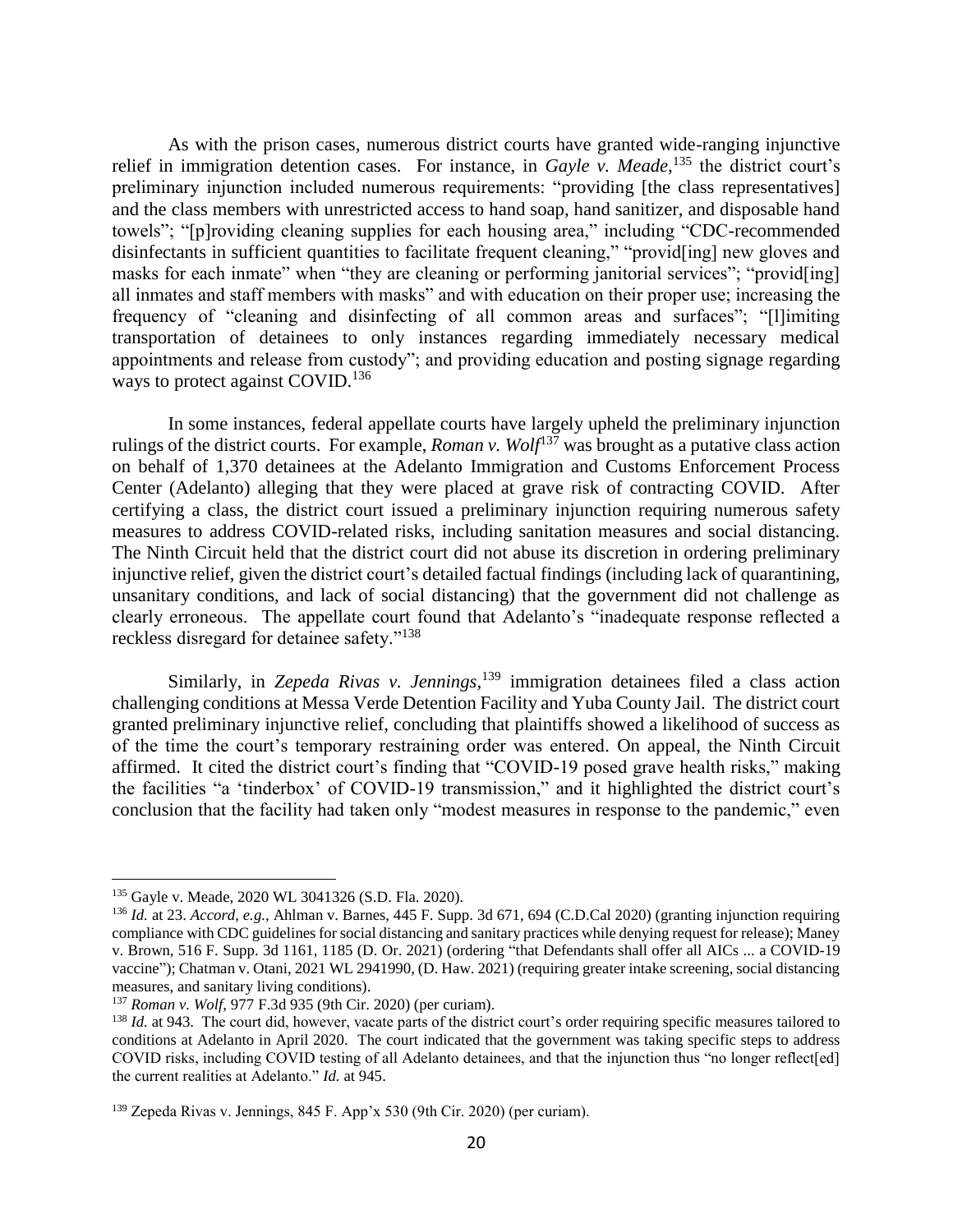though "COVID-19 posed a serious health-risk to all detainees—not only those in high-risk categories."<sup>140</sup>

On the other hand, a number of district courts have found—based on the conduct of prison and immigration detention officials to address COVID—that those officials did not act with deliberate indifference. Again, the rulings adverse to prisoners are supported by extensive fact finding. Although these courts use different formulations, the thrust of each decision is that the facility acted in good faith by taking specific, identifiable steps to reduce the health risks of COVID. For instance:

- "The evidence shows that [prison] officials have been acting urgently to prevent COVID-19 from spreading and from causing harm. [They] … have imposed dozens of measures … [and] are 'trying, very hard, to protect inmates against the virus and to treat those who have contracted it' ...."<sup>141</sup>
- "There is no dispute … that Defendants have enacted various policies in response to the risks posed by COVID-19," and "[t]he very fact that Defendants have enacted such policies supports that they have not been subjectively indifferent to the risks posed by COVID-19 to plaintiffs  $\ldots$ <sup>"142</sup>
- "[T]he warden has implemented a number of policy changes," which "show that the prison's good faith efforts to improve its response—even if it was initially deficient … is enough to demonstrate that a petitioner is unlikely to succeed in showing deliberate indifference."<sup>143</sup>

In addition, notwithstanding voluminous district court findings supporting deliberate indifference, several federal courts of appeal have reversed district court injunctions in both prison and immigration detention cases. In each case, the rationale for reversal has been the same: Contrary to the district court's findings, the evidence showed that the prisons were indeed making substantial efforts to protect the safety of their residents, which belied a claim that they were "deliberately indifferent" to the health and safety of the institutions. In some instances, the appellate decisions have provoked vigorous dissents—which attempt to refute the notion that the officials were genuinely taking adequate and effective measures to combat COVID in their institutions. These appellate decisions are thorough and are worth examining in some detail.

In *Wilson v. Williams*,<sup>144</sup> inmates at Elkton Federal Correctional Institution sought a preliminary injunction to reduce the population and allow for proper social distancing. The district court agreed, stating that "[o]ne only need look at Elkton's testing debacle for one example. ... Additionally, Elkton has altogether failed to separate its inmates at least six feet apart, despite clear

<sup>140</sup> *Id.* at 534.

<sup>141</sup> Chunn v. Edge*,* 465 F. Supp.3d 168, 202–03 (E.D.N.Y. 2020) (citations omitted).

<sup>142</sup> Lucero-Gonzales v. Kline*,* 464 F. Supp. 3d 1078, 1090 (D. Ariz. 2020).

<sup>143</sup> Fernandez-Rodriguez v. Licon-Vitale*,* 470 F. Supp. 3d 323, 353–54 (S.D.N.Y. 2020); *accord, e.g.,* Plata v. Newsome*,* 445 F. Supp. 3d 557, 564 (N.D. Cal. 2020) (noting numerous measures to protect the health of prisoners); Alcantara v. Archambeault*,* 462 F. Supp. 3d 1073, 1076–77 (S.D. Cal. 2020) (noting steps to protect health of immigration detainees).

<sup>144</sup> Wilson v. Williams, 455 F. Supp. 3d 467 (N.D. Ohio 2020).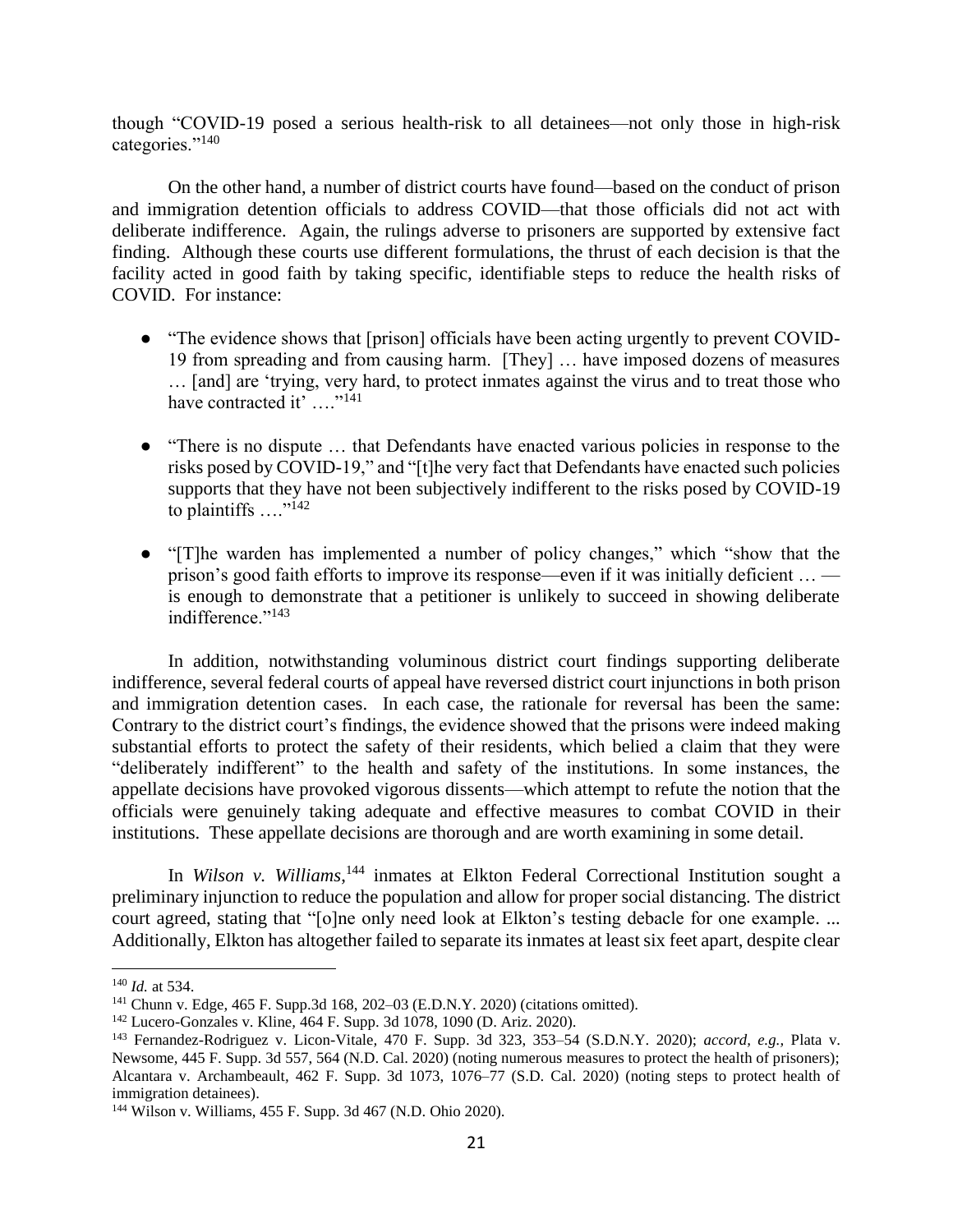CDC guidance."<sup>145</sup> The Sixth Circuit reversed, noting that "while the harm imposed by COVID-19 on inmates at Elkton 'ultimately [is] not averted,' the BOP has 'responded reasonably to the risk' and therefore has not been deliberately indifferent to the inmates' Eighth Amendment rights."<sup>146</sup> Chief Judge Cole dissented, reasoning that "the BOP's failure to make use of its home confinement authority at Elkton, even as it stared down the escalating spread of the virus and a shortage of testing capacity, constitutes sufficient evidence for the district court to have found that petitioners were likely to succeed on their Eighth Amendment claim."<sup>147</sup>

Soon thereafter, the Sixth Circuit reversed another preliminary injunction. In *Cameron v. Bouchard*, five pretrial detainees or prisoners brought a putative class action claiming that the Oakland County, Michigan Jail was deliberately indifferent to the risks posed by COVID-19 at the jail. The district court agreed that plaintiffs were likely to succeed in showing deliberate indifference and ordered the facility to adopt myriad protective measures. On appeal, the Sixth Circuit reversed.<sup>148</sup> It held that plaintiffs could not satisfy the deliberate indifference standard because "the steps that jail officials took to prevent the spread of COVID-19 were reasonable."<sup>149</sup> The court described those steps in great detail; they included circulating a mailing to staff about proper cleaning procedures; halting all visitation; quarantining new arrestees for 14 days; quarantining anyone with COVID symptoms; offering masks and medical treatment to all prisoners; canceling group activities; giving prisoners access to a disinfectant that works against COVID; providing COVID testing access to all prisoners; and several other measures. The court again found that such steps showed that plaintiffs were unlikely to succeed on the merits.<sup>150</sup> Chief Judge Cole dissented, reasoning that the majority had improperly reweighed the factual findings by the district court, which included specific incidents in which inmates were exposed to serious safety risks.<sup>151</sup> As one example, Chief Judge Cole noted evidence that officials altered their practices for the sole purpose of an inspection of the jail only to return to unsafe practices when the inspection concluded.<sup>152</sup> As another example, he noted that the record showed "that officials" threatened to punish complaining inmates by transferring them to areas of the Jail that were infested with COVID-19."<sup>153</sup> He also noted that "common areas are rarely—if ever—cleaned" and "that use of personal protective equipment by Jail officials has been, at best, sporadic," and that inmates were moved between cells "without regard for whether an inmate [was] symptomatic  $\ldots$ . 154

In *Valentine v. Collier*<sup>155</sup> a putative class action was brought by inmates against the Wallace Pack Unit (Pack Unit), a state geriatric prison run by the Texas Department of Criminal

<sup>146</sup> Wilson v. Williams, 961 F.3d 829, 841 (6th Cir. 2020) (citation omitted).

<sup>&</sup>lt;sup>145</sup> *Id.* at 479. Elkton facility expected to receive only 25 tests a week, despite having 2,400 inmates. Id. at 471.

<sup>147</sup> *Id.* at 847.

<sup>148</sup> Cameron v. Bouchard 815 Fed.Appx. 978, 983 (6th Cir.2020).

<sup>149</sup> *Id.* at 985.

<sup>150</sup> The court noted that the facts were similar to those in *Wilson v. Williams,* 961 F.3d 829 (6th Cir. 2020), in which the Sixth Circuit vacated a preliminary that had required various steps to prevent inmates from COVID-19, finding that the steps taken by the prison showed that plaintiffs were not likely to succeed on the merits. It rejected plaintiffs' arguments in *Cameron* for attempting to distinguish *Wilson.*

<sup>151</sup> *Cameron*, 815 Fed.App'x at 990.

<sup>152</sup> *Id.* at 991.

<sup>153</sup> *Id.* at 991–92.

<sup>154</sup> *Id.* at 991.

<sup>155</sup> Valentine v. Collier, 455 F. Supp. 3d 308 (S.D. Tex. 2020).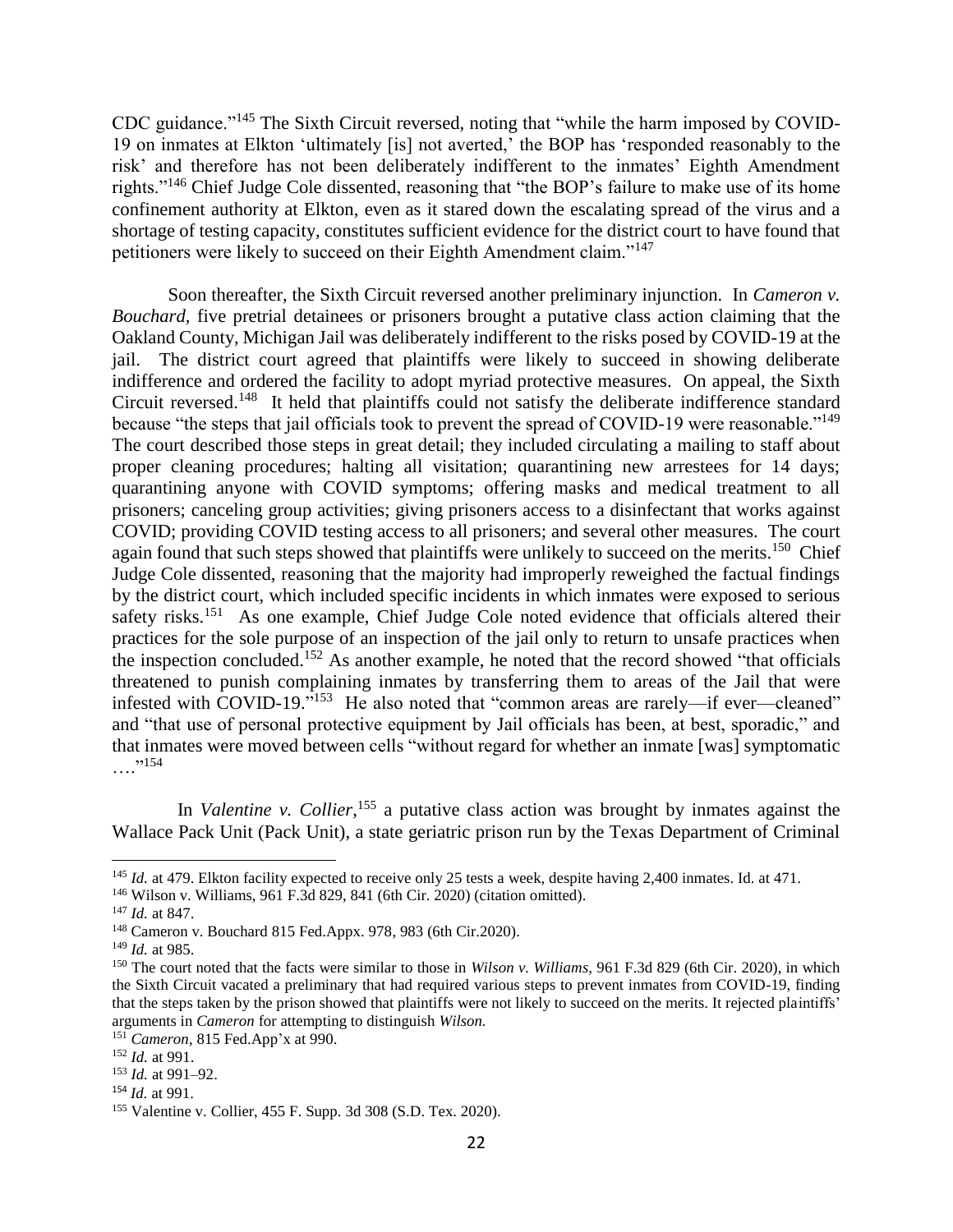Justice and comprised of inmates over age 65 and others with significant health issues. The complaint alleged, *inter alia,* that the prison—in violation of the Eighth Amendment—failed to provide hand sanitizer or disposable paper towels, did not enforce six feet social distancing, and failed to provide inmate janitors with clean masks and gloves. The district court granted a preliminary injunction. Two days later, the Fifth Circuit unanimously stayed the preliminary injunction pending appeal.<sup>156</sup> The Fifth Circuit concluded that "the evidence shows that [the Texas Department of Criminal Justice (TDCJ)] has taken and continues to take measures informed by guidance from the CDC and medical professional—to abate and control the spread of the virus."<sup>157</sup> Plaintiffs thereafter applied to the Supreme Court to vacate the Fifth Circuit's stay, but the Court denied the application without comment.<sup>158</sup> Justice Sotomayor, writing for herself and Justice Ginsburg, filed a "statement" (not a dissent) "to highlight the disturbing allegations presented below"—including the dramatic increase in the number of inmates testing positive for COVID—and to note their expectation that "courts will be vigilant in protecting the constitutional rights of those like applicants[.]"<sup>159</sup>

The district court subsequently granted class certification,<sup>160</sup> and thereafter conducted an 18-day bench trial on plaintiffs' request for a permanent classwide injunction. After the trial, the district court issued lengthy findings detailing the continued safety issues at the prison and held that a permanent injunction was warranted. Again, the Fifth Circuit rejected the district court's analysis, this time overturning the permanent injunction.<sup>161</sup> It determined that the prison had in fact taken numerous important steps to protect the inmates, noting that "this litigation generally and the district court's careful management and expedited handling of the case played a role in motivating the prison officials into action and saved countless lives."<sup>162</sup>

In *Swain v. Junior*,<sup>163</sup> a class of medically vulnerable inmates challenged the conditions at Miami's Metro West Detention Center and alleged that prison officials displayed deliberate indifference by not practicing social distancing when feasible and failing to provide adequate cleaning or personal sanitation supplies. The district court granted a preliminary injunction, finding that the rate of COVID infections in the prison had increased significantly and that social distancing was not occurring. It ordered numerous measures, including (among others) social distancing to the extent feasible and ensuring that "all inmates have access to testing, protective masks, cleaning and hygiene supplies, and adequate medical care."<sup>164</sup> In a split decision, the Eleventh Circuit reversed. Quoting testimony by an expert commissioned by the district court, the appellate court noted that prison officials "'should be commended for their commitment to protect the staff and the inmates."<sup>165</sup> At bottom, the court "simply [could not] conclude that, when faced with a perfect storm of a contagious virus and the space constraints inherent in a correctional

<sup>156</sup> Valentine v. Collier, 956 F.3d 797 (5th Cir. 2020).

<sup>157</sup> *Id.* at 802.

<sup>158</sup> Valentine v. Collier, 140 S. Ct. 1598 (2020).

<sup>159</sup> *Id.* at 1598, 1601.

<sup>160</sup>Valentine v. Collier, 2020 WL 3491999 (S.D. Tex. 2020).

<sup>161</sup> Valentine v. Collier, 993 F.3d 270 (5th Cir. 2021).

<sup>162</sup> *Id.* at 289.

<sup>163</sup> Swain v. Junior, 961 F.3d 1276 (11th Cir. 2020).

<sup>164</sup> *Id.* at 1284.

<sup>&</sup>lt;sup>165</sup> *Id.* at 1288 (quoting expert report).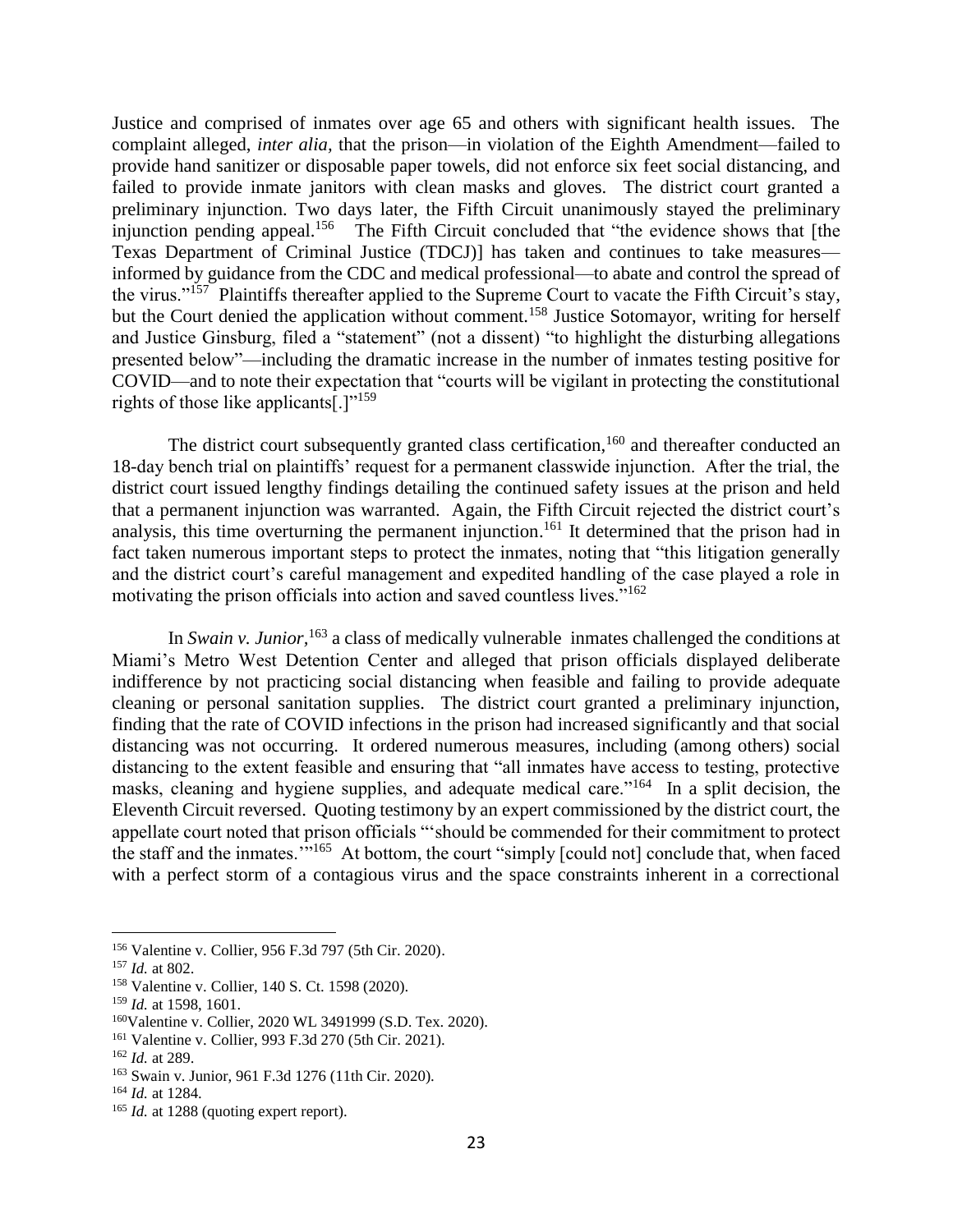facility, the defendants here acted unreasonably by 'doing their best."<sup>166</sup> Judge Martin dissented, arguing that the "repeated failures to enact adequate social distancing measures documented in the declarations [submitted by plaintiffs] are sufficient to demonstrate a systemic, institutional pattern of deliberate indifference."<sup>167</sup>

In *Mays v. Dart,*<sup>168</sup> a class of present and future detainees at Cook County Jail sued claiming that the facility failed to provide them with "reasonably safe living conditions as the pandemic rages."<sup>169</sup> In granting a preliminary injunction, the district court mandated procedures to ensure social distancing throughout the prison. The prison had opposed, arguing that it had "taken substantial steps to implement social distancing, and that further steps were impossible."<sup>170</sup> The district court focused solely on social distancing, and did not address other responses that the prison made to COVID. The Seventh Circuit unanimously reversed. It found that the district court "erred by narrowly focusing … almost exclusively on social distancing instead of considering the totality of facts and circumstances, including all of the Sheriff's conduct in responding to and managing COVID-19."<sup>171</sup> It noted that such "substantial efforts" included opening shuttered divisions of the Jail, creating new single-cell housing, and decreasing the capacity of dormitories," as well as "extensive other measures to prevent and manage the spread of COVID-19 at the Jail."<sup>172</sup>

Finally, in *Faour Abdallah Fraihat v. U.S. Immigration and Customs Enforcement,*<sup>173</sup> plaintiffs filed a putative class action challenging deliberate indifference to medical needs at the approximately 250 U.S. Immigration and Customs Enforcement (ICE) facilities nationwide. After certifying two nationwide subclasses involving individuals with heightened risk factors, the district court issued a preliminary injunction mandating numerous COVD-related measures, including tracking all detainees with risk factors, making prompt custody determinations for detainees with risk factors, and issuing a comprehensive Performance Standard covering COVID- related issues. In a lengthy split decision, the Ninth Circuit reversed. The court noted that "ICE in the spring of 2020 (and earlier) took steps to address COVID-19."<sup>174</sup> In particular, ICE "provided a detailed set of directives on a host of topics relevant to mitigating the risks of COVID-19."<sup>175</sup> Moreover, while the district court cited specific problems in individual detention centers, "the circumstances at individual detention facilities could not justify the broad, nationwide relief that plaintiffs pursued."<sup>176</sup> Judge Berzon dissented, arguing that "ICE did little to carry out the broad, deferential directives issued in April [2020], and the coronavirus spread exponentially among the medically vulnerable members of the Plaintiff subclasses."<sup>177</sup>

<sup>166</sup> *Id.* at 1289.

<sup>167</sup> *Id.* at 1301.

<sup>168</sup> Mays v. Dart, 974 F.3d 810 (7th Cir. 2020).

<sup>169</sup> *Id.* at 813.

<sup>170</sup> *Id.* at 817.

<sup>171</sup> *Id.* at 819.

<sup>&</sup>lt;sup>172</sup> *Id.* at 820. The court did, however, affirm portions of the district court's order embodied in an earlier temporary restraining order issued by the district court relating to "sanitation, testing, and providing facemasks," noting that those requirements did not raise the same safety issues as mandating social distancing. *Id.* at 824.

<sup>173</sup> Fraihat v. U.S. Immigr. and Customs Enf't, 16 F.4th 613 (9th Cir. 2021).

 $^{174}$  *Id.* at  $\;\;$ .

<sup>175</sup> *Id.* at 637.

<sup>&</sup>lt;sup>176</sup> *Id.* at 645 (emphasis in original).

<sup>177</sup> *Id.* at \_\_.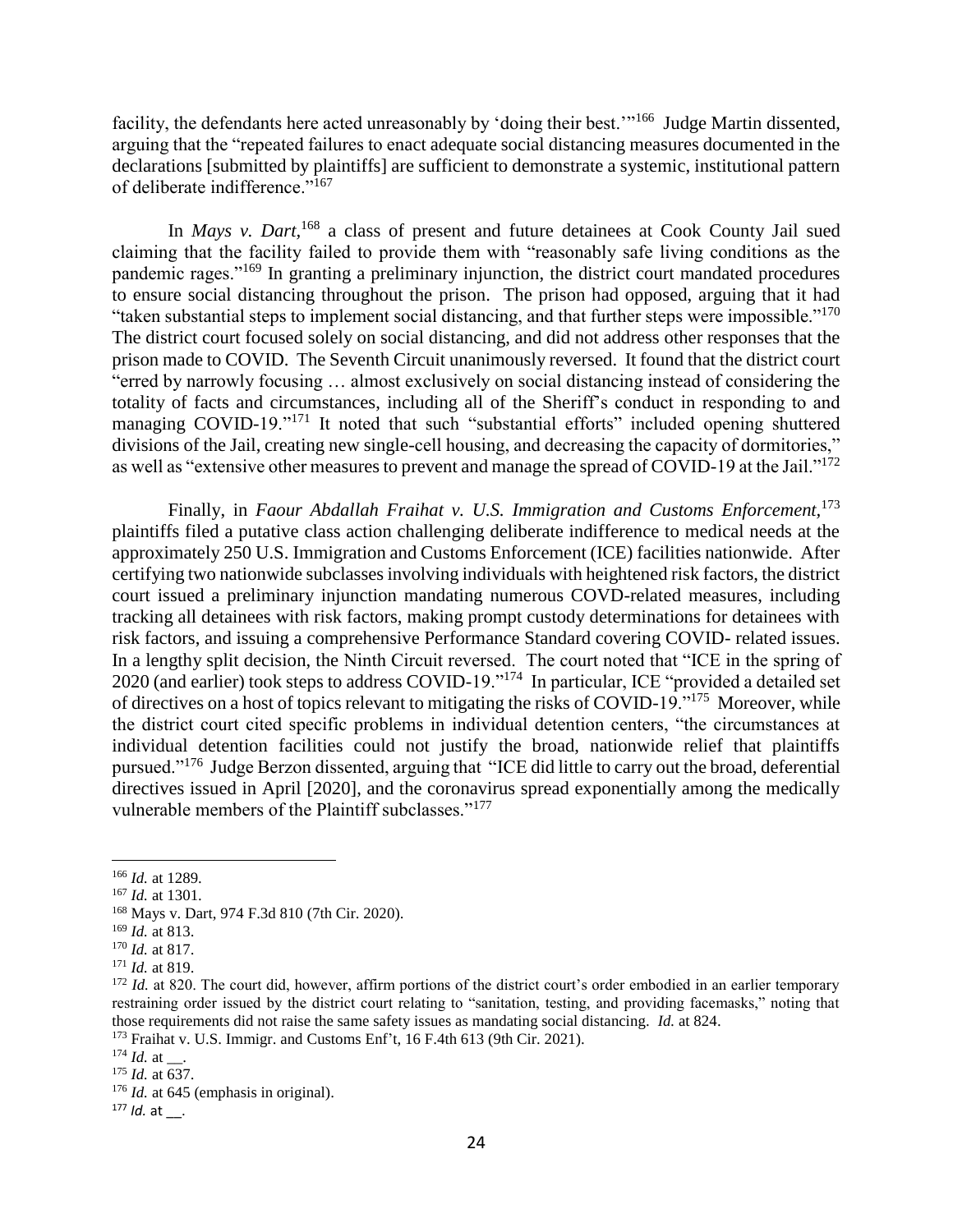Taken as a whole, these district court and appellate court decisions in both the prison and immigration detention settings reveal judges struggling with whether prison or immigration detention officials were taking sufficient steps to reduce the risks of COVID at their facilities. District judges, hearing the evidence first-hand, have in many cases agreed with the need for injunctive relief, although plaintiffs have not been universally successful. At the appellate level, however, the courts are far more willing to give deference to prison and immigration detention officials, finding that their efforts were made in good faith in the face of an ever-changing and challenging pandemic. One can credibly argue that the appellate courts failed to give sufficient deference to the findings of the district courts, but one thing is certain: the focus of both the district courts and the appellate courts is on whether the defendant institutions and officials have engaged in wrongdoing or were instead trying their best to address the health of their populations during a difficult pandemic. Moreover, the appellate decisions, like the district court opinions, are exhaustive, with extensive citation to, and analysis of, the trial records. In the end, the point on which all of the judges in these cases agree is that the focus must be on whether the facilities have engaged in wrongdoing sufficient to justify injunctive relief.

# **III. OTHER EXAMPLES OF THE IMPORTANCE ON FOCUSING ON THE DEFENDANT'S CONDUCT**

The three categories discussed above are not isolated examples. Analyzing whether the defendant is the active wrongdoer (as opposed to acting in good faith in responding to COVID) can provide a useful benchmark in assessing other categories of COVID cases and offering predictions on their fate. In many of the categories, there have been few decisions either on the merits or at the class certification stage. Nonetheless, based on the few rulings that have been rendered—and a review of various complaints that have been filed— it is possible to reflect on the likely success of other categories of cases (in addition to those that are the focus of this article). To illustrate, I focus on consumer, labor, and securities fraud cases.

### **A. Consumer Claims**

 Numerous cases have been filed by consumers alleging that defendants have unfairly sought to profit from COVID, in violation of state consumer protection laws and various common law torts. For example, in *Apaliski v. Molekule, Inc.*, <sup>178</sup> plaintiffs alleged that the defendant promoted and sold air purifiers that were touted, *inter alia*, for their effectiveness in "reduc[ing] the risk of infection" of COVID.<sup>179</sup> Customers brought a class action lawsuit citing consumer tests showing that the defendant's purifier "turned in the worst performance on particulates of any purifier, of any size, of any price, that we have tested in the seven years that we have been producing" reports.<sup>180</sup> One of the reports suggested that in certain respects, the "results look worse than what you see with no purifier running at all."<sup>181</sup> The plaintiffs further cited findings by the Better Business Bureau that defendant's myriad advertising claims were "unsubstantiated" and

<sup>178</sup> *See, e.g.,* Class Action Complaint, Apaliski v. Molekule, Inc., No. 1:21-cv-01548 (D. Del. Nov. 17, 2020).

<sup>179</sup> Id. at 31.

<sup>180</sup> *Id*. at 32.

<sup>181</sup> *Id*. at 33.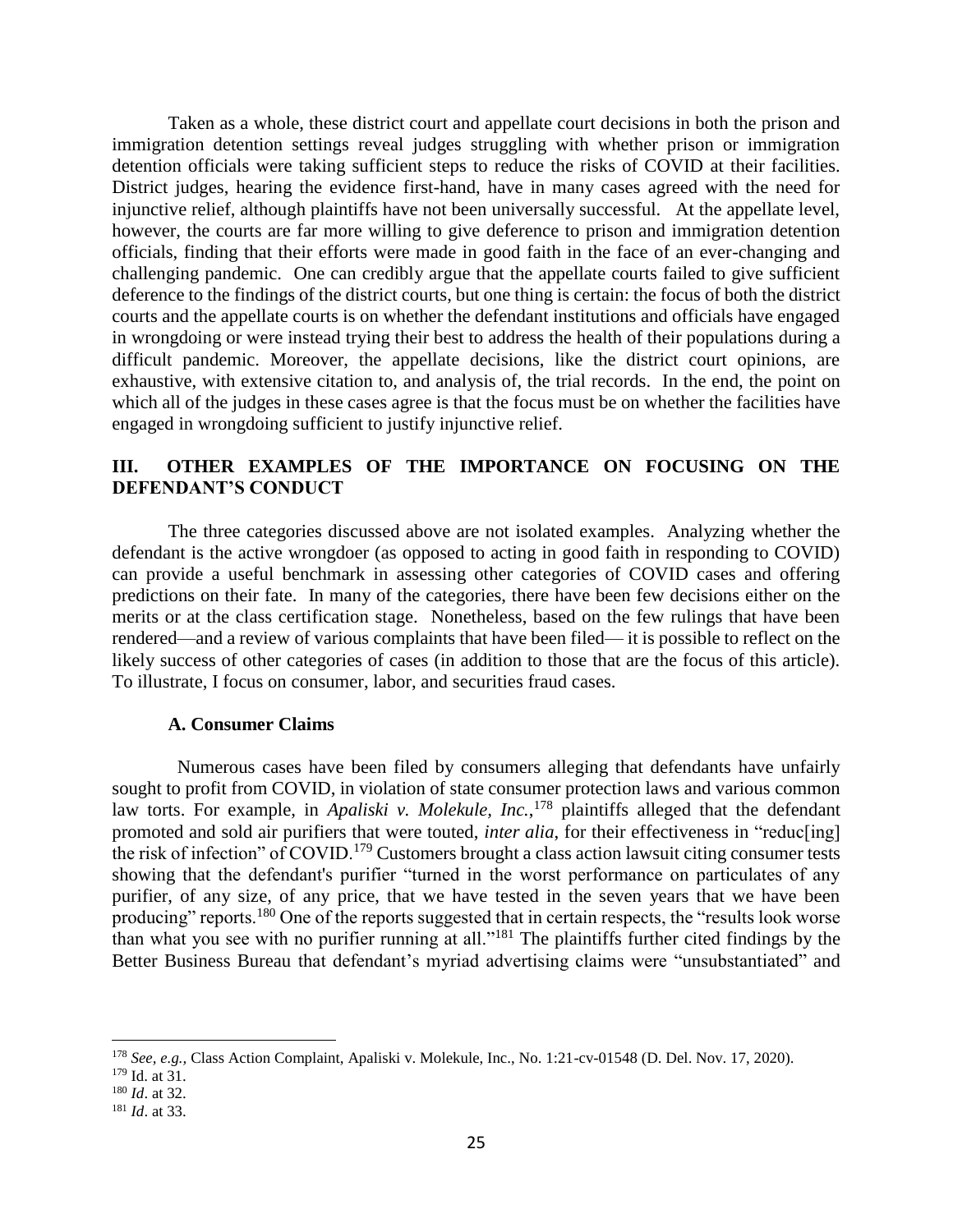should be "withdrawn."<sup>182</sup> The parties reached a settlement any ruling on a motion to dismiss.<sup>183</sup> Nonetheless, the alleged wrongdoing (if true) is an example of direct wrongdoing by the defendant, with COVID merely providing the context.

By contrast, courts have refused to allow consumers to bring claims of deceptive advertising tied to COVID when the product label contained clear warnings about the product's limitations. In *Gudgel v. Clorox Co.*,<sup>184</sup> the court dismissed putative class claims alleging that Clorox's packaging and marketing were misleading consumers to believe that one of its bleach products was "suitable for disinfecting during the pandemic" when in fact, it was not.<sup>185</sup> The court relied on the fact that the label in question explicitly warned that the product was "not for sanitization or disinfection" and contained no misleading words or images that would lead a "reasonable consumer" to believe otherwise.<sup>186</sup>

Another example of COVID allegations that were not based on wrongdoing by defendants is *Ranalli v. Etsy.Com, LLC*. 187 In that case, consumers brought claims under the Pennsylvania Unfair Trade Practices and Consumer Protection Law (UTPCPL) as well as common law claims of unjust enrichment, fraud, and misappropriation/conversion against online distributors of face masks. Before the pandemic, the sale of non-medical face masks at issue were subject to sales tax because the masks were classified as "ornamental wear ... and the use for which consumers purchased nonmedical masks ... was not for an exempt purpose."<sup>188</sup> In response to the pandemic, the Governor of Pennsylvania declared a state of emergency, which included an exemption to paying sales tax on purchases of "medical supplies and/or clothing and accessories."<sup>189</sup> According to plaintiffs, defendants failed to comply with the Governor's mandate and charged plaintiffs sales tax on their purchases of face masks.<sup>190</sup> The court granted the distributors' motion to dismiss all claims with prejudice, based on its finding that *"[i]t is clear that collection of the sales taxes was not for profit or revenue* ....<sup>"191</sup> The court emphasized that the tax could not have been appropriated for defendants' use because, "once [plaintiff] paid the sales tax, regardless of whether the tax was imposed correctly, it became property of the commonwealth."<sup>192</sup> Put another way, the defendant was not trying to profit from COVID and the regulations adopted as a result; rather, it was attempting in good faith to comply with the evolving tax law changes directed at the pandemic.

The issue of identifying the true wrongdoer is also illustrated by the competing arguments in *Greenberg v. Amazon.Com Inc.*, <sup>193</sup> in which a motion to dismiss by Amazon is currently pending. In *Greenberg*, customers of the online marketplace brought a putative class action alleging negligence, unjust enrichment, and price gouging in violation of the Washington State

 $\overline{a}$ 

<sup>190</sup> *Id*.

<sup>182</sup> *Id*. at 36.

<sup>183</sup> *See,* Order Granting Preliminary Approval of Class Action Settlement, Apaliski v. Molekule, Inc., C.A. No. 20- 1548-RGA (D. Del. Oct. 12, 2021).

<sup>184</sup> *See, e.g.,* Gudgel v. Clorox Co., 514 F. Supp. 3d 1177, 1182 (N.D. Cal. Jan. 1, 2021).

<sup>185</sup> *Id*.

<sup>186</sup> *Id.* <sup>187</sup> FULL CITE at 1.

<sup>188</sup> *Id*.

<sup>189</sup> *Id*.

<sup>&</sup>lt;sup>191</sup> *Id.* at 6 (emphasis added).

<sup>192</sup> *Id*.

<sup>193</sup> 2:21-CV-00898 -RSL (W.D. Wa.).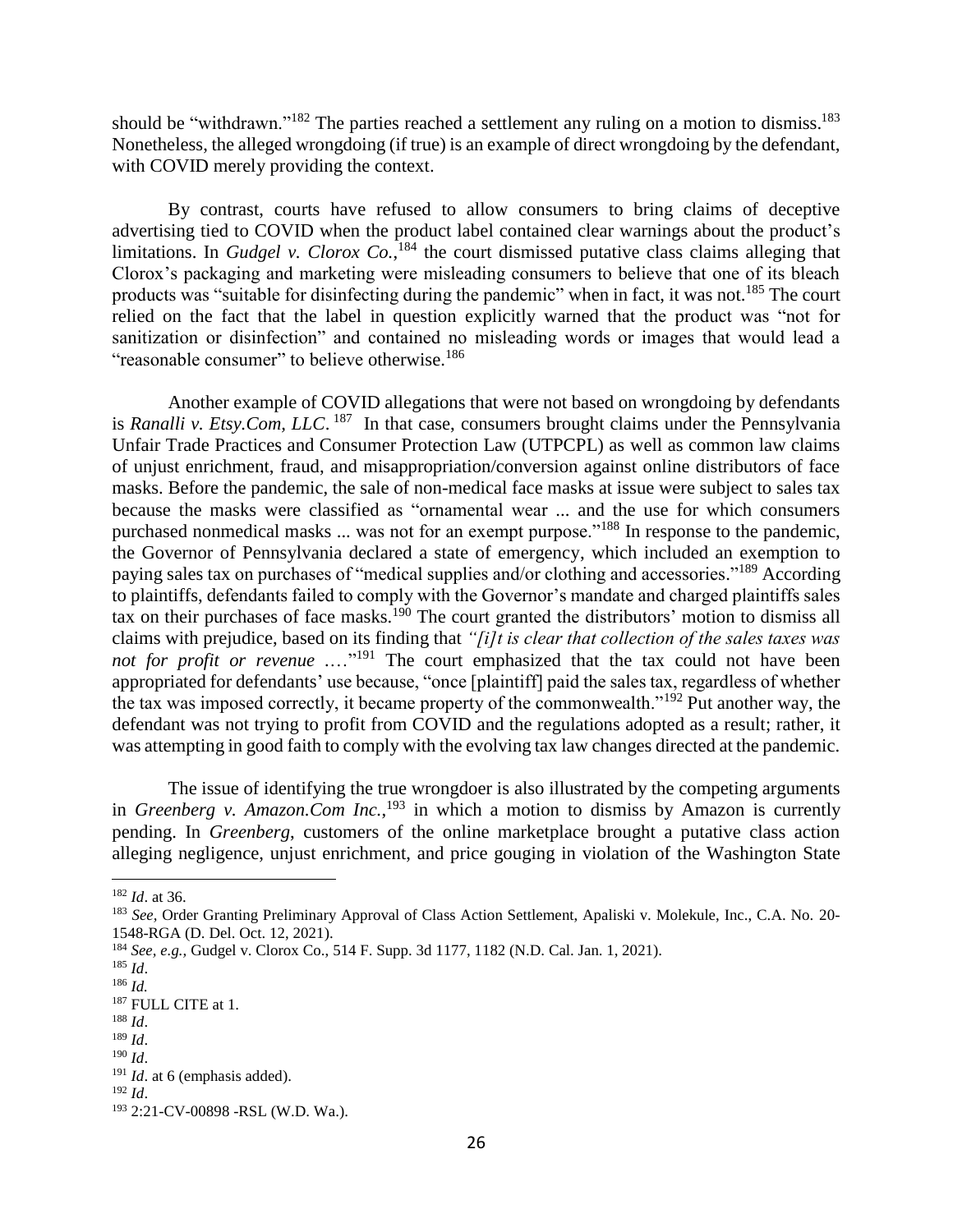Consumer Protection Act (WCPA).<sup>194</sup> Specifically, plaintiffs identified price increases ranging from 233% to 1,800% on specific products, supplied by both Amazon and third-party vendors, that were in high demand due to the pandemic.<sup>195</sup> Amazon allegedly "reaped blockbuster profits by charging excessive prices throughout the pandemic … taking advantage of desperate consumers[.]"<sup>196</sup> Amazon filed a motion to dismiss arguing, among other things, that judicial interference with free-market functions, especially in times of emergency, fail to consider the difficulty retailers and suppliers faced in "obtaining raw materials or labor to create the products in highest demand."<sup>197</sup> Judicial intervention thus would have a chilling effect on supply and distribution of the products most needed by consumers.<sup>198</sup> The success of this litigation will depend on the court's assessment of whether Amazon is a wrongdoer here (using COVID to reap unconscionable profits) or is simply responding in good faith to overwhelming consumer demand and passing on price increases that Amazon itself incurred.

In sum, like the three categories discussed in Section I above, consumer cases can be assessed by examining whether the defendant is a wrongdoer or is simply attempting to comply with the challenges triggered by COVID.

## **B. Labor Cases**

One COVID litigation tracker indicates that as of October 2020 there were "4,327 lawsuits (including 451 class actions) filed against employers due to alleged labor and employment violations related to the coronavirus." <sup>199</sup> Some observers believe such cases will continue to be filed in significant numbers throughout  $2021$ .<sup>200</sup> But statistics alone are of limited value; overall numbers belie the wide range of COVID-related labor cases—with some alleging serious wrongdoing by employers, but with others involving employers acting reasonably to protect the health of staff and customers.

Cases raising allegations of direct wrongdoing by defendants include those alleging race discrimination, such as claims that hospitals gave African Americans dangerous assignments, *e.g.,* 

<sup>194</sup> *Greenberg v. Amazon.Com Inc.*, *supra* note \_\_, at 50, 53–54.

<sup>195</sup> The complaint alleged the following price increases:

<sup>&</sup>quot;•Face Masks: Increases up to 1,800 percent, from \$4.21 to \$79.99;

<sup>•</sup>Cold Remedies: Increases up to 1,523 percent, from \$4.65 to \$79.00;

<sup>•</sup>Toilet Paper: Increases up to1,044 percent, from \$17.48 to \$200;

<sup>•</sup>Pain Reliever: Increases up to 233 percent, from \$18.75 to \$62.40;

<sup>•</sup>Black Beans: Increases up to 521 percent, from \$3.54 to \$21.99;

<sup>•</sup>Baking Soda: Increases of more than 1,500 percent, from \$3.08 to \$50.00;

<sup>•</sup>Flour: Increases up to 400 percent, from \$22.00 to \$110.00;

<sup>•</sup>Yeast: Increases up to 625 percent, from \$7.02 to \$50.95; and

<sup>•</sup>Disinfectant Wipes: Increases of more than 745 percent, from \$20.71to \$174.96." *Id*. at 2.

<sup>196</sup> *Id*. at 51.

<sup>197</sup> *Id*. at 8.

<sup>198</sup> *Id*. at 8–9.

<sup>199</sup> Litter, *supra* note 3.

<sup>&</sup>lt;sup>200</sup> See, e.g., JDSUPRA, *supra* note <sub>\_\_</sub> (noting that "COVID-19-related employment lawsuits likely will increase in 2021, especially when employers begin recalling some (but not all) laid-off or furloughed employees, increasing hours or shifts for some (but not all) employees, or requiring more employees to report to work in person").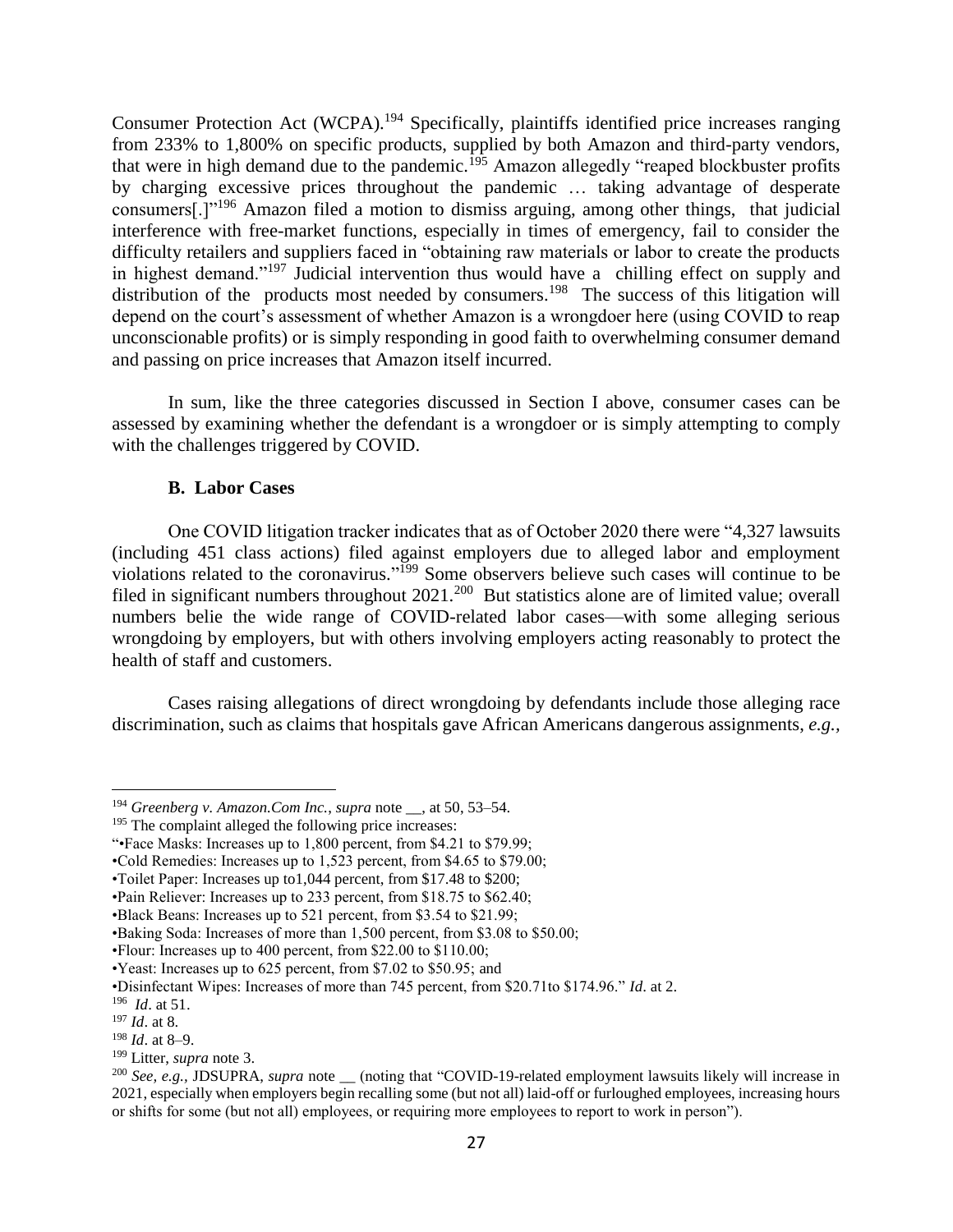cleaning COVID patients' rooms, while white employees received less dangerous assignments;<sup>201</sup> and allegations that defendants provided inadequate personal protective equipment to the (primarily minority) line employees while providing adequate protective equipment to the (primarily Caucasian) managers.<sup>202</sup> If such allegations can be supported with precise factual allegations (for motions to dismiss) and evidence (for summary judgment), they represent serious misconduct on the part of the defendant, with COVID serving as the particular context of such wrongdoing.

On the other hand, cases can be identified, in which the alleged labor violations are simply reasonable attempts to maintain health and safety. For example, in *Bridges v. Houston Methodist Hospital*,<sup>203</sup> plaintiffs—116 employees of a hospital—complained that (with certain exceptions) they would be terminated if they did not receive a COVID vaccination. In granting defendant's motion to dismiss, the court noted that defendant was not a wrongdoer but was instead trying to protect the safety of patients and staff: "*Methodist is trying to do their business of saving lives without giving them the COVID-19 virus. It is a choice made to keep staff, patients, and their families safe*." <sup>204</sup> The court emphasized that "Bridges [the lead plaintiff] can freely choose to accept or refuse a COVID-19 vaccine; however, if she refuses, she will simply need to work somewhere else."205

## **C. Securities Fraud Cases**

In securities suits, courts are likely to hold that statements early in the pandemic about expected positive earnings or the likely limited financial impact of the pandemic cannot be deemed fraudulent because the company could not have anticipated the scope or magnitude of the pandemic.<sup>206</sup> On the other hand, false statements about a company's progress in developing a vaccine or about the ability of a company's drugs to cure COVID—as opposed to mere optimistic predictions about the possibility of such breakthroughs—are examples of more direct wrongdoing.<sup>207</sup>

For example, in *In re Carnival Corp. Securities Litigation*, <sup>208</sup> a class of investors alleged that a cruise line's statements downplaying the risks of COVID, and advertising "full compliance with—and in many cases exceed[ing]—all U.S. and international safety regulations," materially

<sup>201</sup> Patrick LaKamp, *Workers allege racial discrimination in lawsuit against Mercy Hospital*, The Buffalo News (Aug. 24, 2021),

https://buffalonews.com/news/local/workers-allege-racial-discrimination-in-lawsuit-against-mercy-

hospital/article\_40d57136-0504-11ec-9bea-d335200f90b2.html (last accessed Nov. 14, 2021); Kimberly Hayward et al., v. Catholic Health Systems et al., Docket No.1:21-cv-01033 (W.D.N.Y. Sep 17, 2021).

<sup>202</sup> Smalls v. Amazon, Inc*.*, Docket No. 1:20-cv-05492 (E.D.N.Y. Nov 12, 2020); complaint can be accessed at https://www.classaction.org/media/smalls-v-amazon-inc.pdf.

<sup>&</sup>lt;sup>203</sup> Bridges v. Houston Methodist Hosp., No. CV H-21-1774, 2021 WL 2399994 (S.D. Tex. June 12, 2021).

<sup>204</sup> *Id.* at 2 (emphasis added).

<sup>205</sup> *Id.*

<sup>206</sup> *See, e.g.,* Berg v. Velocity Financial*,* No. 20 Civ. 67801, 2021 WL 268250 (C.D. Cal. Jan. 25, 2021) (stating company could not have anticipated in January 2020 "the extent of the coronavirus pandemic, or even the presence of the disease in America, at the time of [the company's initial public offering]").

<sup>207</sup> *See, e.g.,* McDermid v. Inovio Pharmaceuticals Inc.*,* 520 F. Supp. 3d 652 (E.D. Pa. 2021) (finding sufficient allegations that company misled investors about the progress of a vaccine).

<sup>208</sup> No. 1:20-cv-22202-KMM, 2021 WL 2583113 (S.D. Fla. May 28, 2021).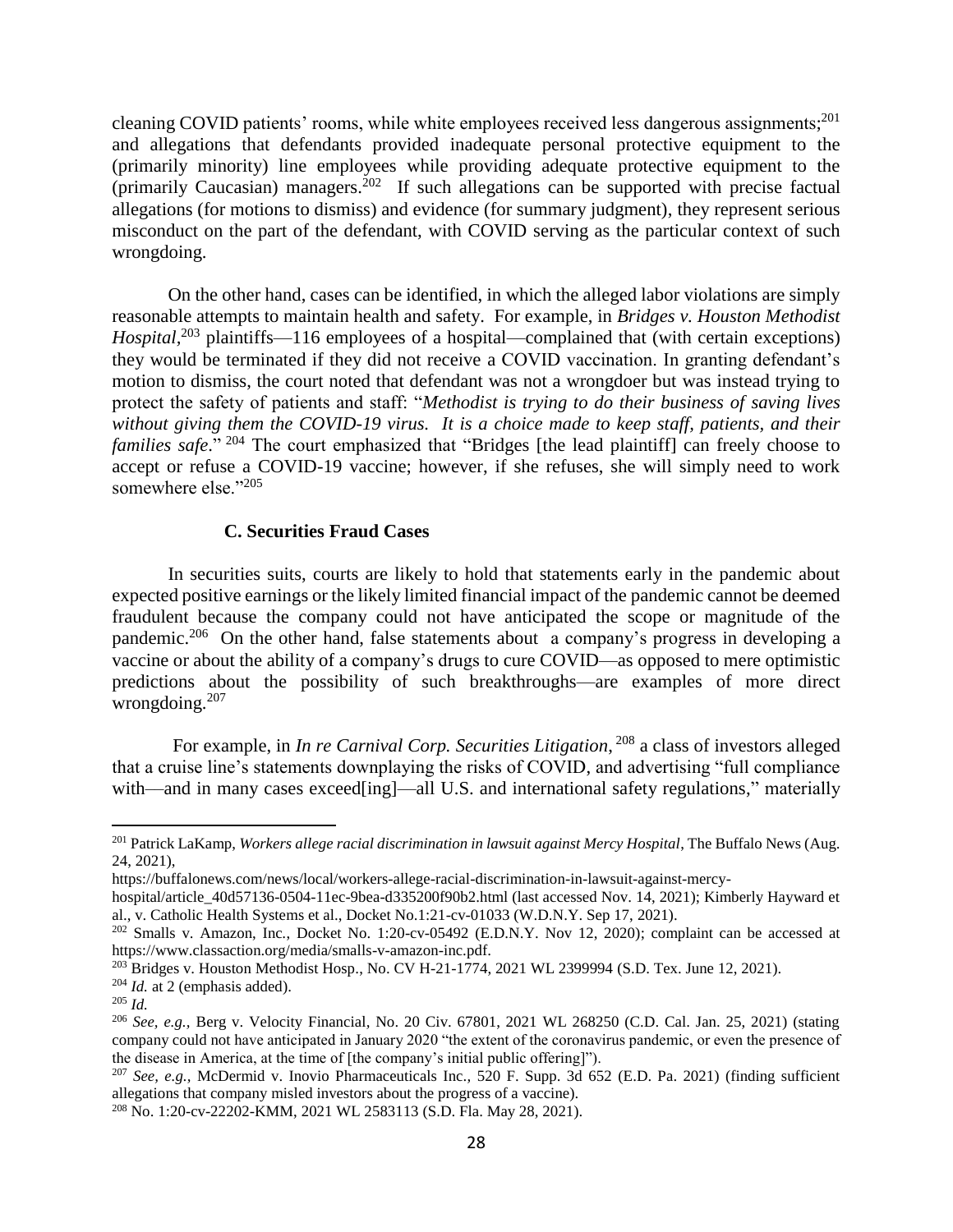misled investors regarding the potential impact COVID would have on the company's financial health.<sup>209</sup> Despite Carnival's claim of having "protocols, standard and practices for every possible issue you might imagine, including coronavirus,"<sup>210</sup> plaintiffs claimed that the outbreaks of COVID on defendant's ships revealed that Carnival actually "lacked proper policies, procedures, controls, or processes" to effectively keep its passengers safe.<sup>211</sup> Among other things, the cruise line allegedly failed to conduct pre-boarding screening or only required passengers to sign a form stating that they were not sick before boarding.<sup>212</sup> The court found that none of Carnival's statements rose to the level of materially false or misleading because the statements could not be "objectively measured in the face of a rapidly evolving global pandemic."<sup>213</sup> According to the court, many of the statements challenged were goals that were not actually false, and in a number of instances the health protocols called for by plaintiffs *exceeded* what the CDC recommended at the time.<sup>214</sup> The court also noted that "hindsight knowledge [about passengers becoming sick on Carnival cruises] could not be used to assert securities fraud."<sup>215</sup>

By contrast, in *McDermid v. Inovio Pharmaceuticals, Inc.*, <sup>216</sup> the court denied a motion to dismiss the plaintiffs' claims that the company's CEO and CFO misled investors about the company's progress towards developing a COVID vaccine, thereby inflating the company's stock price.<sup>217</sup> The primary statements leading to the lawsuit were made during two nationally televised interviews with the CEO, who claimed that "within three hours of accessing [COVID's genetic sequence] ... we were able to construct our vaccine," and that the company had "fully construct[ed] [its COVID] vaccine within three hours."<sup>218</sup> After each of the two interviews, the second being with then-President Trump, the company's stock price increased 7.5% and 69.7% respectively.<sup>219</sup> While the price was inflated, both the CEO and the CFO sold portions of their company stock for the first time in nearly two years.<sup>220</sup> The court held that the issue of whether these statements were misleading to investors, given that the company had only designed a vaccine without actually constructing it, was an issue "of fact inappropriate for resolution at the motion to dismiss stage of the litigation."<sup>221</sup>

Like the consumer and labor cases, the securities fraud suits have turned (and likely will continue to turn) on whether the defendant engaged in direct wrongdoing, as opposed to making statements relating to COVID-19 that were accurate at the time or were accompanied by appropriate disclaimers.

## **IV. OTHER IMPORTANT TRENDS IN COVID CASES**

 *Id.* at 1. *Id*. at 8. *Id.* at 2. *Id.* at 3. *Id*. at 12. *Id.* at 15. *Id.* at 13. *See, e.g., McDermid*, *supra* note \_\_. *Id.* at 657–58 <sup>218</sup> *Id.* <sup>219</sup> *Id. Id.* at 654. *Id.* at 662.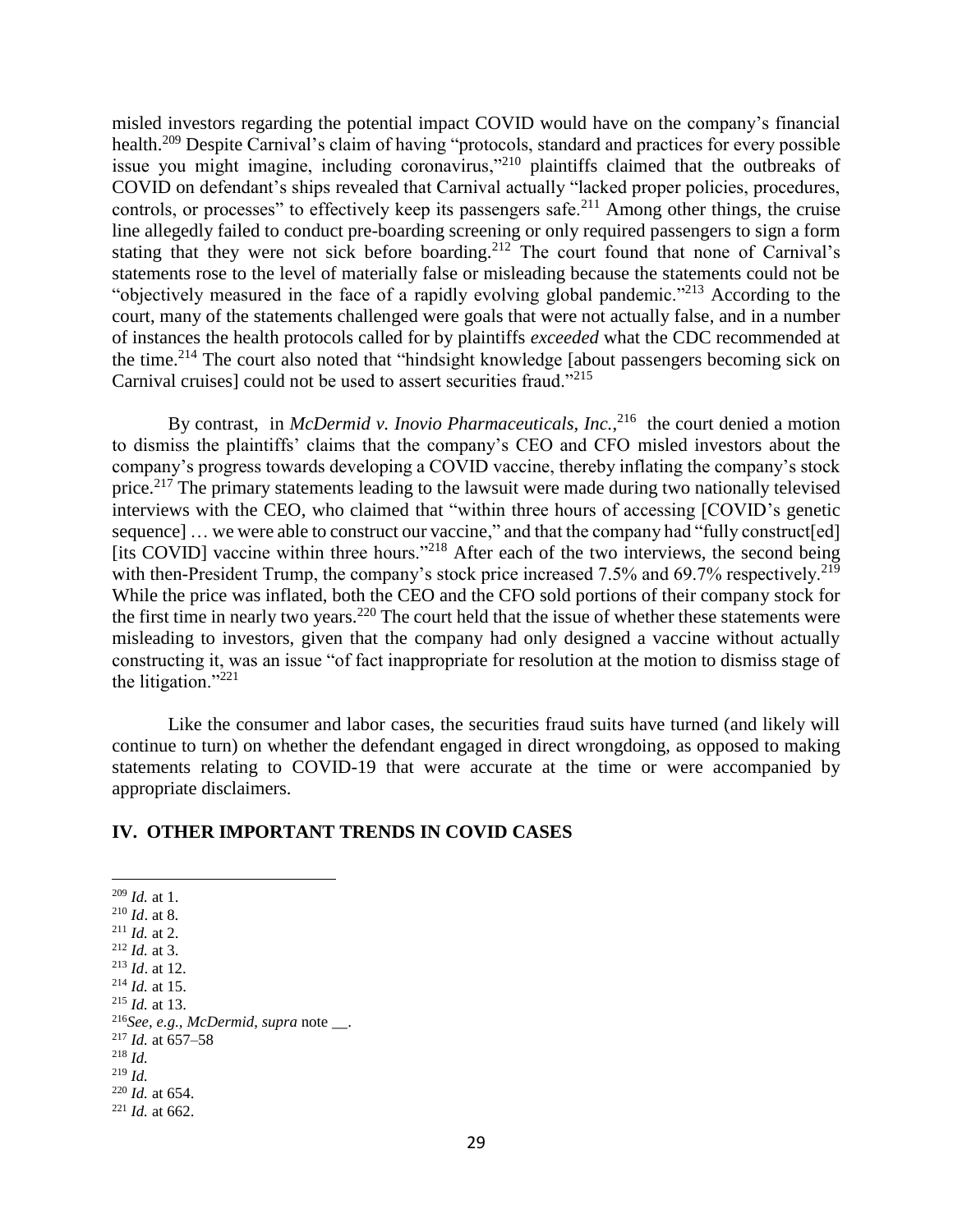In this Section, I focus on two other important trends in COVID-related cases: (1) the courts' rigorous enforcement of arbitration clauses, and (2) the paucity of COVID-related classwide settlements, given the thousands of class actions filed in the wake of COVID.

## **A. Arbitration Clauses**

The Supreme Court, in several cases, has made it very difficult for plaintiffs to circumvent arbitration clauses or class action waivers.<sup>222</sup> Outside of the COVID context, courts have not considered the defendant's alleged wrongdoing when determining if the case should be submitted to arbitration.<sup>223</sup> The sole issue is to determine whether the parties in fact contracted for arbitration (and/or waiver of class actions) in the event of a dispute. Not surprisingly, courts have uniformly followed this approach in the COVID context. Courts have enforced class action waivers and arbitration clauses in a number of COVID-related cases, including cruise and airfare contracts,  $^{224}$ tickets to canceled entertainment events,  $^{225}$  hosts complaining that Airbnb canceled bookings,  $^{226}$ gyms that were forced to close,  $227$  and even disputes regarding CARES Act relief benefits.  $228$ Although some courts have denied motions to compel arbitration in COVID-related cases, those cases apply settled law without noting any considerations unique to the pandemic.<sup>229</sup>

For example, in *Saperstein v. Thomas P. Gohagan & Company*, <sup>230</sup> following cancelations in response to the pandemic, a cruise line offered its customers two refund options: (1) transfer the reservation and money paid to a similar travel program in 2021 or 2022, or (2) receive travel vouchers for other Gohagan travel programs operating through 2022. Consumers, who were seeking a full refund of monies paid, brought a putative class action alleging intentional misrepresentation, unjust enrichment, and violation of California's Unfair Competition Law. Plaintiffs challenged, on unconscionability grounds, the validity of the arbitration provision included in the Cruise Reservation, claiming that there was no opportunity for meaningful negotiation of the terms and that the contract therefore lacked mutuality.<sup>231</sup> The court held that the

<sup>222</sup> *See, e.g.,* AT&T Mobility LLC v. Concepcion, 563 U.S. 333 (2011); Am. Express Co. v. Italian Colors Rest., 570 U.S. 228 (2013). *See generally* Robert H. Klonoff, *The Decline of Class Actions,* 90 Wash. U. L. Rev. 729, \_\_ (2013) (discussing case law on arbitration clauses and class action waivers).

<sup>223</sup> *See, e.g.,* Selden v. Airbnb, Inc., 4 F.4th 148, 151 (D.C. Cir. 2021) (affirming lower court submitting to arbitration allegations that company allowed property owners to discriminate on the basis of race in violation of the Civil Rights Act); Gilbert v. Indeed, Inc., 513 F. Supp. 3d 374, 382 (S.D. NY Jan. 19, 2021) (granting employer's motion to compel arbitration after finding valid arbitration provisions in employment and incentives contracts despite allegations that employee was sexually harassed, assaulted, raped, and then fired for medical conditions resulting from the trauma.).

<sup>224</sup> Lindsay v. Carnival Corp.*,* No. C20-982 TSZ, 2021 WL 2682566 (W.D. Wa. June 30, 2021); Saperstein v. Thomas P. Gohagan & Co., 476 F. Supp. 3d 965, 967 (N.D. Cal. Aug. 4, 2021).

<sup>225</sup> Snow v. Eventbrite, Inc.*,* No. 3:20-CV-03698-WHO, 2021 WL 3931995 (N.D. Cal. Sept. 2, 2021); Ajzenman v. Office of Commissioner of Baseball, 492 F. Supp. 3d 1067, 1071 (C.D. Cal. Oct. 6, 2021).

<sup>226</sup> Farmer v. Airbnb, Inc., No. 20-CV-07842-JST, 2021 WL 4942675 (N.D. Cal. June 1, 2021).

<sup>227</sup> Williams v. Planet Fitness Inc.*,* No. 20 CV 3335, 2021 WL 1165101 (N.D. Ill. Mar. 26, 2021).

<sup>228</sup> Coronavirus Aid, Relief and Economic Security Act, Pub. L. 116-136. *See* Marselian v. Wells Fargo & Co., 514 F. Supp. 3d 1166, 1170 (N.D. Cal. Jan. 20, 2021).

<sup>229</sup> *See, e.g., In re* StubHub Refund Litig., No. 20-md-02951-HSG, 2021 BL 447763 (N.D. Cal. Nov. 22, 2021).

<sup>230</sup> *Saperstein*, 476 F. Supp. 3d at 969.

<sup>231</sup> *Id.* at 971.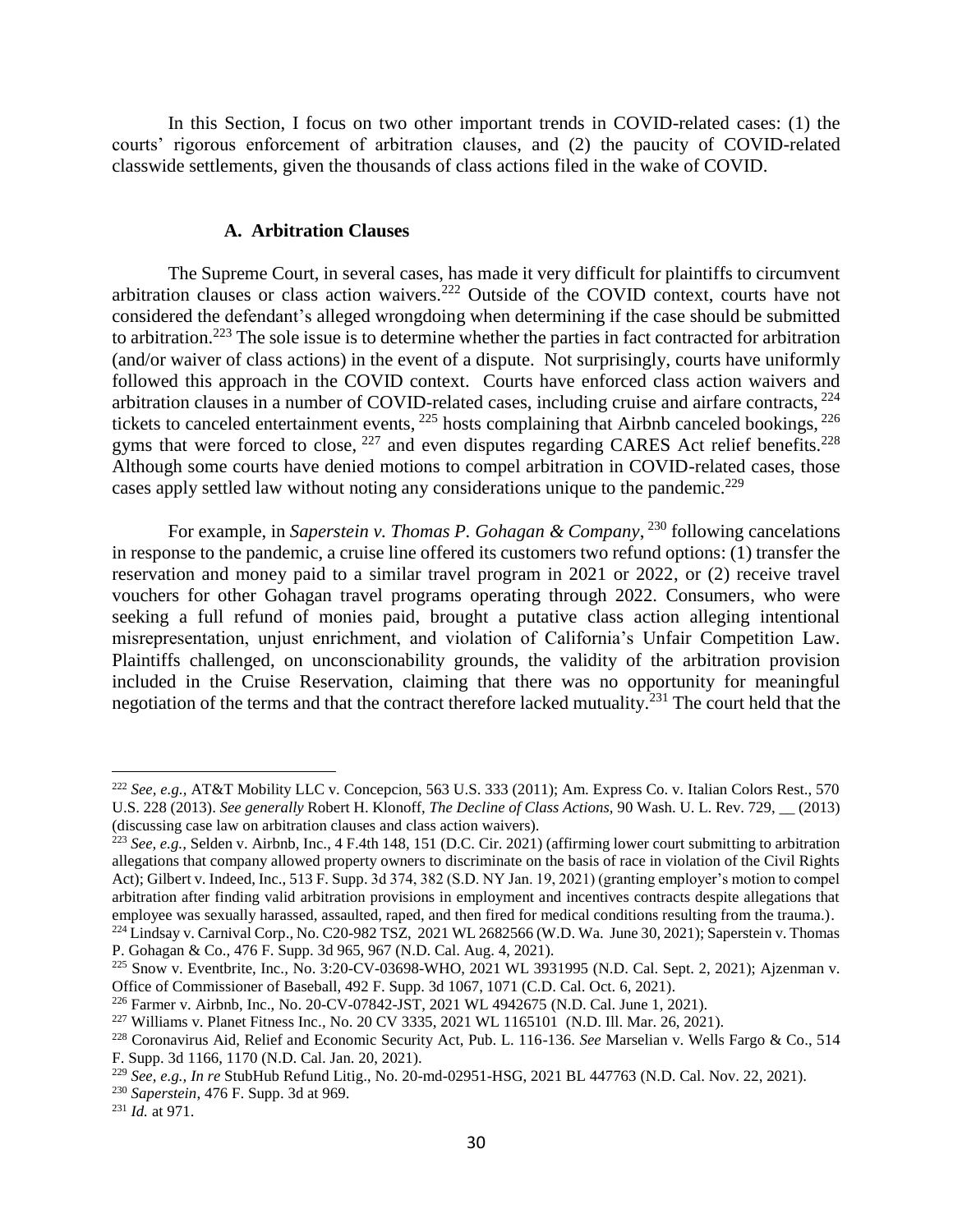parties entered into a valid agreement to arbitrate "issues of arbitrability, which encompasse[d] the dispute of whether the broader arbitration provision is unconscionable."<sup>232</sup>

Similarly, in *Marselian v. Wells Fargo and Company*, <sup>233</sup> a putative class action was brought against Wells Fargo for its processing of Payback Protection Program loans for businesses under the CARES Act. The bank allegedly prioritized processing loans for larger businesses that required higher loan amounts as a way of maximizing commissions. Plaintiffs alleged that "[a]s a result of Wells Fargo's unfair business practices … thousands of small businesses … did not receive the critical loan proceeds they needed while most at risk."<sup>234</sup> The court found that plaintiff had assented to the terms of an application form that contained an arbitration agreement, and thus it granted defendant's motion to compel arbitration.<sup>235</sup>

These cases, and others like them, reveal that numerous putative class actions relating to COVID may be non-starters because of enforceable arbitration agreements and/or class action waiver clauses.

## **B. Willingness of Some Defendants to Reach Prompt Classwide Settlements**

With thousands of COVID-related class actions pending throughout the country, one might have expected to see large numbers of classwide settlements by defendants fearful of exposing themselves to massive classwide judgments. Thus far, class settlements have been rare, and they have virtually always followed a defeat by defendants either on the merits (denial of motion to dismiss or granting of a preliminary injunction).<sup>236</sup>

As an example of the handful of classwide settlements, Barry University reached a classwide settlement in a tuition reimbursement class. Barry University agreed to create a \$2.4 million common fund for the benefit of students, covering various fees, including tuition fees, room and board fees, health fees, and lab and material fees.<sup>237</sup> Under the settlement class members will receive "approximately 60% of their anticipated recoverable damages."<sup>238</sup> In addition to the problems of surviving summary judgment and winning at trial, plaintiffs faced the fact that the Florida legislature had specifically adopted legislation denouncing the tuition reimbursement cases and calling them "'without legal precedent.'"<sup>239</sup> As the court noted, this legislation "may have precluded relief altogether."<sup>240</sup> At the same time, the court—in approving the settlement recognized the "strong defenses" put forward by Barry University.<sup>241</sup>

<sup>232</sup> *Id.* at 976–77

<sup>233</sup> *Marselian*, *supra* note \_\_ at 1170.

<sup>234</sup> *Id.*

<sup>235</sup> *Id.* at 1173, 1176.

 $^{236}$  A rare example of a case (arising in the consumer context) that settled on a classwide basis before a ruling on a motion to dismissed is discussed *supra* at  $\qquad$ .

<sup>237</sup> Rosado v. Barry Univ., No. 20-21813-CIV, 2021 U.S. Dist. LEXIS 169196 (S.D. Fla. Sep. 7, 2021).

<sup>238</sup> *Id.* at 6.

<sup>239</sup> *Id.* at 15 (quoting legislation).

<sup>240</sup> *Id.* at 17.

<sup>241</sup> *Id.* at 22.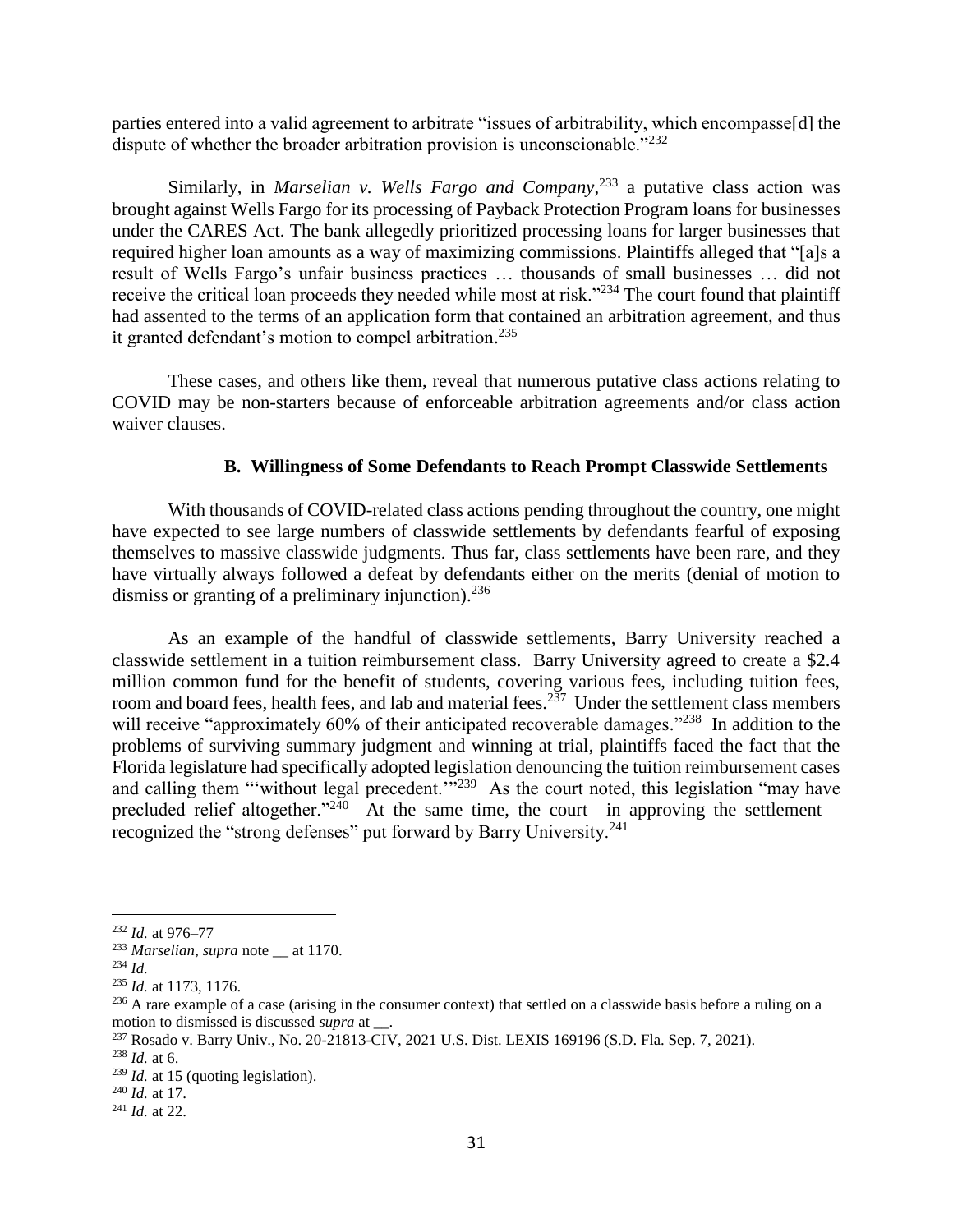Columbia University similarly reached a settlement of a putative class action seeking reimbursement for tuition and fees. The district court had previously granted in part and denied in part Columbia's motion to dismiss, allowing claims for fees to go forward but not claims for tuition reimbursement.<sup>242</sup> Under the November 23, 2021 proposed settlement, Columbia will establish a fund with \$12,500,000 that, after payment of attorneys' fees, will used to reimburse students the amount of student fees that had been paid for the portion of the spring semester that was conducted remotely.<sup>243</sup> Because the settlement is limited to the recovery of student fees, it is a far cry from the expansive class action suit that was originally brought, which sought not only fees but also the reimbursement of the much higher tuition costs.

In the context of claims seeking reimbursement for cancelled flights, Deutsche Lufthansa AG and a class of passengers settled a case in which the class sought refunds for flights cancelled as a result of COVID. The case had previously survived a motion to dismiss (on plaintiffs' second attempt).<sup>244</sup> In their motion for preliminary approval of the proposed settlement class, plaintiffs noted that numerous airline refund cases had failed to survive a motion to dismiss, and that one that had survived dismissal had nonetheless been voluntarily dismissed.<sup>245</sup> The motion further noted that, while there were some other airline refund cases that had survived a motion to dismiss, the Lufthansa case was the only one known to class counsel to have resulted a settlement.<sup>246</sup>

A rare example of a classwide settlement of a COVID-related labor dispute is *Elva Benson v. Enterprise Holdings, Inc.*<sup>247</sup> The case resolved a class action challenging Enterprise Holding's decision to lay off 964 employees with less than 60-days' notice, allegedly in violation of the Worker Adjustment and Retraining Notification (WARN) Act of 1988.<sup>248</sup> Enterprise had lost in the district court in asserting that the requirements of the WARN Act did not apply because COVID qualified as a "natural disaster." The settlement is a meager one; it creates a \$175,000 fund that, after subtracting administrative fees and litigation costs (estimated to be around \$23,000-\$24,000), will be divided among all of the 964 class members who submit claims. Divided among 964 claimants, this amounts to only about \$158 per laid off employee.

In the prison/immigration context, there have been some settlements as well. For instance, in September 2021, in *Chatman v. Otani,*<sup>249</sup> a federal judge in Hawaii preliminarily approved a class settlement in a suit by Hawaii inmates alleging that the state's prisons had failed to protect them against COVID. [update after final approval order is entered.] Two months earlier, the court had issued a lengthy opinion certifying a class action and entering a preliminary injunction, after finding that state officials showed deliberate indifference to the health of the inmate population.<sup>250</sup>

 $\overline{a}$ 

<sup>248</sup> 29 U.S.C. §§ 2101–2109

<sup>242</sup> *In re* Columbia Tuition Refund Action, 523 F. Supp. 3d 414 (S.D.N.Y. 2021).

<sup>243</sup> Stipulation of Settlement at 24, *In re* Columbia University Tuition Refund Action, Docket No. 1:20-cv-03208 (S.D. N.Y. Nov. 23, 2021).

<sup>&</sup>lt;sup>244</sup> Maree v. Deutsche Lufthansa AG, 2021 WL 267853 (C.D. Cal. Jan. 26, 2021). In their motion for preliminary approval of the proposed settlement class, plaintiffs noted that numerous airline refund cases had failed to survive a motion to dismiss and that one that survived dismissal had nonetheless been voluntarily dismissed. <sup>245</sup> *Maree,* Motion for Preliminary Approval (Doc. 95) at CMF pages 12-13.

<sup>246</sup> *Id.*

<sup>247</sup> Case No.: 6:20-cv-891-Orl-37LRH (M.D. Fla.), Mot. for Prelim. Approval filed Nov. 29, 2021.

<sup>249</sup> Civ. No. 21-00268 JAO-KJM (D. Haw. Sept. 9, 2021).

<sup>250</sup> Chatman v. Otani, Civ. No. 21-00268 JAO-KJM (D. Haw. July 13, 2021).